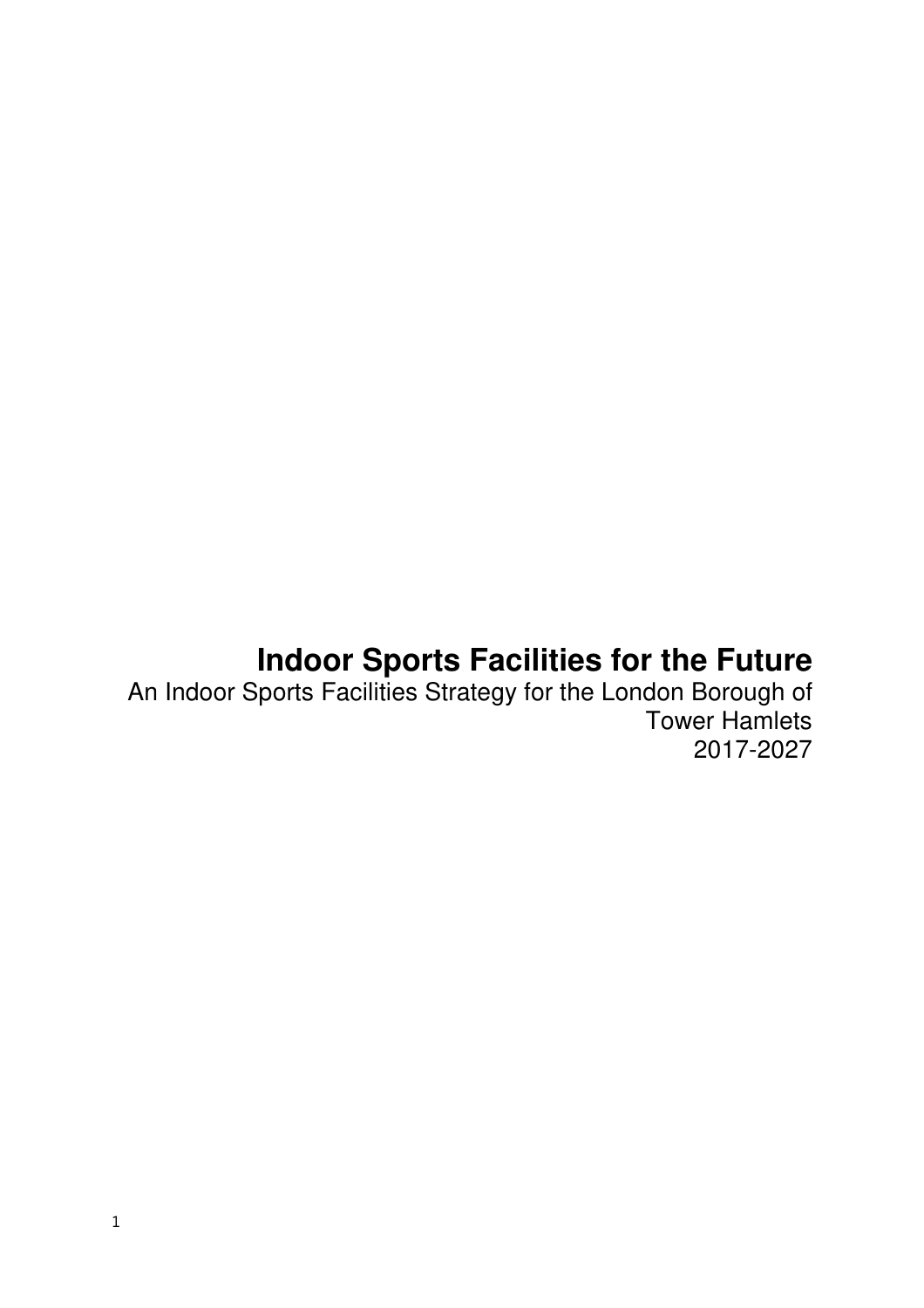## **Table of Contents**

| 1.1   |                                                                                                         |  |  |  |  |  |
|-------|---------------------------------------------------------------------------------------------------------|--|--|--|--|--|
| 1.2   |                                                                                                         |  |  |  |  |  |
| 1.3   |                                                                                                         |  |  |  |  |  |
| 1.4   |                                                                                                         |  |  |  |  |  |
| 1.5   |                                                                                                         |  |  |  |  |  |
| 1.6   |                                                                                                         |  |  |  |  |  |
|       |                                                                                                         |  |  |  |  |  |
| 2.1   |                                                                                                         |  |  |  |  |  |
| 2.2   |                                                                                                         |  |  |  |  |  |
| 2.3   |                                                                                                         |  |  |  |  |  |
|       |                                                                                                         |  |  |  |  |  |
| 3.1   |                                                                                                         |  |  |  |  |  |
| 3.2   |                                                                                                         |  |  |  |  |  |
|       | Objective One: Increase the overall supply of publicly accessible sports halls and swimming pools in    |  |  |  |  |  |
|       | Objective Two: Re-provide indoor sports facilities with improved provision that is consistent with best |  |  |  |  |  |
|       | Objective Three: Improve economic efficiency and energy efficiency of indoor sports facilities18        |  |  |  |  |  |
|       |                                                                                                         |  |  |  |  |  |
| 4.1   |                                                                                                         |  |  |  |  |  |
| 4.2   |                                                                                                         |  |  |  |  |  |
|       | 4.3.1                                                                                                   |  |  |  |  |  |
| 4.3.2 |                                                                                                         |  |  |  |  |  |
| 4.3.3 |                                                                                                         |  |  |  |  |  |
| 4.4   |                                                                                                         |  |  |  |  |  |
|       |                                                                                                         |  |  |  |  |  |
| 5.1   |                                                                                                         |  |  |  |  |  |
| 5.1.1 |                                                                                                         |  |  |  |  |  |
| 5.1.2 |                                                                                                         |  |  |  |  |  |
| 5.1.3 |                                                                                                         |  |  |  |  |  |
| 5.1.4 |                                                                                                         |  |  |  |  |  |
| 5.1.5 |                                                                                                         |  |  |  |  |  |
| 5.1.6 |                                                                                                         |  |  |  |  |  |
| 5.2   |                                                                                                         |  |  |  |  |  |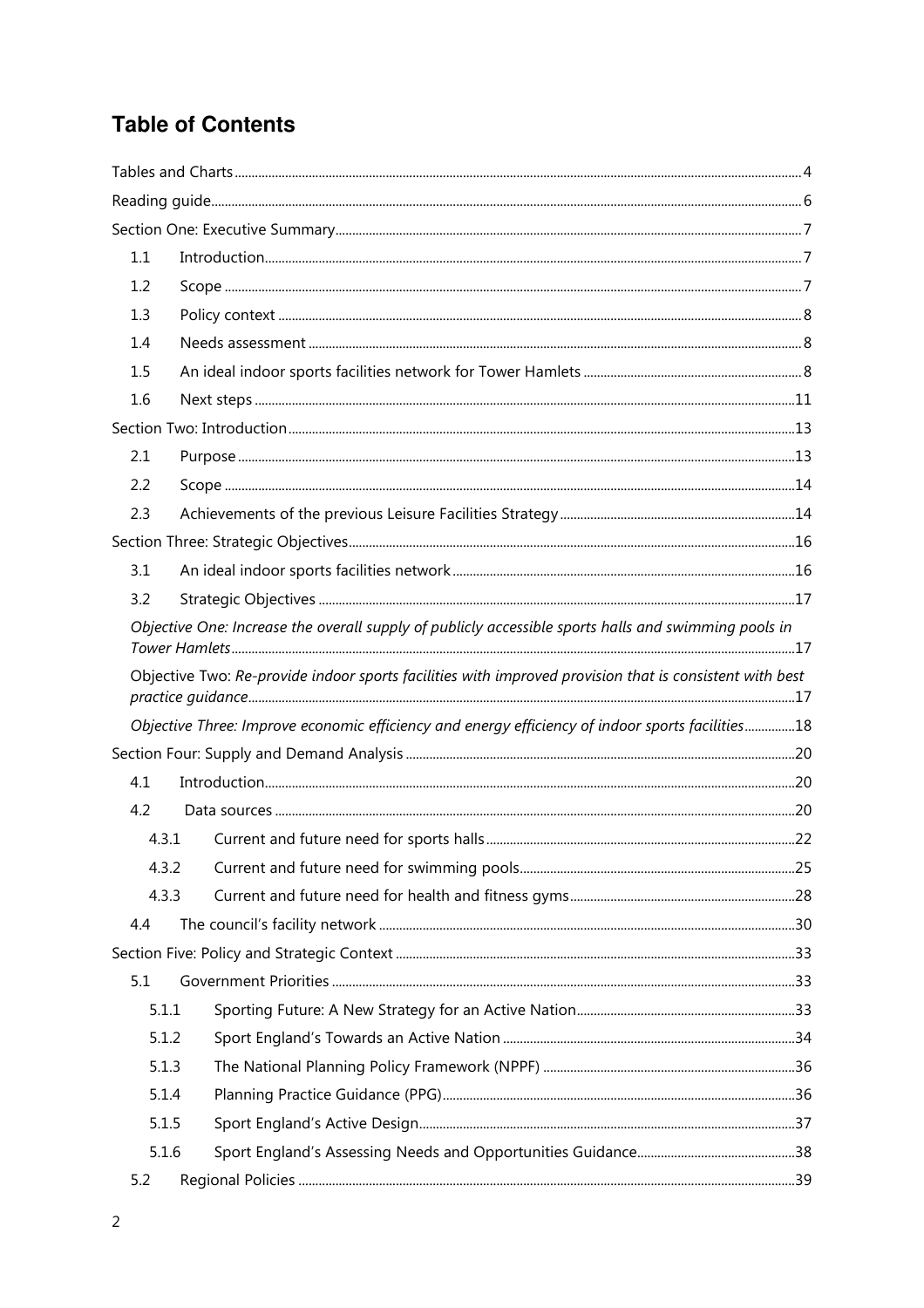| 5.2.1 |                                                                              |  |
|-------|------------------------------------------------------------------------------|--|
| 5.2.2 | The London Plan Supplementary Guidance (SPG) - Social Infrastructure 201539  |  |
| 5.3   |                                                                              |  |
| 5.3.1 |                                                                              |  |
| 5.3.2 |                                                                              |  |
| 5.3.3 |                                                                              |  |
| 5.3.4 |                                                                              |  |
| 5.3.5 |                                                                              |  |
| 5.3.6 |                                                                              |  |
| 5.3.7 |                                                                              |  |
|       |                                                                              |  |
| 6.1   |                                                                              |  |
| 6.1.1 |                                                                              |  |
| 6.1.2 |                                                                              |  |
| 6.1.3 |                                                                              |  |
| 6.1.4 |                                                                              |  |
| 6.1.5 |                                                                              |  |
| 6.2   |                                                                              |  |
| 6.2.1 |                                                                              |  |
| 6.2.2 |                                                                              |  |
| 6.2.3 |                                                                              |  |
| 6.3   | Children and Young People's Participation in Sports and Physical Activity 53 |  |
|       |                                                                              |  |
| 7.1   |                                                                              |  |
| 7.2   |                                                                              |  |
| 7.3   |                                                                              |  |
| 7.4   |                                                                              |  |
| 7.5   |                                                                              |  |
|       |                                                                              |  |
|       |                                                                              |  |
|       |                                                                              |  |
|       |                                                                              |  |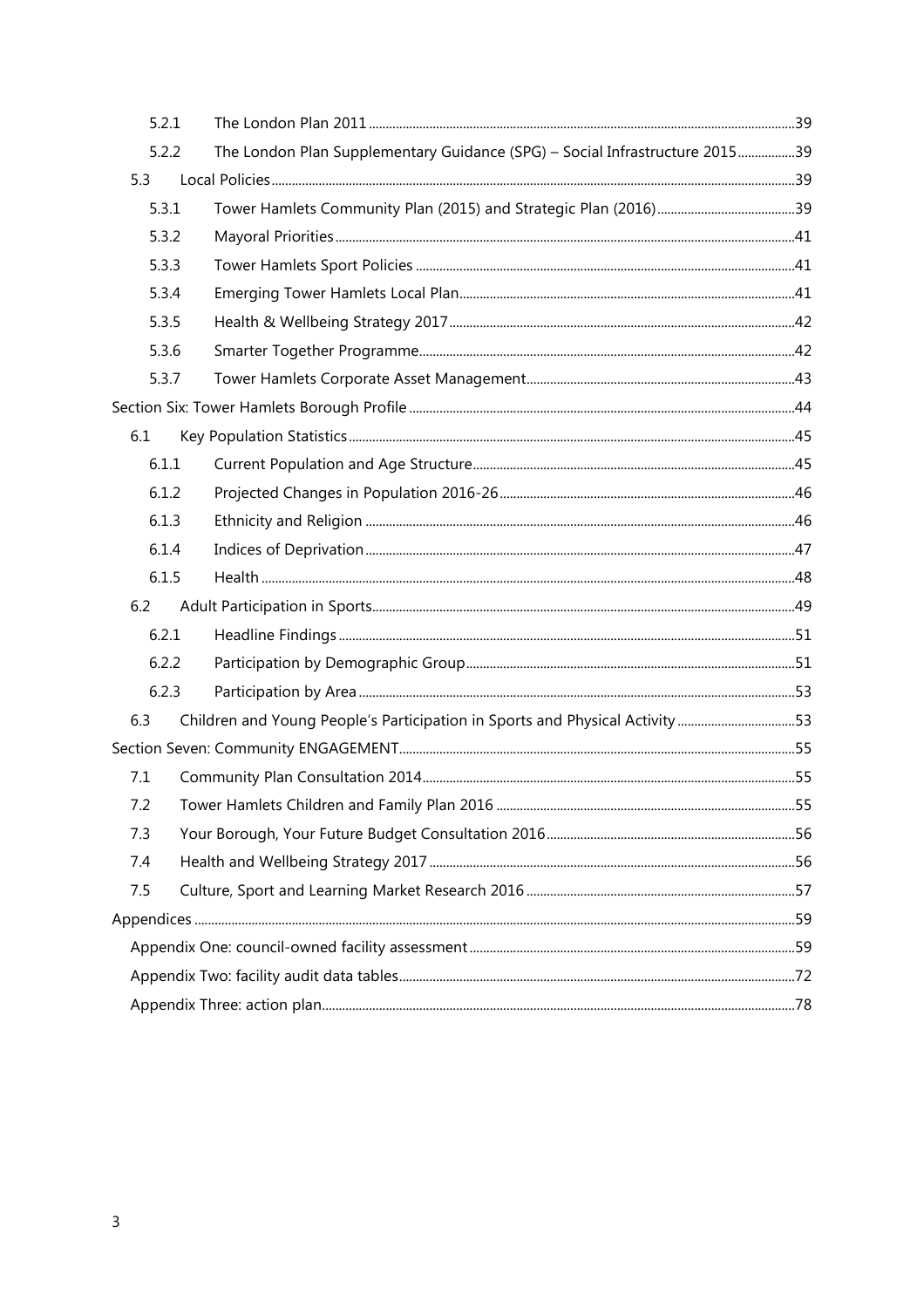## **TABLES AND CHARTS**

| Figure 1: Table of strategic objectives and strategic options for the Indoor Sports Facilities |
|------------------------------------------------------------------------------------------------|
|                                                                                                |
| Figure 3: Table showing supply and demand projections for sports halls in Tower Hamlets for    |
| Figure 4: Chart projecting supply and demand for sports halls (badminton courts) in Tower      |
| Figure 5: Map of existing sports halls with catchment areas for Tower Hamlets, 201723          |
| Figure 6: Map of existing swimming pool locations in Tower Hamlets 2017  25                    |
| Figure 7: Table showing supply and demand projections for swimming pools in Tower Hamlets      |
| Figure 8: Chart projecting supply and demand for swimming pools in Tower Hamlets between       |
| Figure 9: Map of existing swimming pool catchment areas for Tower Hamlets 2017 26              |
|                                                                                                |
| Figure 11: Table showing supply and demand projections for health and fitness gyms in Tower    |
| Figure 12: Chart projected supply and demand for health and fitness stations in Tower          |
|                                                                                                |
| Figure 14: Table of council-owned facilities in Tower Hamlets and their condition, suitability |
| Figure 15: Visits to Tower Hamlets Leisure Centres from 2013/14 to 2015/16 31                  |
| Figure 16: Map of council-owned indoor sports facilities including catchment areas 31          |
| Figure 17: Map of council owned indoor sports facilities with public transport accessibility31 |
| Figure 18: Chart showing Tower Hamlets Population Projections from 2016 to 2031  46            |
| Figure 19: Map of: LSOAs in Tower Hamlets by national percentile (taken from Index of          |
| Figure 20: Chart showing participation rates (age 16+) in sport and physical activity for      |
| Figure 21: Table showing participation rates by population group (data taken from Active       |
| Figure 22: Map of participation rates in Tower Hamlets by ward with publicly accessible        |
| Figure 23: Chart showing proportion (%) of pupils who report doing something active (e.g.      |
| Figure 24: Chart showing visits to John Orwell Sports Centre between 2013/14 to 2015/6 60      |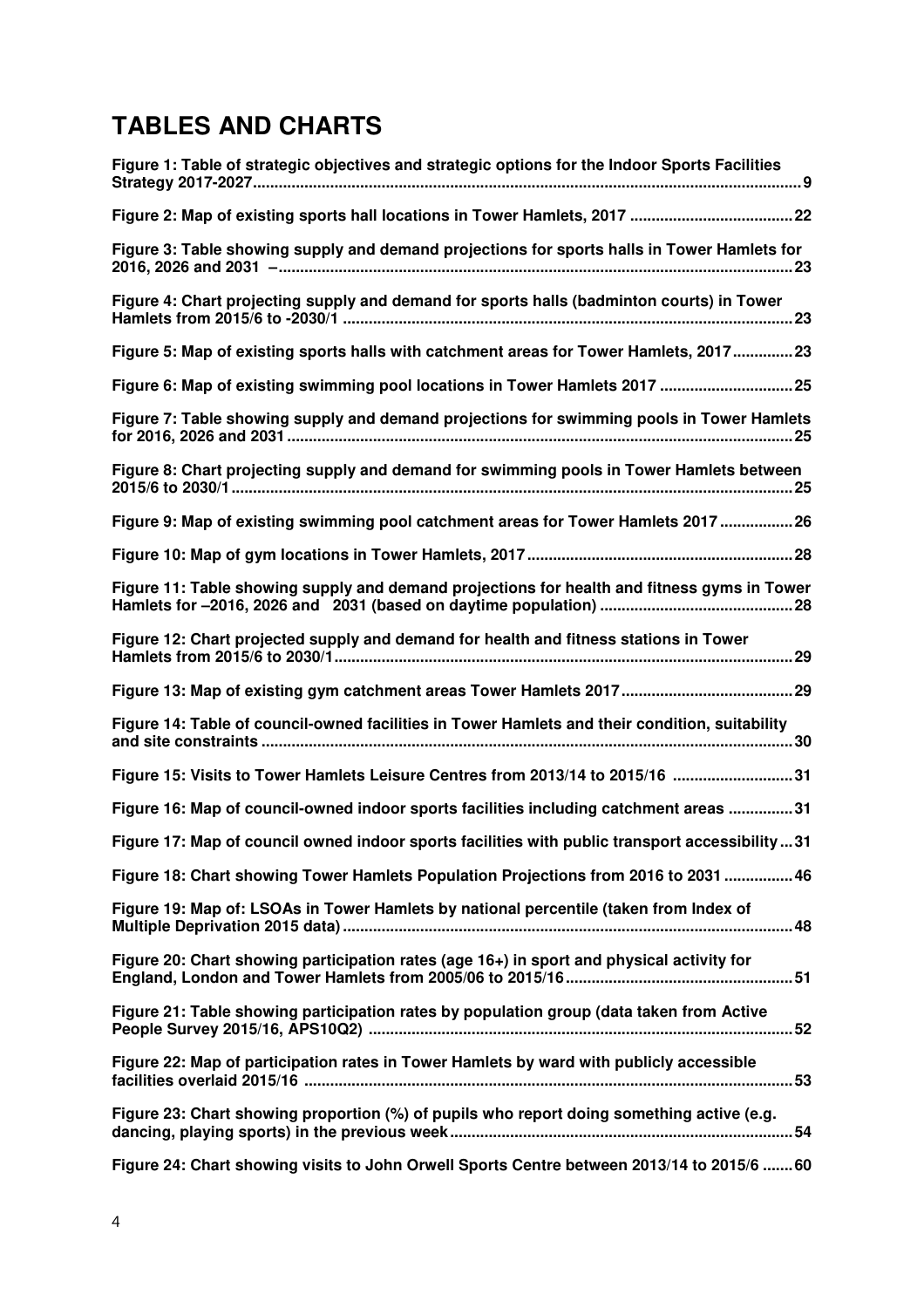| Figure 25: Chart showing visits to Mile End Park Leisure Centre between 2013/14 and 2015/16 |
|---------------------------------------------------------------------------------------------|
| Figure 26: Chart showing visits to Mile End Park Stadium between 2013/14 and 2015/6  62     |
| Figure 27: Chart showing visits to St George's Pool between 2013/14 and 2015/1665           |
| Figure 28: Chart showing visits to Tiller Leisure Centre between 2013/14 and 2015/16 67     |
| Figure 29: Chart showing visits to Whitechapel Sports Centre between 2013/14 and 2015/1669  |
|                                                                                             |
| Figure 31: Table of sports halls (badminton courts) in and around Tower Hamlets, 201672     |
| Figure 32: Table of sports halls (badminton courts) in and around Tower Hamlets, grouped by |
|                                                                                             |
| Figure 34: Table of swimming pools in and around Tower Hamlets, grouped by facility type,   |
| Figure 35: Table of health and fitness gyms in and around Tower Hamlets, 2016 74            |
| Figure 34: Table ofhealth and fitness gyms in and around Tower Hamlets, grouped by facility |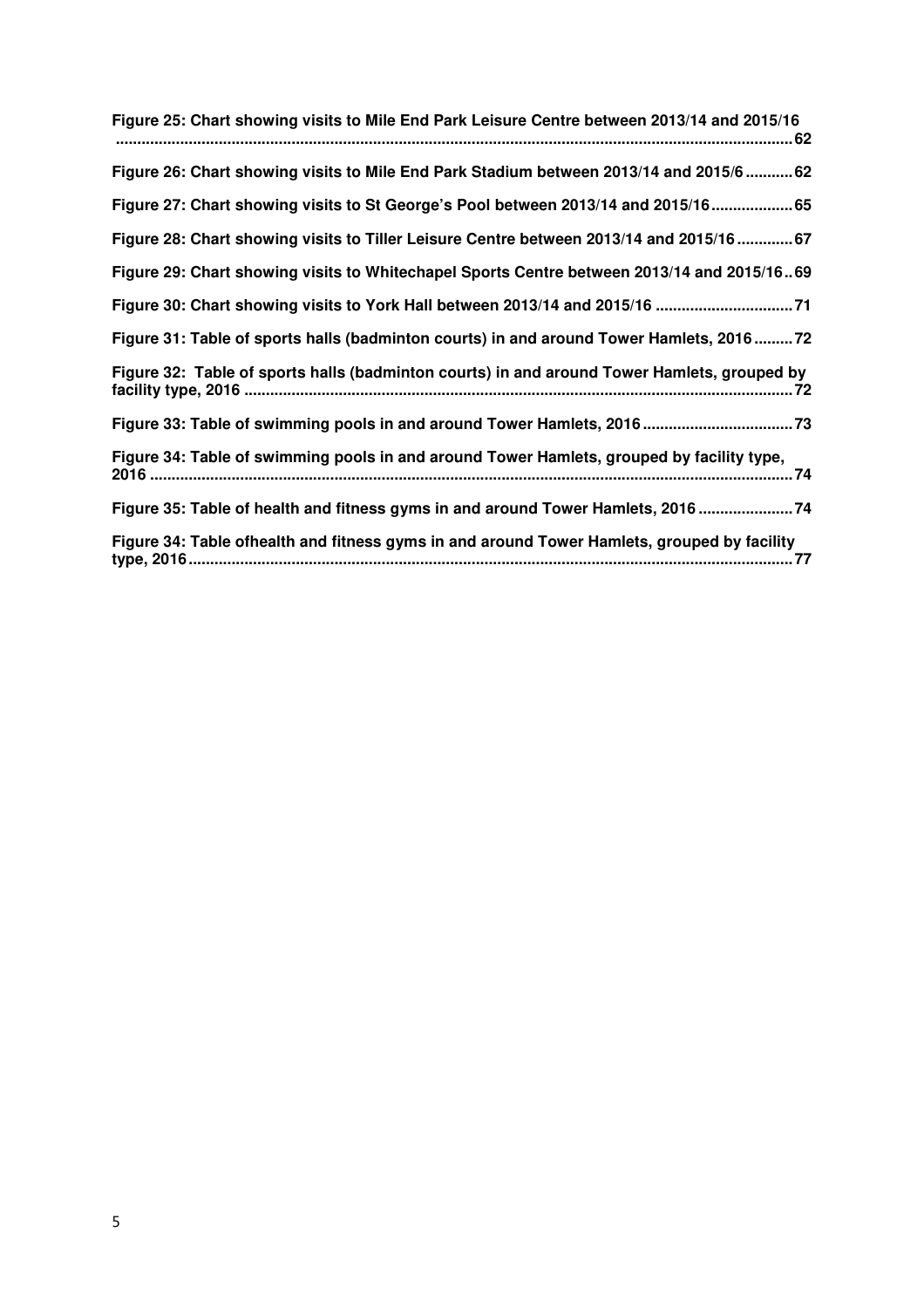## **READING GUIDE**

Section 1 is an executive summary of the Indoor Sports Facilities Strategy, 2017- 2027.

Section 2 outlines the purpose and scope of the Indoor Sports Facilities Strategy for 2017-2027 and summarises the achievements of the previous strategy.

Section 3 sets out a strategic focus for indoor sports facilities in Tower Hamlets for the next 10 years. It includes:

- An overview of an ideal indoor sports facilities network for Tower Hamlets
- Three strategic objectives to help move towards the ideal network. For each objective there are suggested options for exploring potential developments to the existing council–owned network of facilities.

Section 4 is an assessment of indoor sports facilities in Tower Hamlets. It includes:

- Analysis of current and future need for sports halls;
- Analysis of current and future need for swimming pools;
- Analysis of current and future need for fitness stations;
- Assessment of existing council-owned facilities in Tower Hamlets, including an external assessment of the condition of existing facilities.

Section 5 provides an overview of the policy and strategic context for indoor sports facilities focusing on national, regional and local priorities for sport and leisure.

Section 6 provides key data and information from the borough profile, which informs the strategic objectives and options set out. It includes data about adult and children participation in sports and physical activity.

Section 7 summarises findings from recent consultations carried out in Tower Hamlets related to sports and leisure, which have informed the objectives and options set out in this strategy.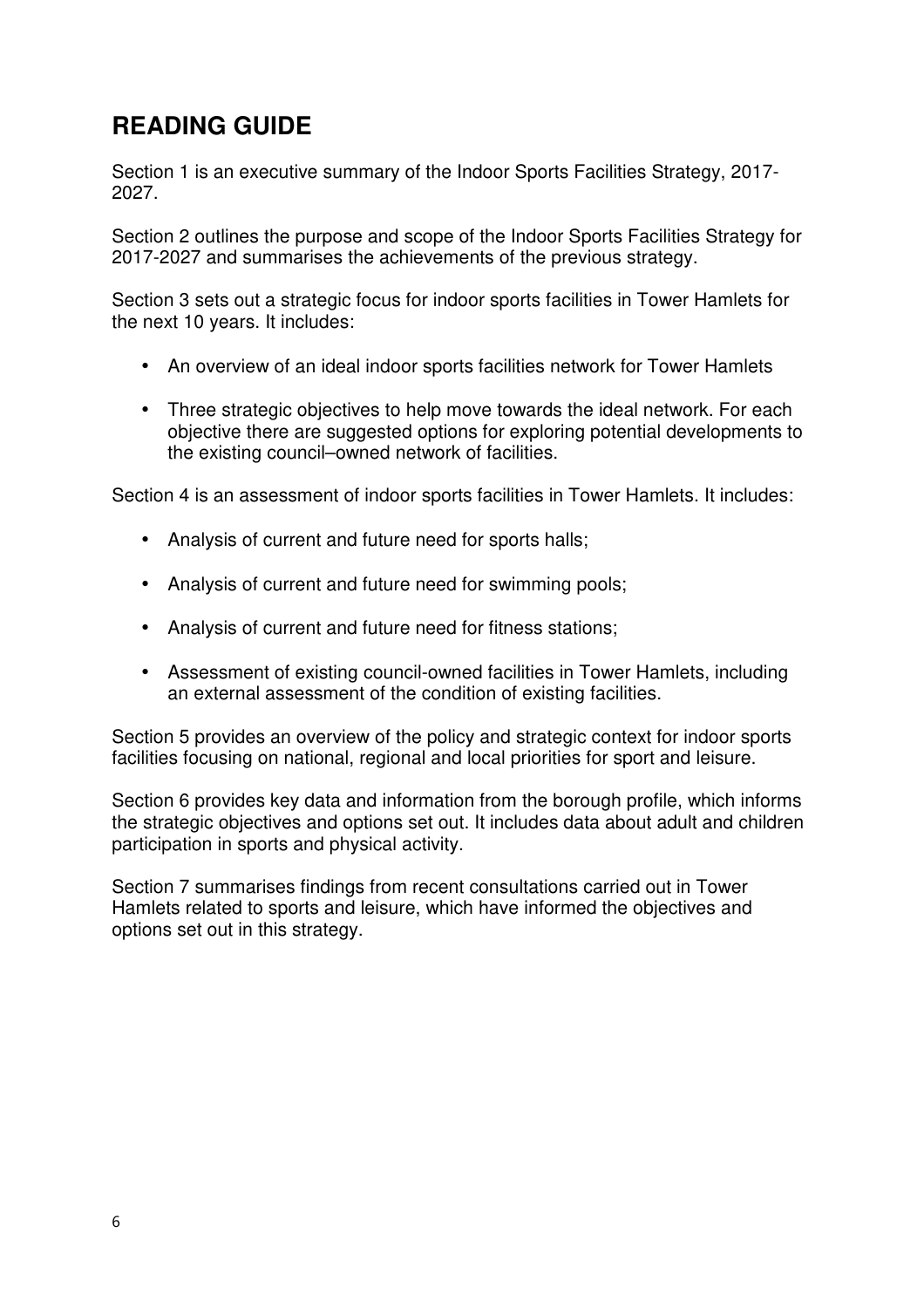## **SECTION ONE: EXECUTIVE SUMMARY**

## **1.1 Introduction**

This is the executive summary of the Indoor Sports Facilities Strategy 2017 – 2027 for the London Borough of Tower Hamlets. The strategy is based on the findings of a comprehensive assessment of the borough's current and projected indoor sports facility needs, an externally commissioned survey of the condition and suitability of the council-owned network and market research to establish the views of Tower Hamlet's residents.

This strategy provides an overall decision making framework for optimising indoor sports facilities in the borough and considers potential investment over the coming decade in council-owned facilities. It supports the council's Strategic Plan and forms essential evidence for the new Local Plan, by providing a clear analysis of supply and demand following a nationally recognised model for indoor sports facilities.

## **1.2 Scope**

Residents in Tower Hamlets have access to a range of indoor sports facilities operated by public, private and voluntary organisations. In some cases facilities are offered as part of a wider service offer to residents, for example, within a community centre or school.

This strategy assesses supply and demand for all indoor sports facilities (including dual-use facilities and commercial facilities) in the borough regardless of ownership and sets out specific strategic options for the seven council-owned indoor sports facilities (referred to as council-owned facilities); however, it takes into account the supply of.

The seven council-owned facilities are:

- John Orwell Sports Centre
- St George's Pool
- Whitechapel Sports Centre
- York Hall
- Mile End Park Stadium and Leisure Centre
- Poplar Baths
- Tiller Leisure Centre

The strategy relates to the provision of indoor sports facilities within the boundaries of the London Borough of Tower Hamlets. However, it recognises facilities that are within a 1,200 a metre (15 minute walk) buffer-zone from the borough boundary, which may be the nearest facility for many Tower Hamlets residents, and these facilities are given due consideration in this strategy's evidence base and strategic options.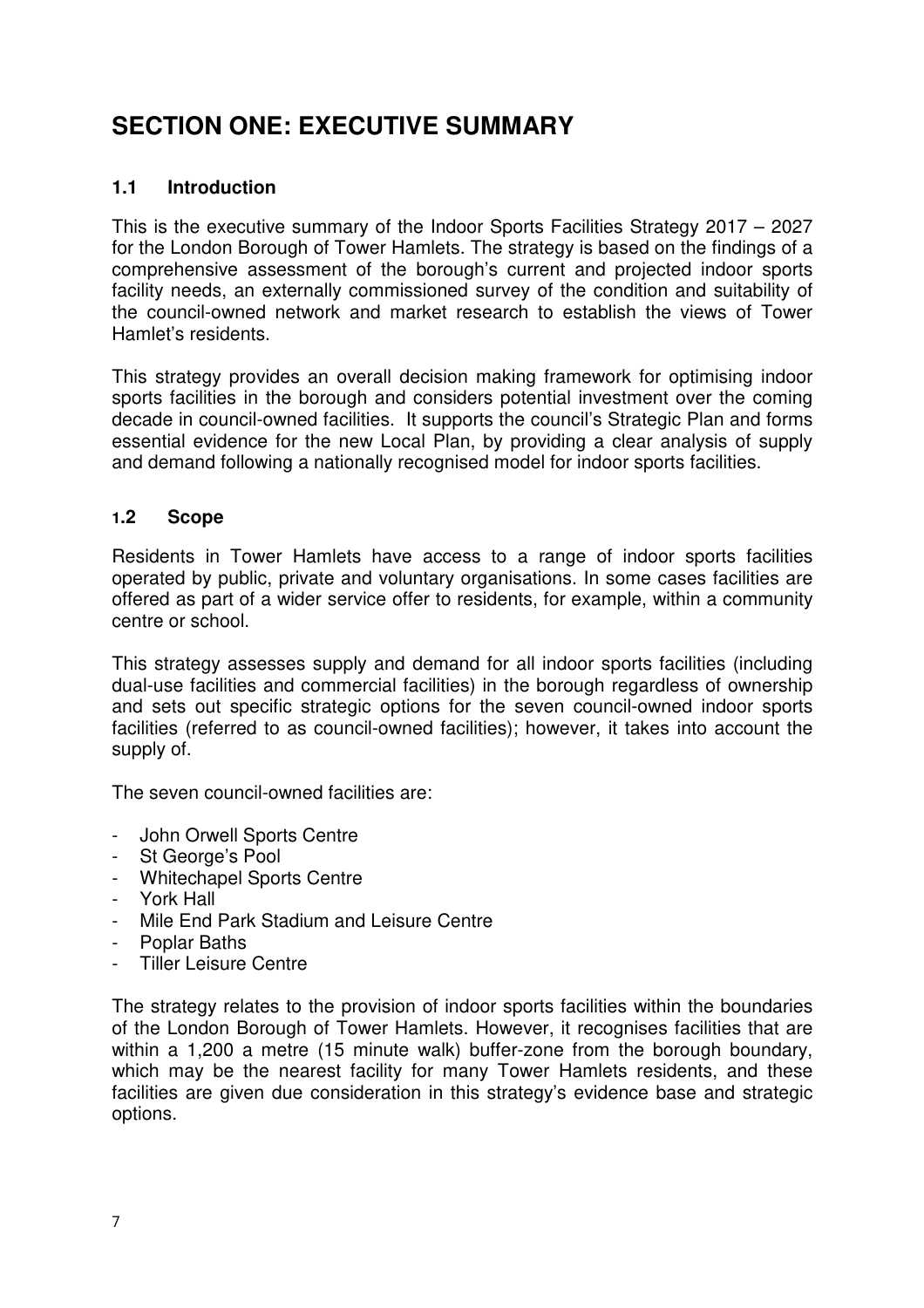## **1.3 Policy context**

The Tower Hamlets Indoor Sports Facilities Strategy is consistent with national, regional and local policy on leisure provision which has been reviewed in the development of this strategy (see Section 5). The current ambitions for physical activity and sport at the national, regional and local level are that;

- More people take up regular physical activity as a habit;
- Sporting clubs and institutions have the right supply and mix of facilities to further develop their respective disciplines;
- Resources allocated to indoor sports facilities provision are used in a more targeted, efficient and effective way;
- Communities have facilities that enable their members to come together in a more inclusive way;
- Access to facilities is improved for groups with historically low participation.

## **1.4 Needs assessment**

Sport England recommends that local authorities complete a needs assessment prior to strategy development. The needs assessment that supports this strategy includes supply and demand modelling based on a nationally recognised facilities planning calculator, externally commissioned condition surveys of the council–owned facilities and representative market research into the views of over 700 residents.

The headline findings from the needs assessment are that:

- Population growth in Tower Hamlets over the coming decades will result in increased demand for indoor sports facilities in the borough
- Some council-owned facilities are nearing the end of their asset life
- Tower Hamlet's residents value council-owned facilities , with the majority of regular users reporting their overall experience of the borough's centres as being either good or very good
- There are some areas of the borough currently without a sports hall or swimming pool within a 15-minute walk.

There is further explanation of these findings in Section 4 of the strategy.

## **1.5 An ideal indoor sports facilities network for Tower Hamlets**

Based on the research and evidence outlined above (and detailed in Section 4), three key strategic objectives have been identified for the Indoor Sports Facilities Strategy 2017-2027.The objectives are informed by an understanding of the key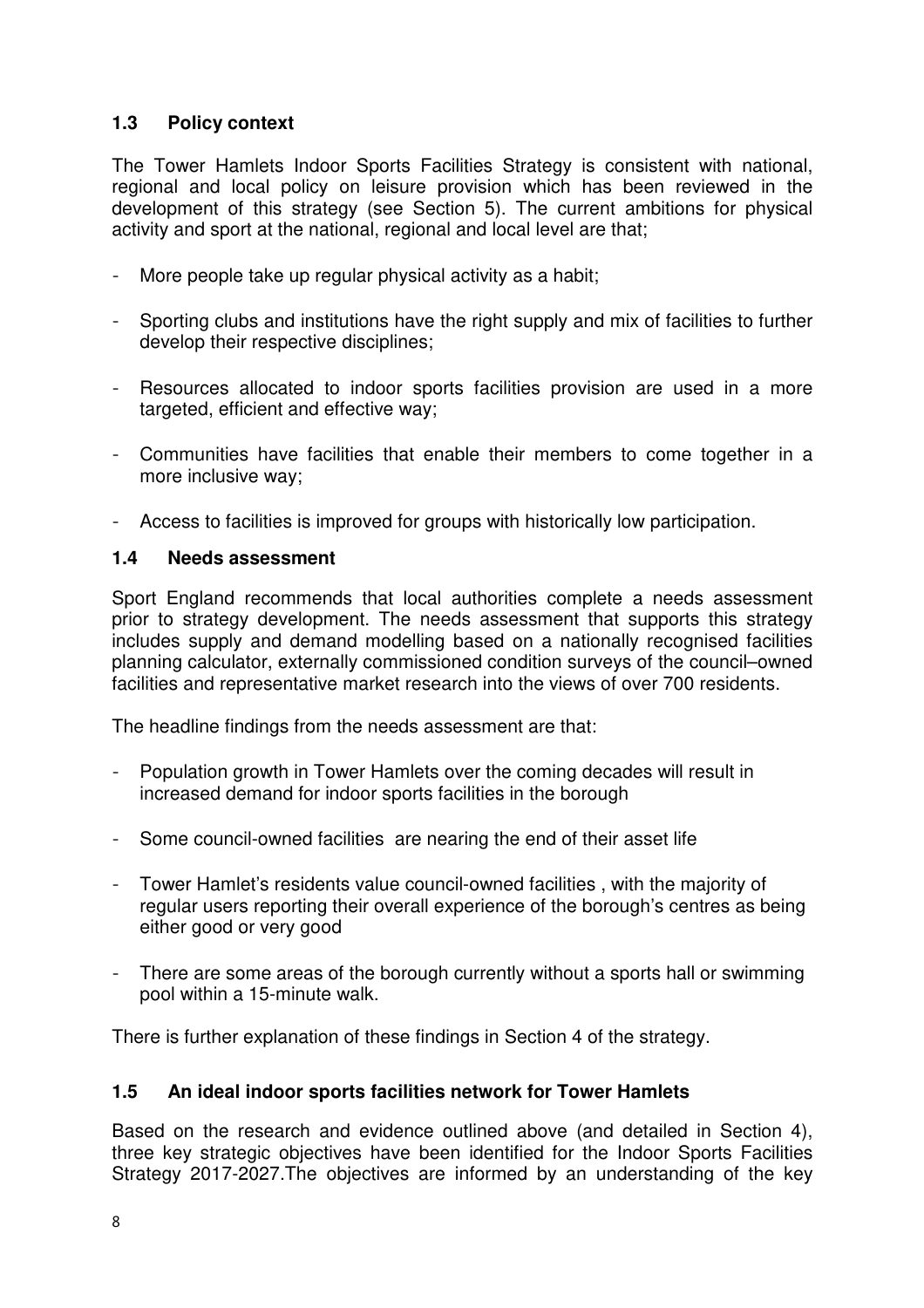characteristics of an ideal network (taking into account national, regional and local drivers and best practice guidance) and an assessment of the extent to which the existing network is consistent with this ideal model.

Broadly speaking, an ideal and optimised indoor sports facilities network for Tower Hamlets should:

- Offer state of the art indoor sports facilities that are fully accessible to all residents, taking into account cultural, religious and physical inclusion needs
- Have facilities located in locations where people will use them most and where they will support the ambitions set out in the Local Plan
- Use available capital to reconfigure and consolidate facilities with a view to revenue saving without loss of capacity
- Address gaps in provision now and in the future, in particular for swimming pools and sports halls
- Provide dry (gym/sports hall) facilities alongside all swimming pools in order to reduce the subsidy requirement
- Focus additional sports hall capacity on school sites to maximise value for money, providing this is supported by the analysis and adequate community access can be secured through the development management process
- Ensure indoor sports facilities are designed to be operationally efficient e.g. by enhancing energy efficiency.

The following table identifies three strategic objectives and options for meeting these objectives. Pursuing these objectives will enable the council to progress towards an ideal indoor sports facilities network.

#### **Figure 1: Table of strategic objectives and strategic options for the Indoor Sports Facilities Strategy 2017-2027**

| <b>Strategic Option</b>                                                                                                                                                                                           | <b>Strategic Objective:</b>                                                                               |
|-------------------------------------------------------------------------------------------------------------------------------------------------------------------------------------------------------------------|-----------------------------------------------------------------------------------------------------------|
| 1. Investigate any opportunities for adding<br>indoor sports provision as part of the<br>Bishopsgate Goods Yard development,<br>potentially as a joint venture with partners,<br>including neighbouring councils. | Increase the overall supply of publicly<br>accessible sports halls and swimming<br>pools in Tower Hamlets |
| 2. Investigate any opportunities to develop<br>indoor sports provision as a joint venture<br>with partners, including neighbouring<br>councils.                                                                   | Increase the overall supply of publicly<br>accessible sports halls and swimming<br>pools in Tower Hamlets |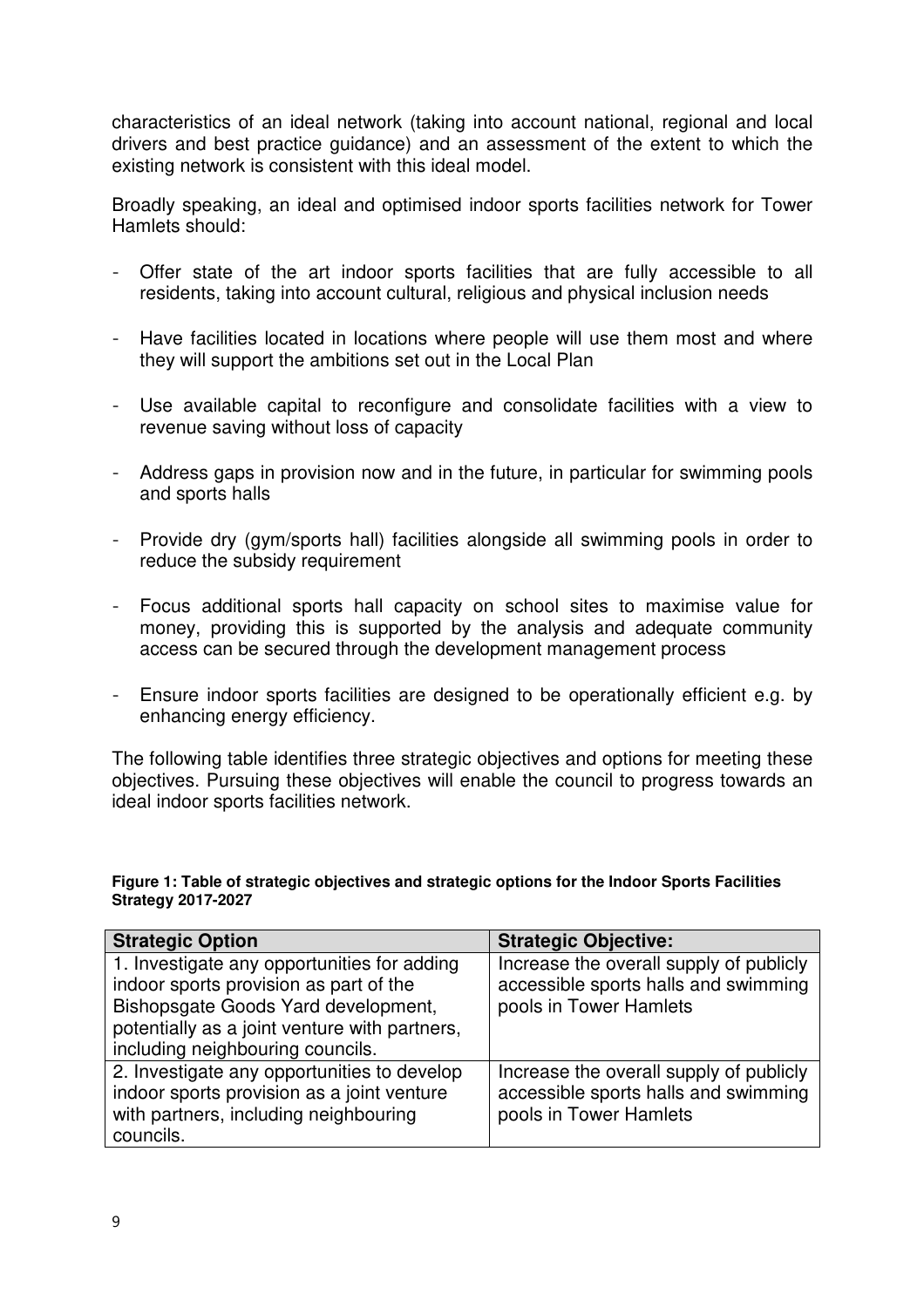| 3. Explore provision of Whitechapel Sports<br>Centre with an enhanced facilities mix (pitch<br>and sports hall, plus possibly a pool) on the<br>existing or an alternative site as part of the<br>wider re-development of the Whitechapel<br>area.                                 | Increase the overall supply of publicly<br>accessible sports halls and swimming<br>pools in Tower Hamlets<br>Re-provide indoor sports facilities<br>with improved provision that is<br>consistent with best practice<br>guidance |  |  |
|------------------------------------------------------------------------------------------------------------------------------------------------------------------------------------------------------------------------------------------------------------------------------------|----------------------------------------------------------------------------------------------------------------------------------------------------------------------------------------------------------------------------------|--|--|
|                                                                                                                                                                                                                                                                                    | Improve economic efficiency and<br>energy efficiency of indoor sports<br>facilities                                                                                                                                              |  |  |
| 4. Investigate options for increasing<br>community access to sports halls on school<br>sites and other dual-use facilities.                                                                                                                                                        | Increase the overall supply of publicly<br>accessible sports halls and swimming<br>pools in Tower Hamlets                                                                                                                        |  |  |
| 5. Investigate options for a lido in the<br>borough to provide additional swimming<br>pool capacity in line with the Mayor's<br>pledge.                                                                                                                                            | Increase the overall supply of publicly<br>accessible sports halls and swimming<br>pools in Tower Hamlets                                                                                                                        |  |  |
| 6. At York Hall, the council should explore<br>either:<br>Refurbishment of York Hall with the<br>$\circ$<br>existing facilities mix (excluding                                                                                                                                     | Increase the overall supply of publicly<br>accessible sports halls and swimming<br>pools in Tower Hamlets                                                                                                                        |  |  |
| Mayfield House), or;<br>Re-development of the site including<br>$\circ$<br>Mayfield House and retention of the<br>historic York Hall building, with pool<br>provision and potentially enhanced                                                                                     | Re-provide indoor sports facilities<br>with improved provision that is<br>consistent with best practice<br>guidance                                                                                                              |  |  |
| facilities mix and housing<br>development, or;<br>Re-development of the site including<br>$\circ$<br>Mayfield House and retention of the<br>historic York Hall building and the<br>event function / boxing hall, with<br>housing development, but with pool<br>provided elsewhere. | Improve economic efficiency and<br>energy efficiency of indoor sports<br>facilities                                                                                                                                              |  |  |
| 7. The council should investigate either:<br>The retention/refurbishment of the St<br>George's Pool, with the addition of a<br>sports hall, with an option for housing                                                                                                             | Increase the overall supply of publicly<br>accessible sports halls and swimming<br>pools in Tower Hamlets                                                                                                                        |  |  |
| development on the site, or;<br>The addition of new facilities at John<br>$\bullet$<br>Orwell Leisure Centre, including a<br>swimming pool, of high design<br>quality, to replace any lost provision                                                                               | Re-provide indoor sports facilities<br>with improved provision that is<br>consistent with best practice<br>guidance                                                                                                              |  |  |
| at St George's and new facilities such<br>as 5-a-side playing pitches. St<br>George's could then be redeveloped                                                                                                                                                                    | Improve economic efficiency and<br>energy efficiency of indoor sports<br>facilities                                                                                                                                              |  |  |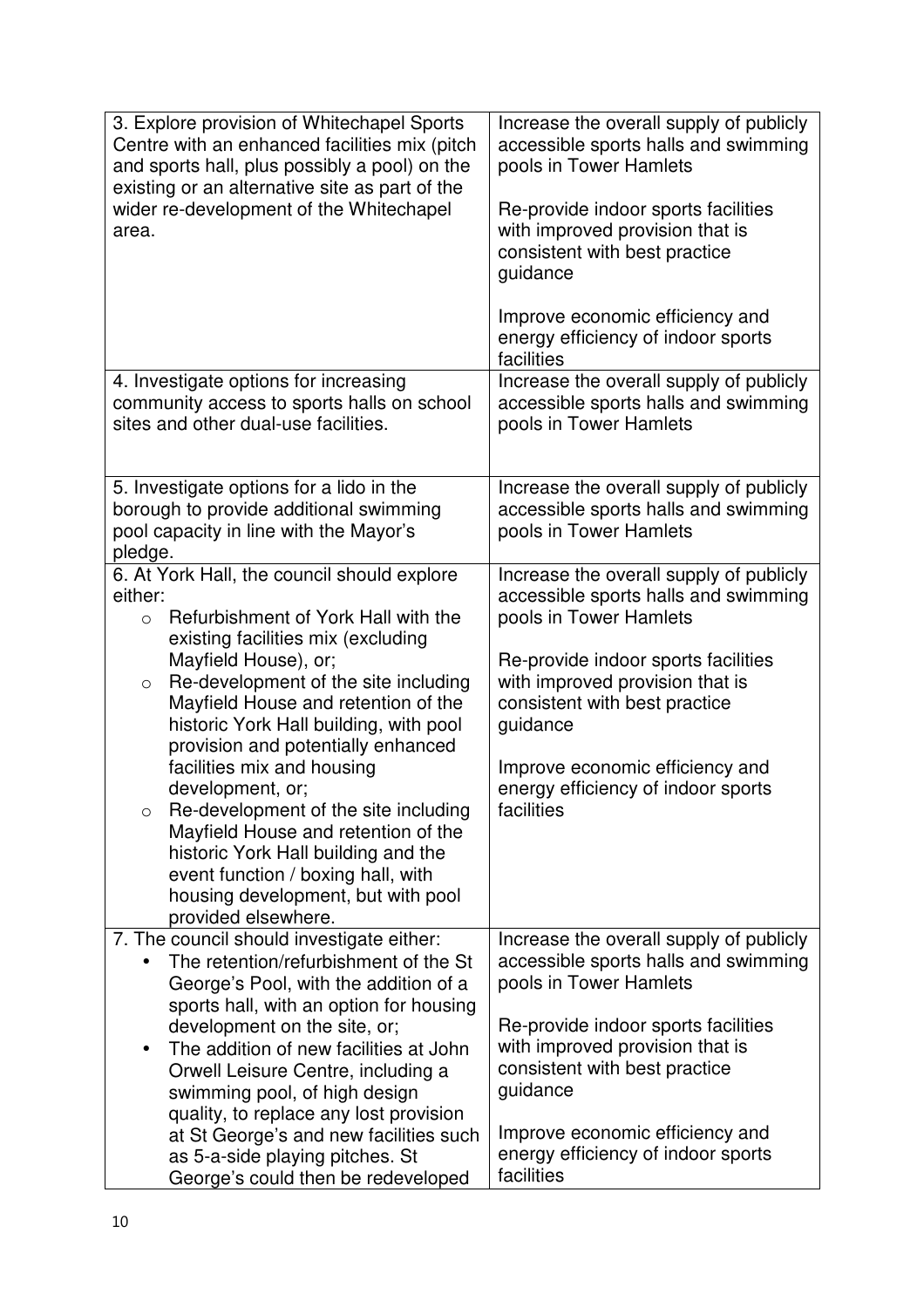| to help fund the new facilities.                                                                                                                                                                                                                                                                                                                                                                                                                                                                                           |                                                                                                                                                                                                                                                                                                                         |
|----------------------------------------------------------------------------------------------------------------------------------------------------------------------------------------------------------------------------------------------------------------------------------------------------------------------------------------------------------------------------------------------------------------------------------------------------------------------------------------------------------------------------|-------------------------------------------------------------------------------------------------------------------------------------------------------------------------------------------------------------------------------------------------------------------------------------------------------------------------|
| 8. The council should explore options to<br>improve the facility mix of the Tiller Leisure<br>Centre by:<br>Investigating if the adjacent proposed<br>school sports facilities could be<br>brought into the footprint of the<br>leisure centre. This could include the<br>redevelopment of Tiller Leisure<br>Centre to create a more financially<br>viable and attractive provision in a<br>high growth area.<br>Investigating the inclusion of<br>alternative site allocations for the Isle<br>of Dogs in the Local Plan. | Increase the overall supply of publicly<br>accessible sports halls and swimming<br>pools in Tower Hamlets<br>Re-provide indoor sports facilities<br>with improved provision that is<br>consistent with best practice<br>guidance<br>Improve economic efficiency and<br>energy efficiency of indoor sports<br>facilities |
| 9. Continue to support the implementation of<br>the council's Carbon Management Plan,<br><b>Climate Change Strategy and Air Quality</b><br><b>Action Plan</b>                                                                                                                                                                                                                                                                                                                                                              | Improve economic efficiency and<br>energy efficiency of indoor sports<br>facilities                                                                                                                                                                                                                                     |
| 10. Work with the council's equalities forums<br>to evaluate the accessibility and suitability of<br>the council's indoor sports facilities for<br>people of all protected characteristics                                                                                                                                                                                                                                                                                                                                 | Re-provide indoor sports facilities<br>with improved provision that is<br>consistent with best practice<br>guidance                                                                                                                                                                                                     |

## **1.6 Next steps**

This strategy establishes evidence and guidance for future decisions and strategic options. This could lead to a suite of feasibility studies, and a programme of work for the council's network of indoor sports facilities. When individual investigations, decisions and capital works are undertaken, individual papers will be provided to the Executive for decision-making. These projects will be considered within the council's existing governance structures for asset management, Capital Strategy, and infrastructure planning.

The strategy does not make recommendations about the management of councilowned facilities. The current leisure management contract runs until 2019 (with an option to extend) and any future management arrangements will need to consider how the strategic options can best be delivered through contractual arrangements. A review of management options is expected to commence in 2018 (unless the contract is extended).

Implementation of the Indoor Sports Facilities Strategy will be monitored by the relevant Directorate Management and key actions arising will be included in the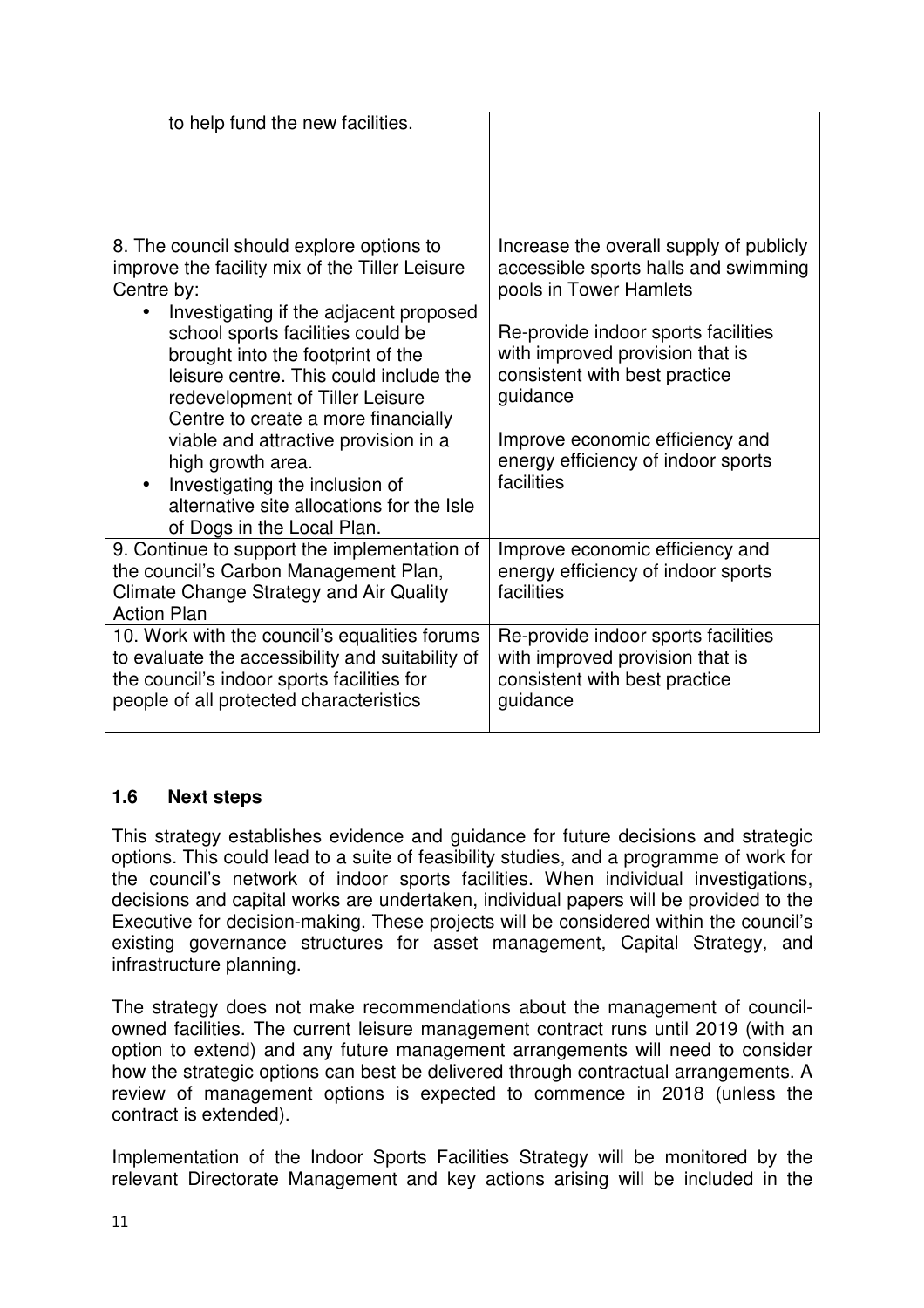council's strategic plan. The action plan contains a number of preparatory actions for the first two years which need to be completed prior to any decision is taken to implement specific strategic options. As and when relevant implementation decisions are taken, the action plan will be updated to reflect actions associated with project implementation.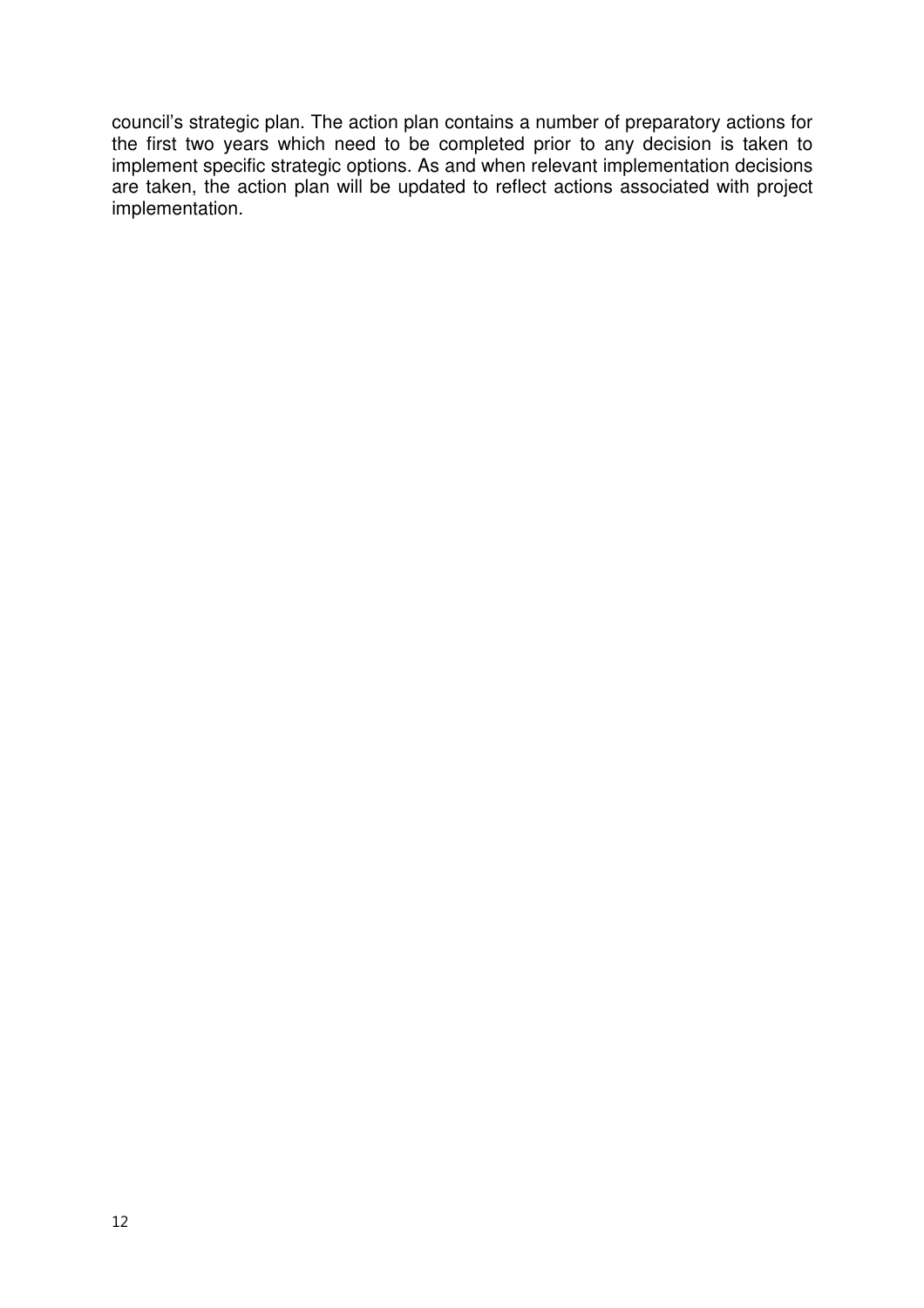## **SECTION TWO: INTRODUCTION**

## **2.1 Purpose**

The council's vision is to make Tower Hamlets a great place to live with healthy and supportive communities. It is a vision shared by all partners in the Tower Hamlets Partnership, which comprises the council and other public service providers, businesses, faith communities and the voluntary and community sector.

The provision of high quality, accessible indoor sports facilities in the borough will contribute to the achievement of this vision, by supporting Tower Hamlets residents to live healthier lives in more cohesive and integrated communities.

In the coming decade Tower Hamlets is projected to see some of the most intense and sustained population growth in London. This challenges the council to consider options to address the need for additional social and community infrastructure – including publicly accessible leisure centres. This strategy supports an evidencebased approach to managing the impact of population growth.

The strategy provides an overall framework for decision making in relation to the council's indoor sports facilities and wider leisure provision in the borough over the next ten years. It is consistent with best practice guidance issued by the Mayor of London, the Department for Communities and Local Government and Sport England. The strategy will make a significant contribution to the development of spatial planning policy in Tower Hamlets by providing an evidence base that clearly articulates the indoor sports facilities needed to support the growing and changing population. It provides a clear analysis of supply and demand that follows a nationally recognised model for indoor sports facilities. In doing so it supports the council's Strategic Plan, forms an essential part of the evidence base for the emerging Tower Hamlets Local Plan and will inform the Capital Strategy.

The strategy is not an investment programme. Rather than make investment recommendations it will inform the council's corporate decision making processes for infrastructure planning and capital investment, as described above.

To deliver this decision making framework and spatial plan for indoor sports facilities in the borough, this strategy:

- 1. Examines the current supply of indoor sports facilities in the borough (taking into account public, commercial and dual-use facilities);
- 2. Compares supply to the on-going demand for indoor sports facilities. (based on the latest population projections and nationally recognised modelling tool);
- 3. Identifies gaps in current and future provision; and
- 4. Assesses the quality, suitability and efficiency of existing indoor sports facilities, with particular reference to residents' different cultural, religious and physical inclusion needs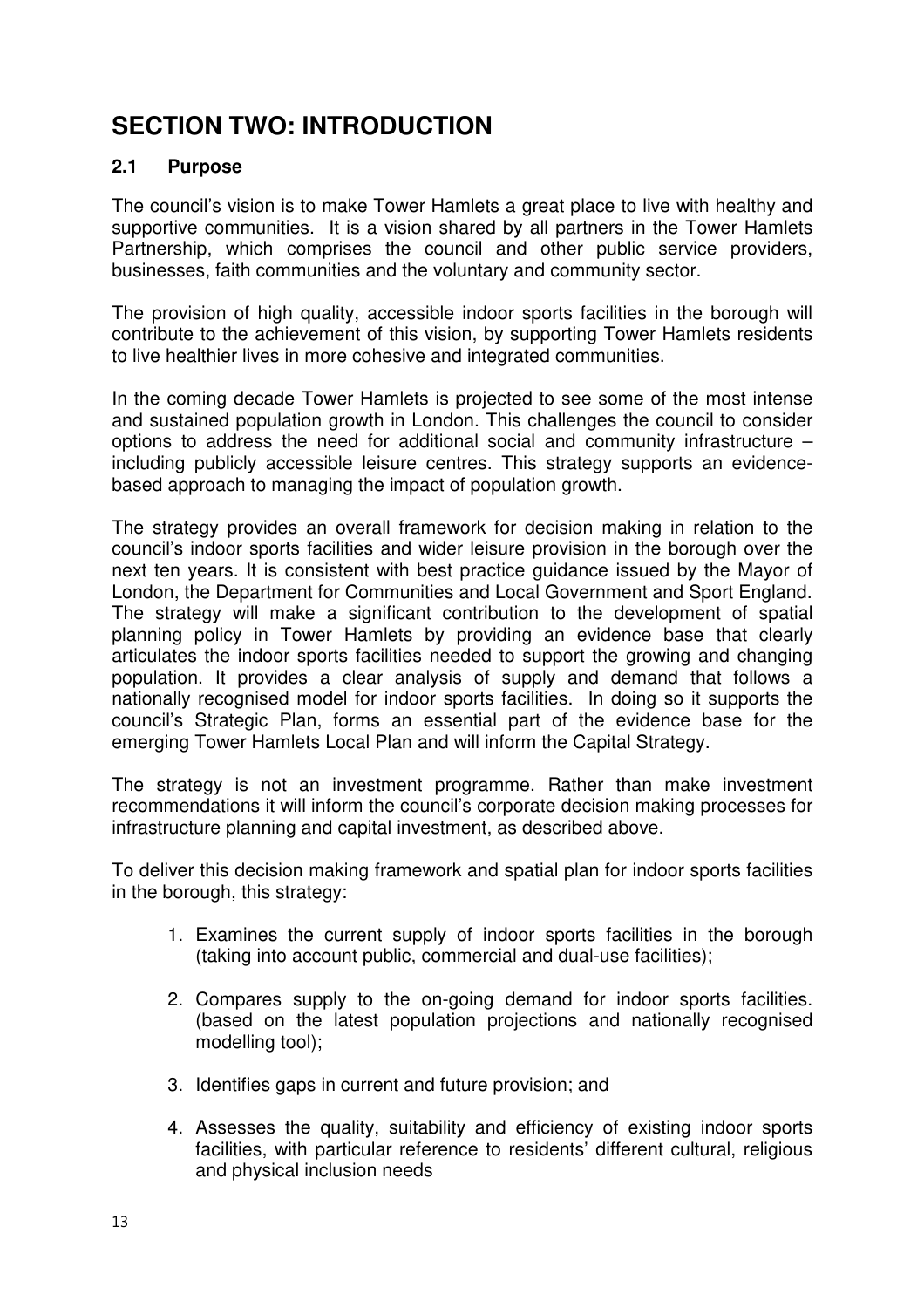### **2.2 Scope**

The Indoor Sports Facilities Strategy is part of a number of sport and open space related strategy documents that are being developed in parallel to address separate but interrelated issues. This strategy focuses on ensuring that the network of indoor sports facilities in the borough will be of sufficient quantity, quality, accessibility and suitability. It sits alongside the Open Space Strategy which focuses on ensuring that the network of open spaces and playing fields in the borough will be of sufficient quantity, quality, accessibility and suitability. Both strategies are predominately concerned with physical assets.

The Physical Activity and Sport Strategy, which will be informed by the strategies mentioned above, will set out a vision for sports and physical activity in the borough including the outcomes that we want to improve on, including participation and sports development.

The Indoor Sports Facilities Strategy cannot set the agenda for every sports facility within the borough as many are commercially or privately owned and operated and are not in the council's sphere of direct influence. For this reason, although the supply and demand modelling covers commercial and private facilities, the strategic solutions that are proposed mainly relate to facilities in which the council has an ownership interest.

It addresses the following questions:

- How might the council aim to meet future demand?
- How should the council prioritise its objectives in pursuit of a more ideal network?
- What is the current state of publicly accessible indoor sports facilities (supply and condition)?

The council's major leisure management contract is currently with Greenwich Leisure Limited. This contract covers service delivery and operations at the council's leisure centres. Service development and improvement will be driven through ongoing contract monitoring and partnership working with the contractor.

## **2.3 Achievements of the previous Leisure Facilities Strategy**

The Leisure Facilities Strategy 2009 - 2018 set ambitious aims for the council to address the leisure needs of the borough over the decade to 2018. Significant achievements include;

- Re-opening of the historic Poplar Baths in 2016 addressing deficiency in the area, specifically with the addition of:
	- o A 25meter swimming pool
	- o A teaching pool
	- o 4x Badminton courts, equivalent to 1sports hall
	- o And a gym/fitness studio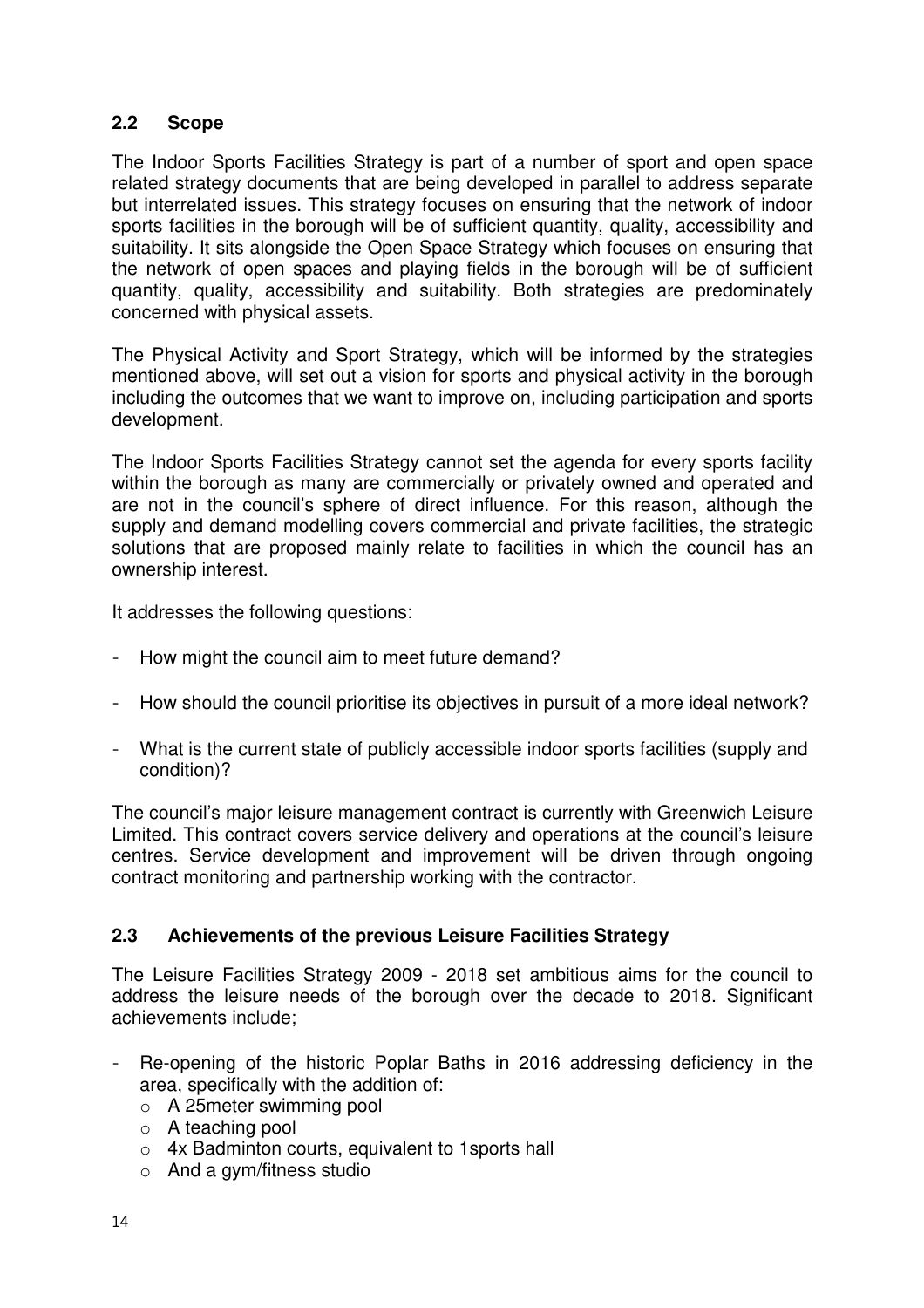- Improvement to the energy and economic efficiency of the network by adding pool covers
- Significant capital works have been completed at the John Orwell Sports Centre, including;
	- o Replacement of floodlights
	- o Installation of spectator seating
	- o Refurbishment of indoor changing rooms and gym
- At the Tiller Leisure Centre, the council completed a refurbishment of all poolside changing facilities as well as the front desk area.
- At Mile End Park Leisure Centre the council extended the female 'dry-side' changing room and the fitness centre. The council also invested in the creation of a dedicated function area in response to customer demand. The new layout eliminated an identified set of 'customer flow' issues. In addition, continued investment has been made in the programmable gym which caters for Women's Only Sessions. This has led to increased patronage of those programmes, which supports the objective of increasing participation among women.
- At York Hall the council has invested in new 'dry side' changing facilities and refurbished the existing gym facilities.
- Public access has been secured as part of the planning approval process for a number of sports hall under development in new primary and secondary schools. These include:
	- o Wood Wharf
	- o London Dock (formerly New International)
	- o Westferry Printworks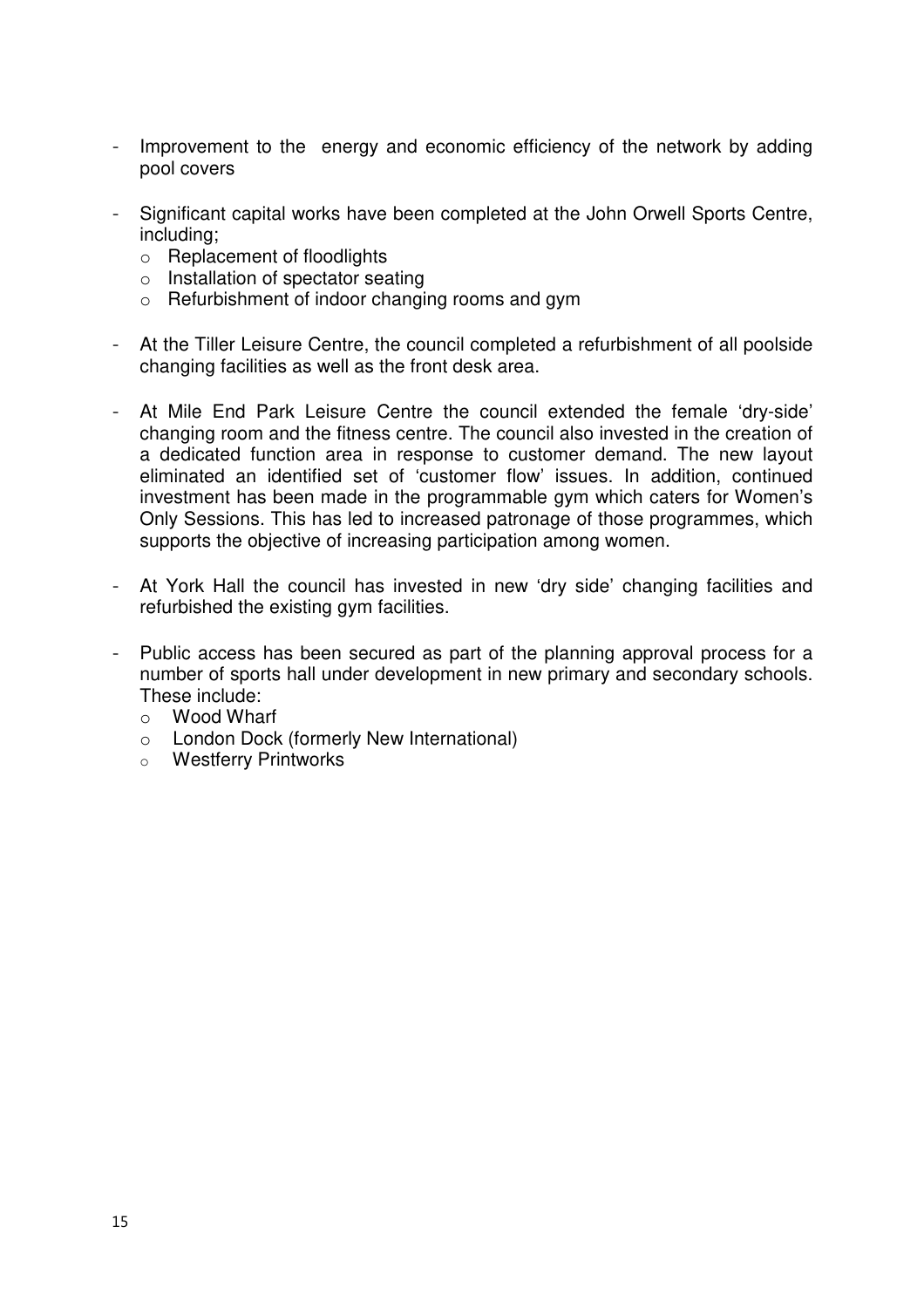## **SECTION THREE: STRATEGIC OBJECTIVES**

Based on the research and evidence presented below, three key strategic objectives have been identified for the Indoor Sports Facilities Strategy 2017-2027.

These objectives are informed by an understanding of the key characteristics of an ideal network (taking into account national, regional and local drivers and best practice guidance) and an assessment of the extent to which the existing network is consistent with this ideal model.

### **3.1 An ideal indoor sports facilities network**

Broadly speaking, an ideal and optimised indoor sports facilities network for Tower Hamlets should:

- Offer state of the art indoor sports facilities that are fully accessible to all residents, taking into account cultural, religious and physical inclusion needs
- Have facilities located in in locations where people will use them most and where they will support the ambitions set out in the Local Plan
- Use available capital to reconfigure and consolidate facilities with a view to revenue saving without loss of capacity
- Address gaps in provision now and in the future, in particular for swimming pools and sports halls
- Provide dry (gym/sports hall) facilities alongside all swimming pools in order to reduce the subsidy requirement
- Focus additional sports hall capacity on school sites to maximise value for money, providing this is supported by the supply and demand analysis, and adequate community access can be secured through the development management process
- Ensure indoor sports facilities are designed to be operationally efficient e.g. by enhancing energy efficiency.

It will not necessarily be possible to achieve the full implementation of such a network given spatial and financial constraints. However, the model serves as a benchmark against which individual solutions can be assessed.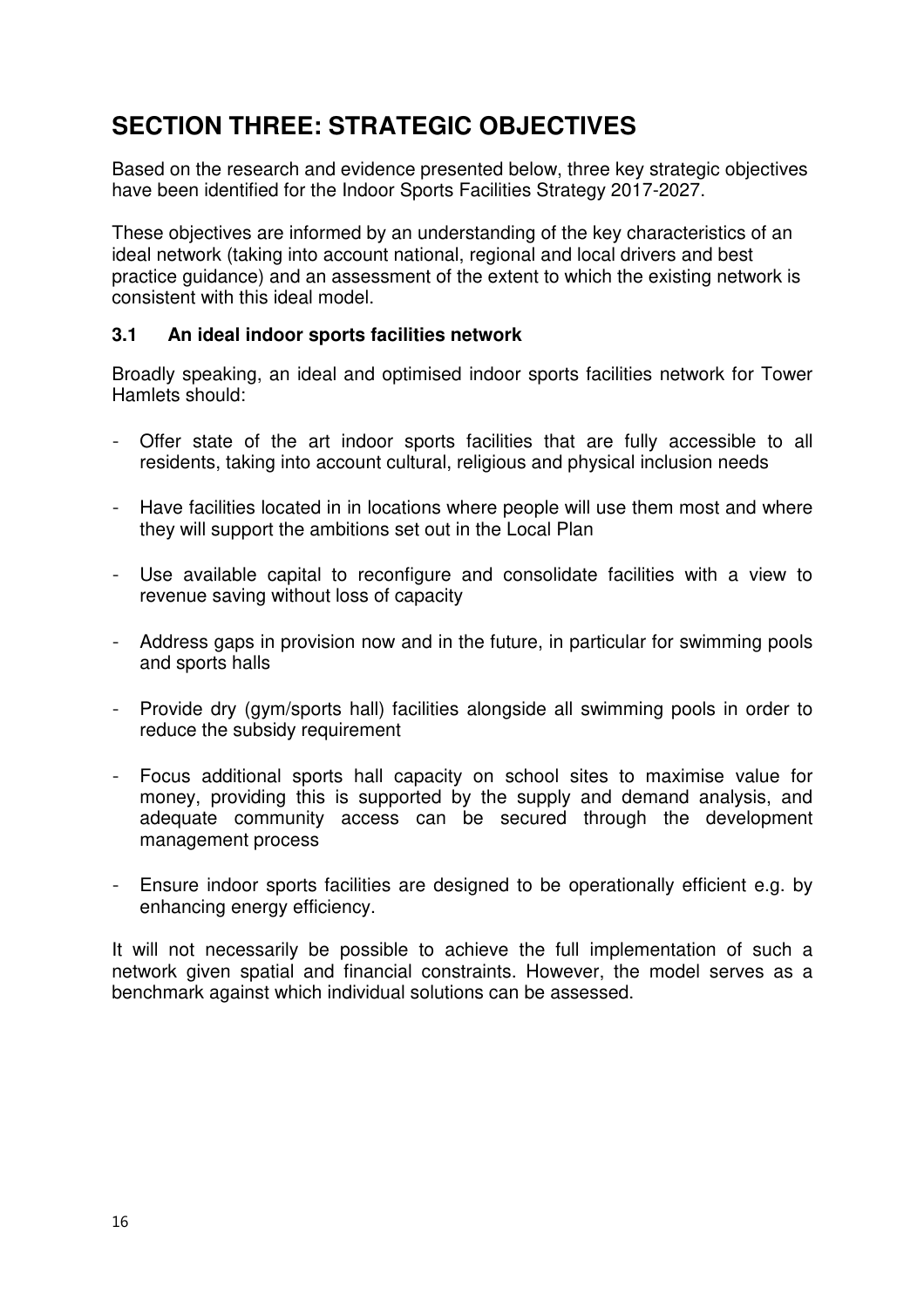## **3.2 Strategic Objectives**

The following (interrelated) strategic objectives are designed to be pursued concurrently by the council. A more detailed action plan setting out borough-wide and site specific strategic options as well as associated milestones is provided at the end of this document.

#### *Objective One: Increase the overall supply of publicly accessible sports halls and swimming pools in Tower Hamlets*

In the next decade the population of Tower Hamlets is forecast to expand at rates unseen in the post-war era. As referenced throughout this strategy, a significantly increased population will increase demand for community infrastructure.

National best practice guidance sets standards for the ideal distribution of indoor sports facilities relative to the population. Based on this guidance, the borough is set to have a shortfall of indoor sports facilities provision relative to the population.

The council will therefore work to increase the provision of indoor sports facilities, where feasible. This will include, subject to viability, the expansion of provision on existing sites, as well as a search for new sites for leisure development, as provided for in the emerging Local Plan. This will also mean working to preserve existing provision where facilities are nearing the end of their asset life and ensuring, through the emerging Local Plan, that facilities are protected.

In pursuit of this objective the council will;

- Identify potential sites for new indoor sports facilities through the site allocations contained in the Local Plan, with a particular emphasis on areas of spatial deficiency.
- Investigate any opportunities to develop indoor sports provisions as a joint venture with neighbouring councils.
- Review all council-owned leisure centres and explore whether further facilities to meet demand can be located at existing sites.
- Seek to ensure that planned and existing school sports facilities are publicly accessible outside school hours.
- Investigate options for a lido in the borough to provide additional swimming pool capacity and complement indoors sports facilities provision, in line with the Mayor's pledge.

### **Objective Two:** *Re-provide indoor sports facilities with improved provision that is consistent with best practice guidance*

Recent condition surveys have identified that several of the borough's leisure centres are in need of considerable investment.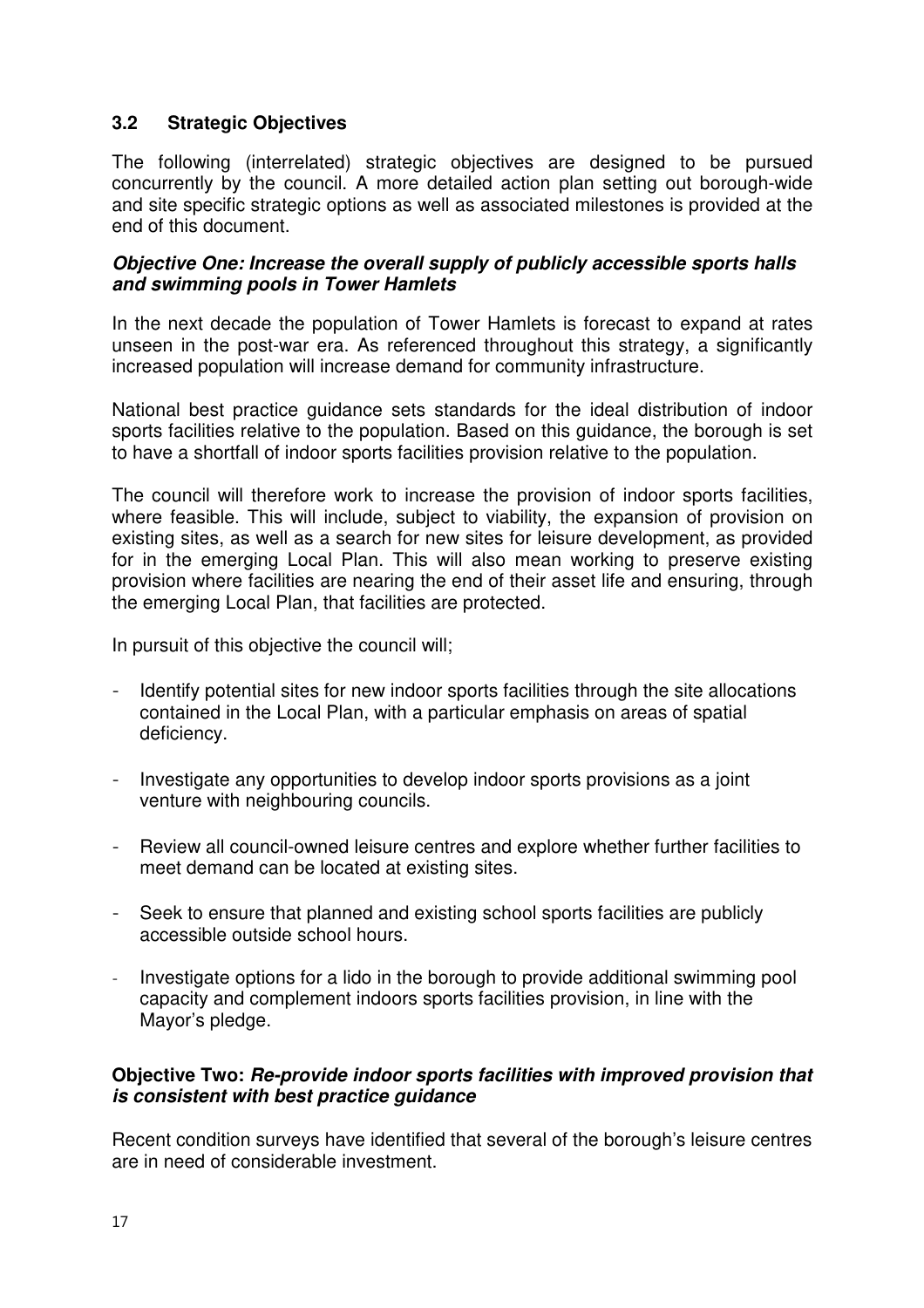Furthermore, some of the facilities do not meet the needs of sections of the community and there is limited capacity to improve accessibility (both physical and culturally) within the existing buildings. The council has a legal duty to ensure it:

- Removes or minimises disadvantages suffered by people due to their protected characteristics;
- Takes steps to meet the needs of people from protected groups where these are different from the needs of other people.

In addition to its legal duty to ensure access to facilities, the council is also required by law to ensure best value in the delivery of its services. Facilities that do not meet the needs of customers from all sections of the community will limit the customer base and as a consequence facilities are not operating as efficiently and effectively as possible.

This strategy, therefore, has the objective of adapting or re-providing ageing facilities, where feasible, to improve and increase the existing provision in ways that are consistent with best practice design guidance and the principles of inclusive design.

In pursuit of this objective, the council will:

- Review all council-owned leisure centres and explore whether access to sites for all sections of the community could be improved within the existing buildings.
- Carry out detailed feasibility work for all sites, with the exception of Poplar Baths and Mile End Park Leisure Centre, to understand the best long term options for providing indoor sports facilities in specific locations, parts of the borough and across the borough as a whole.

#### *Objective Three: Improve economic efficiency and energy efficiency of indoor sports facilities*

In a difficult financial climate, Tower Hamlets council is searching for opportunities to find savings. A more economically efficient network of leisure centres will assist the council to provide indoor sports facilities in the future whilst budgets are reducing. The need to deliver the right facilities mix in the right place, at the right time to support growth, ensures that facilities are as attractive as possible to customers within the catchment area and as a consequence provide a more sustainable revenue position for the council in the long term.

As leisure centres are high energy users, more energy efficient leisure centres will help the council to honour its commitments to climate change legislation by reducing emissions In turn, reducing emissions will help limit costs. High standards of environmental sustainability can deliver improvements in air quality and carbon emissions. The council will exploit all design opportunities to reduce carbon emissions from existing and new facilities. Therefore, the strategy has the objective of using available capital to make its leisure centres more economically and energy efficient in the coming decade.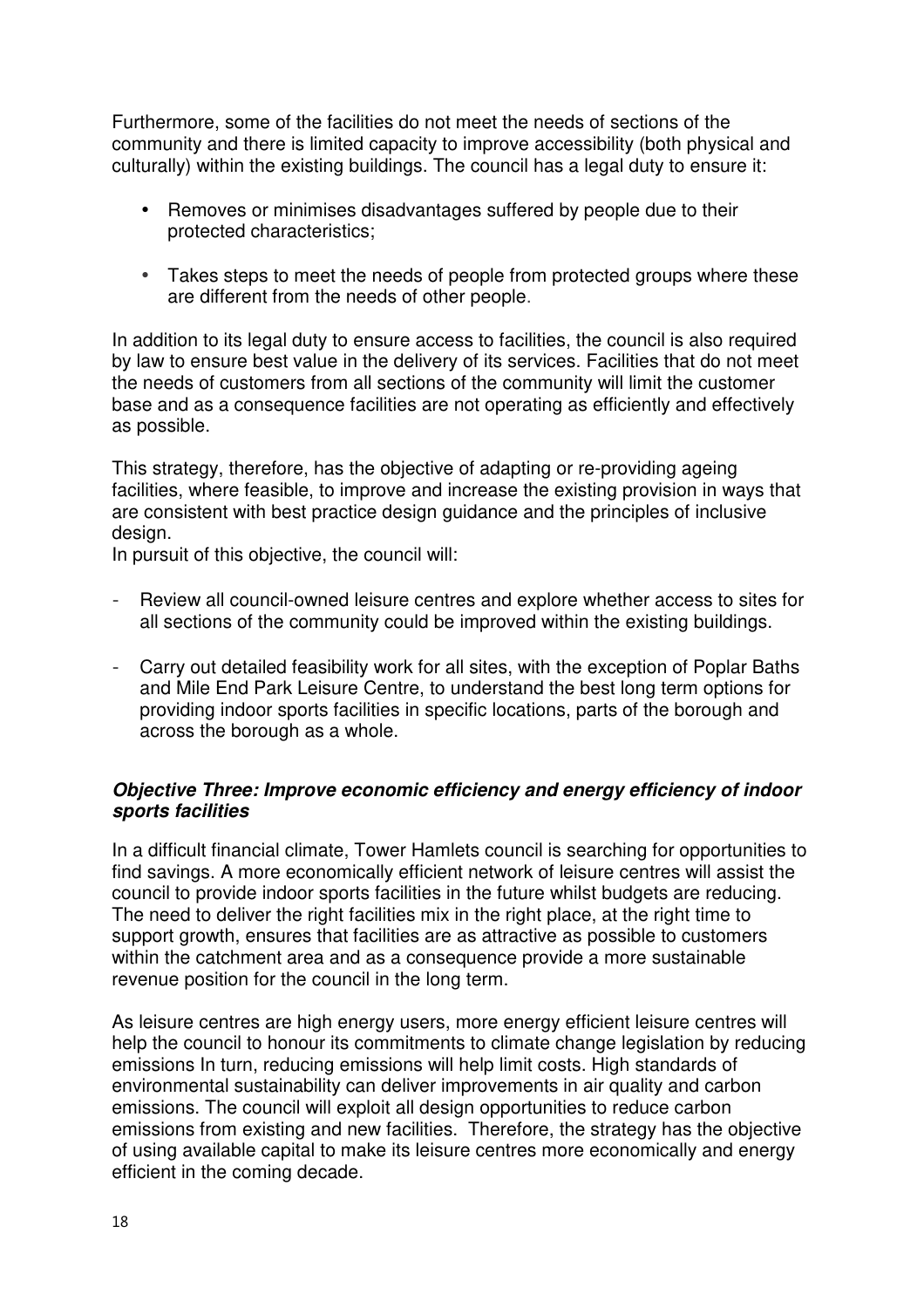In pursuit of this objective, the council will;

- Review the facilities mix at all sites to ensure that the offer is attractive to customers and operates as efficiently as possible.
- Continue to implement carbon reduction measures at council-owned leisure centres.
- Commission a review of its leisure centres stock in advance of letting any future contract to manage the council's centres to determine the most suitable contracting approach.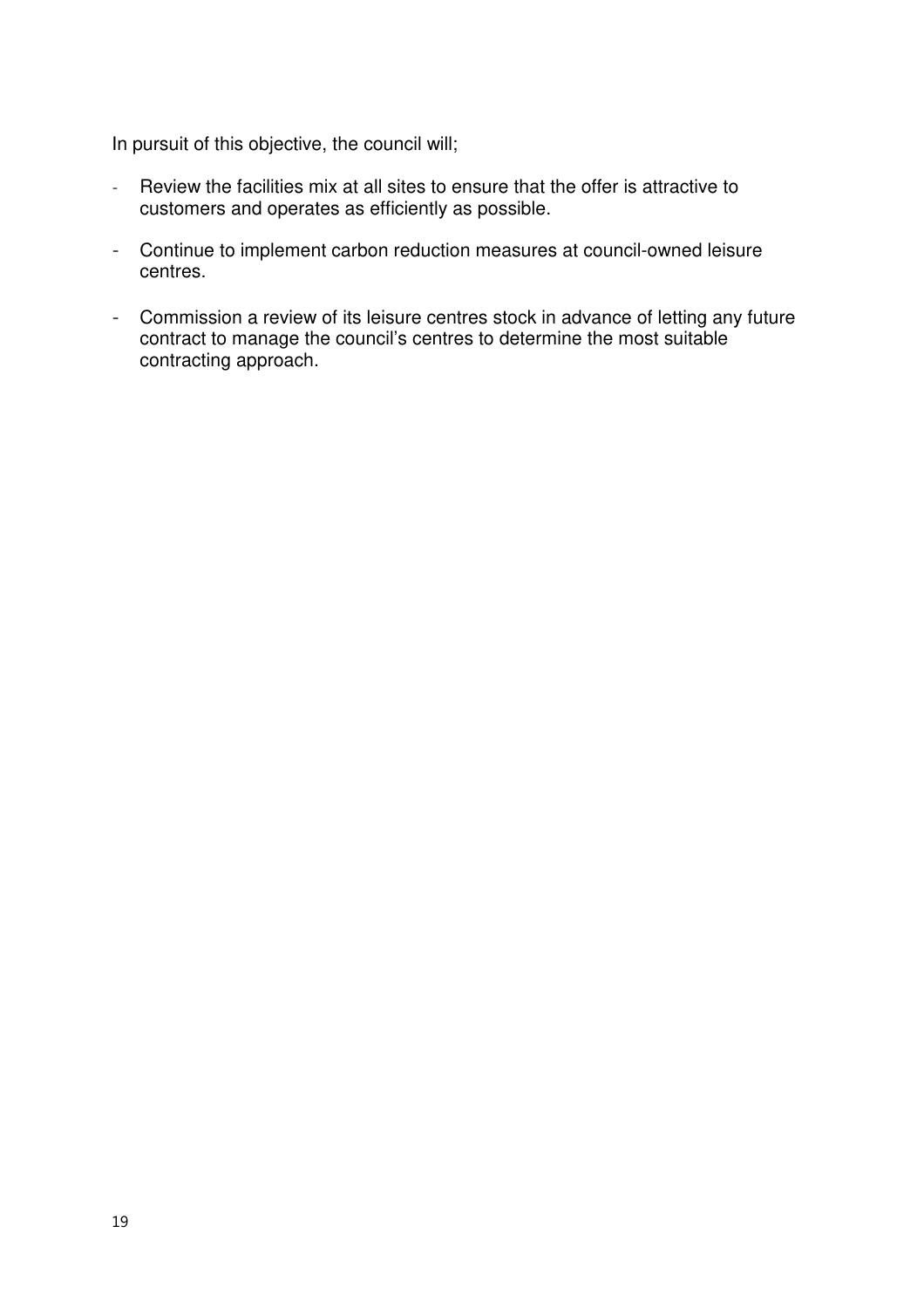## **SECTION FOUR: SUPPLY AND DEMAND ANALYSIS**

## **4.1 Introduction**

Residents in Tower Hamlets have access to a range of indoor sports facilities operated by a number of organisations from the public, private and voluntary sectors. In some cases indoor sports facilities are offered as part of a wider service offer to residents, for example, within a community centre or a school.

A detailed audit of indoor sports facilities in the borough was carried out in late 2016. In line with Sport England guidance, the audit included:

- Sports halls measured in terms of the number of badminton courts provided
- Swimming pools measured in terms of the water surface area available
- Health and fitness gyms measured in terms of the number of health and fitness stations available.

It is recognised that there are other indoor sports facilities, such as small boxing gyms or indoor five-a-side football pitches centres, in the borough. However, while these facilities contribute to the overall offer, Sport England guidance recommends that modelling relates to the facilities outlined above. Indoor pitch facilities will be considered in the context of a playing pitch assessment carried out in parallel to this strategy.

The audit identified four different types of facilities operating types:

- Publicly operated facilities these are public leisure centres, largely run by or on behalf of the council, that offer public access within standard operating hours;
- Dual use facilities these are often those located within schools and only offer public access to facilities at prescribed times, normally outside of school hours or in school holidays;
- Commercially operated facilities these offer restricted public access, generally on a registered membership basis and occasionally on a pay and play basis;
- Private use facilities these are often located within schools or higher education institutions and do not allow any public access.

In many cases sites will combine more than one facility type, for example, a swimming pool with an adjacent sports hall.

## **4.2 Data sources**

The original information on the supply of indoor sports facilities was obtained through the Sport England *Active Places Power* database. *Active Places Power* has been developed by Sport England to provide a planning tool for sports facilities.

A validation exercise was carried out which involved spot-checking the Sport England data via phone calls to providers such as schools and commercial operators, and web research, to determine the extent to which the operating model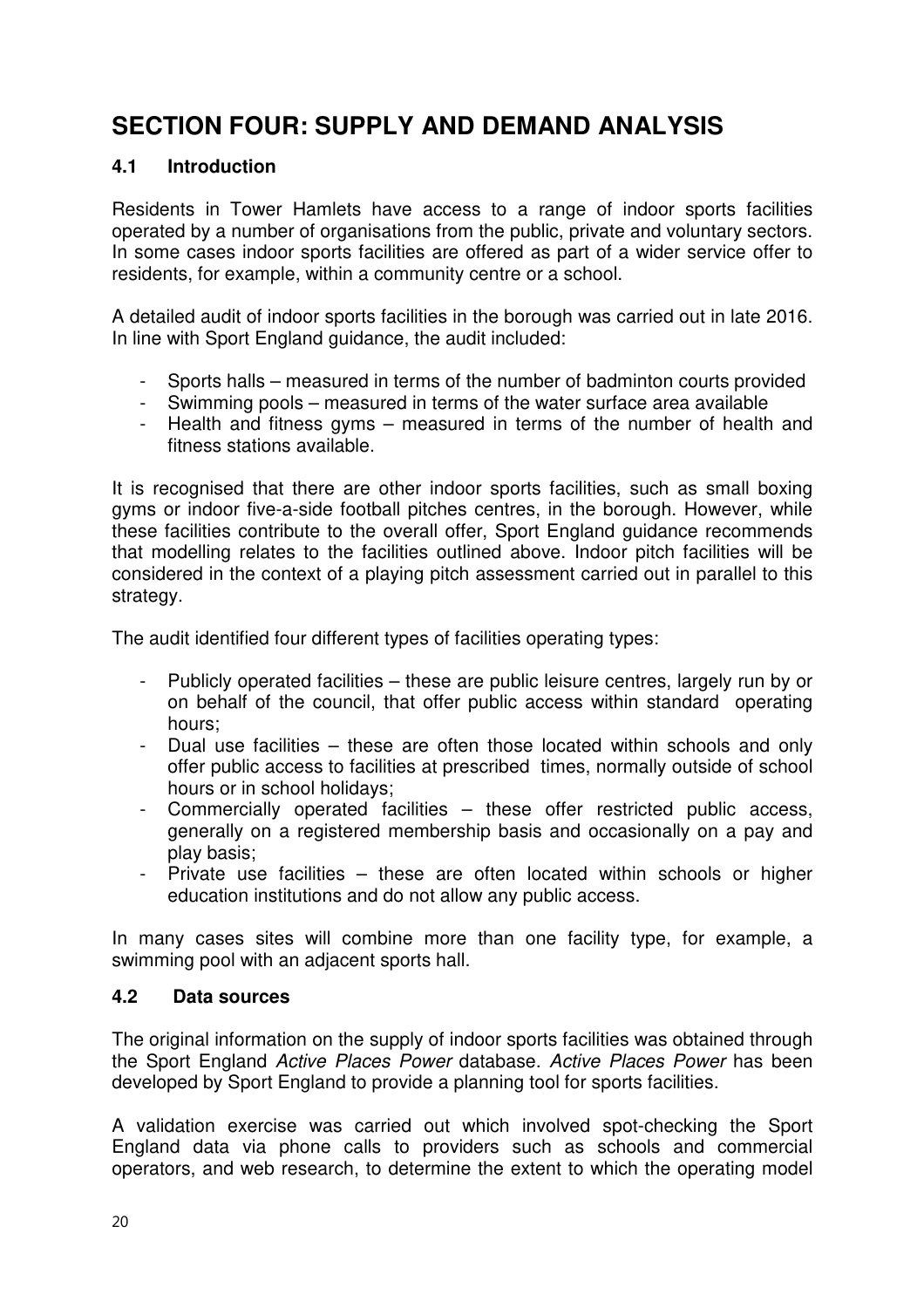had been recorded accurately. This is particularly important as not all business operating models are taken into account when applying demand modelling tools.

The following data sources have been used to forecast the likely future demand for indoor sports facilities facilities in Tower Hamlets:

- Population projections were produced in November 2016 using the Local Plan development trajectory and the GLA's online projection model, Witan;
- Sport England *Facilities Planning Calculator*, which generates a demandfactor relative to forecast population that can be compared to the existing levels of provision.

In addition to identifying the supply of indoor sports facilities, a mapping exercise has also been undertaken which plots a 1,200m walking distance accessibility catchment areas for each facility type in order to identify any areas of the borough that fall outside of the catchment of current facilities. The maximum walking distance of 1,200m has been derived from recent market research in which the majority of respondents stated they would be prepared to walk 15 to 20 minutes to access indoor sports facilities.

4.3 Results

This section sets out the detailed results of supply and projected demand modelling for the key facilities types identified.

The key findings are summarised below.

## *Sports halls*

- Current supply is equivalent to 16 sports halls, taking into account facilities which meet Sport England requirements.
- Projected demand is unlikely to be fully met due to financial constraints and very limited available land.
- Provision of stand-alone sports halls is not financially sustainable.
- Alternative options, such as access to new school facilities and improving facilities mix at existing leisure sites should be investigated.
- Dual use access to an additional 3 sports halls (not included in modelling) should become available once new schools have been built.

## *Swimming pools*

- Current supply is equivalent to five pools, taking into account facilities which meet Sport England requirements.
- The market is unlikely to deliver full sized pools and the council is unlikely to be able to fully meet projected demand due to financial and land availability constraints.
- Although outside of the borough, the Aquatics Centre in Queen Elizabeth Olympic Park now provides substantial supply to the northeast of Tower Hamlets, where connections into the area are also expected to improve.
- There are opportunities to explore development of outdoor pool facilities, with the benefit that they can be developed in a variety of locations.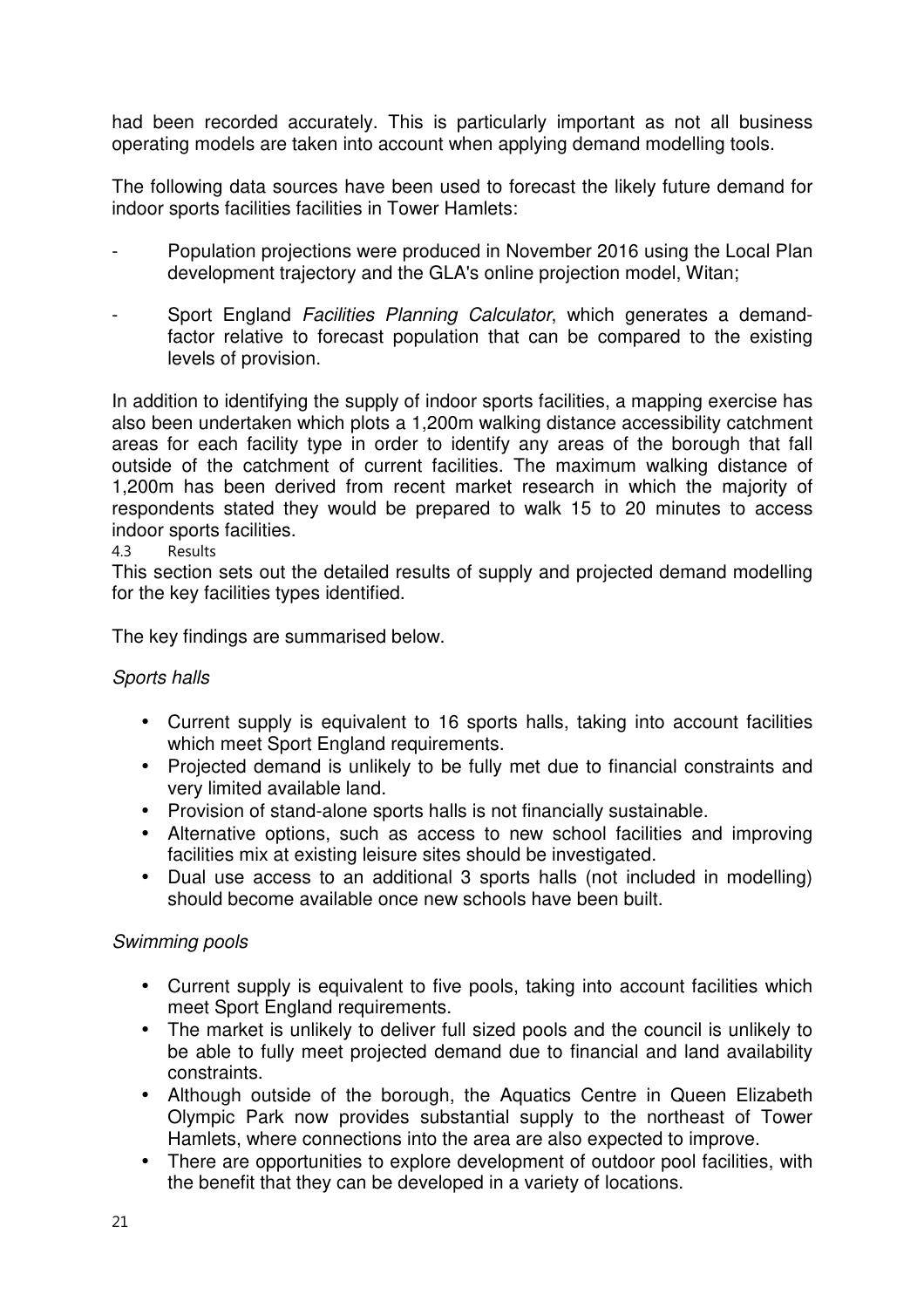#### *Health & fitness gyms*

- Current supply 2,228 fitness stations, taking into account facilities which meet Sport England requirements.
- Resident only gyms on private estates cannot be included in the results but have been increasing in recent years and will contribute to meeting some level of future demand.
- Provision of gym equipment in council-operated leisure centres is vital to their financial viability and allows for cross subsidy of swimming pools and other facilities.
- The market is likely to keep providing gym facilities but including gym space in any reconfigured council-owned leisure centre provides the most financially viable facilities mix.

#### **4.3.1 Current and future need for sports halls**

The geographical distribution of public, dual use and commercial sports halls in and around the borough is illustrated in the map below. For supply modelling purposes only publicly accessible sports halls (e.g. publicly operated, dual use and commercial facilities accessible to non-members) within the borough are taken into account, in line with Sport England guidance. Commercially operated and private use facilities are excluded. In addition, as dual use facilities are only open outside of school hours the model assumes a 25% reduction in the level of accessible sports hall space. Sports halls are measured in terms of the number of badminton courts they provide, with a standard size sports hall comprising four courts.

#### **Figure 2: Map of existing sports hall locations in Tower Hamlets, 2017**

#### **See Map A in Appendix Four**

In total, the audit identified 34 sports hall sites, of which 25 are located within the borough and nine are in the buffer zone outside of the borough boundary. Of the 25 sites within the borough, 24 meet the criteria for being included in the supply calculation – comprising four fully public sites, 18 dual use or club use sites that are open to the public, and two commercially operated sites which are bookable on a pay and play basis. Three of the sites outside the borough are publicly-operated and the remaining six are dual use. A full list of sites identified in the audit is provided at the end of this document.

Applying the assumptions outlined above, the current supply of sports halls in the borough equates to 62.75 courts which is the equivalent of 16 sports halls. The results of the demand modelling process are summarised in the table below.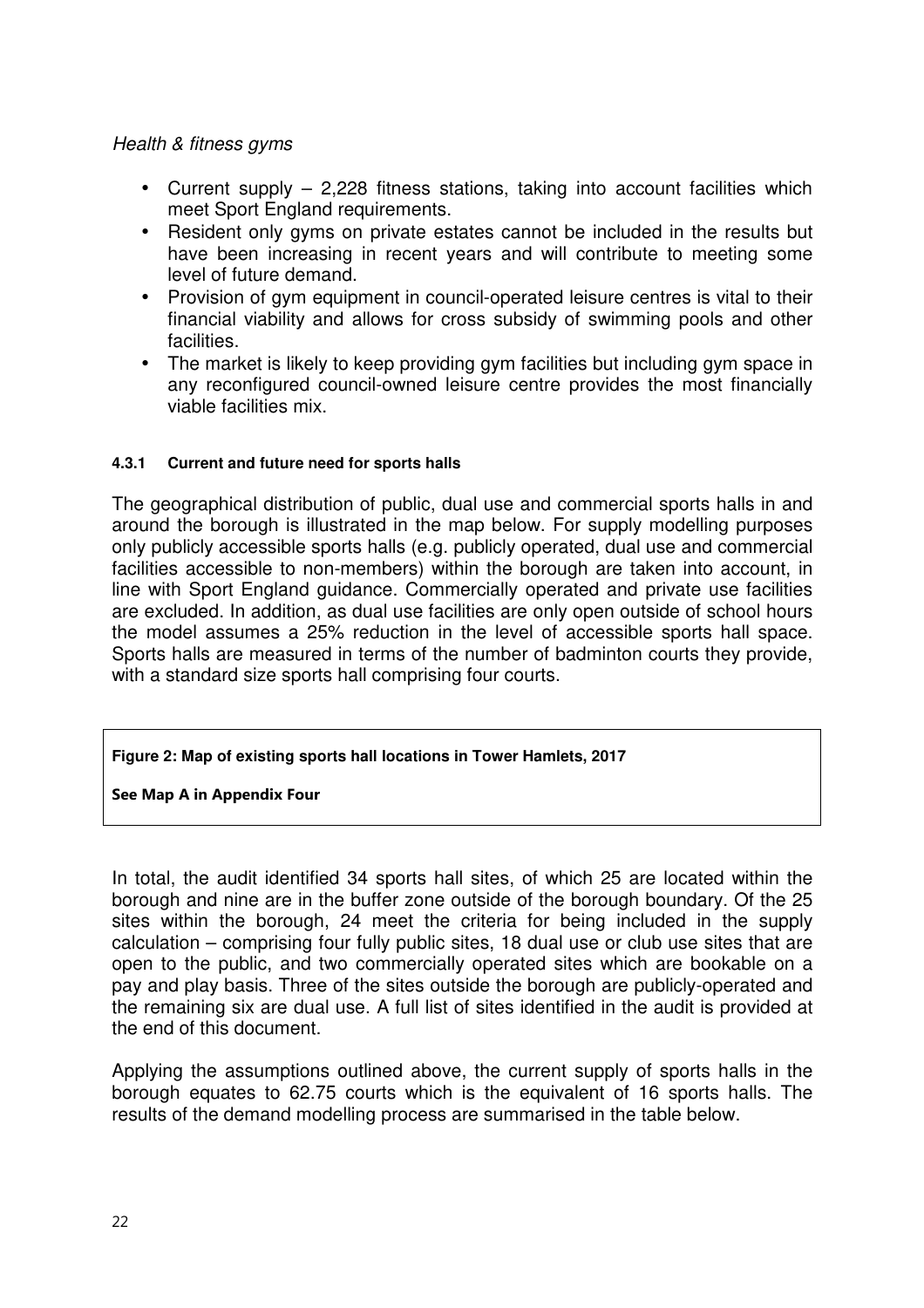#### **Figure 3: Table showing supply and demand projections for sports halls in Tower Hamlets for 2016, 2026 and 2031 –**

| <b>Facilities</b>   | 2016          |               |                              |               | 2026                         | 2031          |                              |
|---------------------|---------------|---------------|------------------------------|---------------|------------------------------|---------------|------------------------------|
|                     | <b>Supply</b> | <b>Demand</b> | Over or<br>(under)<br>supply | <b>Demand</b> | Over or<br>(under)<br>supply | <b>Demand</b> | Over or<br>(under)<br>supply |
| <b>Sports halls</b> | 62.75         | 99.08         | (36.33)                      | 130.24        | (67.49)                      | 132.14        | (69.39)                      |
| (badminton          | badminton     | badminton     | badminton                    | badminton     | badminton                    | badminton     | badminton                    |
| courts)             | courts        | courts        | courts                       | courts        | courts                       | courts        | courts                       |
|                     | Equivalent    | Equivalent    | Equivalent                   | Equivalent    | Equivalent                   | Equivalent    | Equivalent                   |
|                     | to 16 sports  | to 25 sports  | to 9 sports                  | to 33 sports  | to 17 sports                 | to 33 sports  | to 17)                       |
|                     | halls         | halls         | halls                        | halls         | halls                        | halls         | sports halls                 |

The projected growth in demand for sports halls and corresponding static supply is reflected in the following graph.

#### **Figure 4: Chart projecting supply and demand for sports halls (badminton courts) in Tower Hamlets from 2015/6 to -2030/1**





According to Sport England's modelling tools, there is currently an under-provision of nine sports halls, rising to seventeen by 2031. However, financial constraints,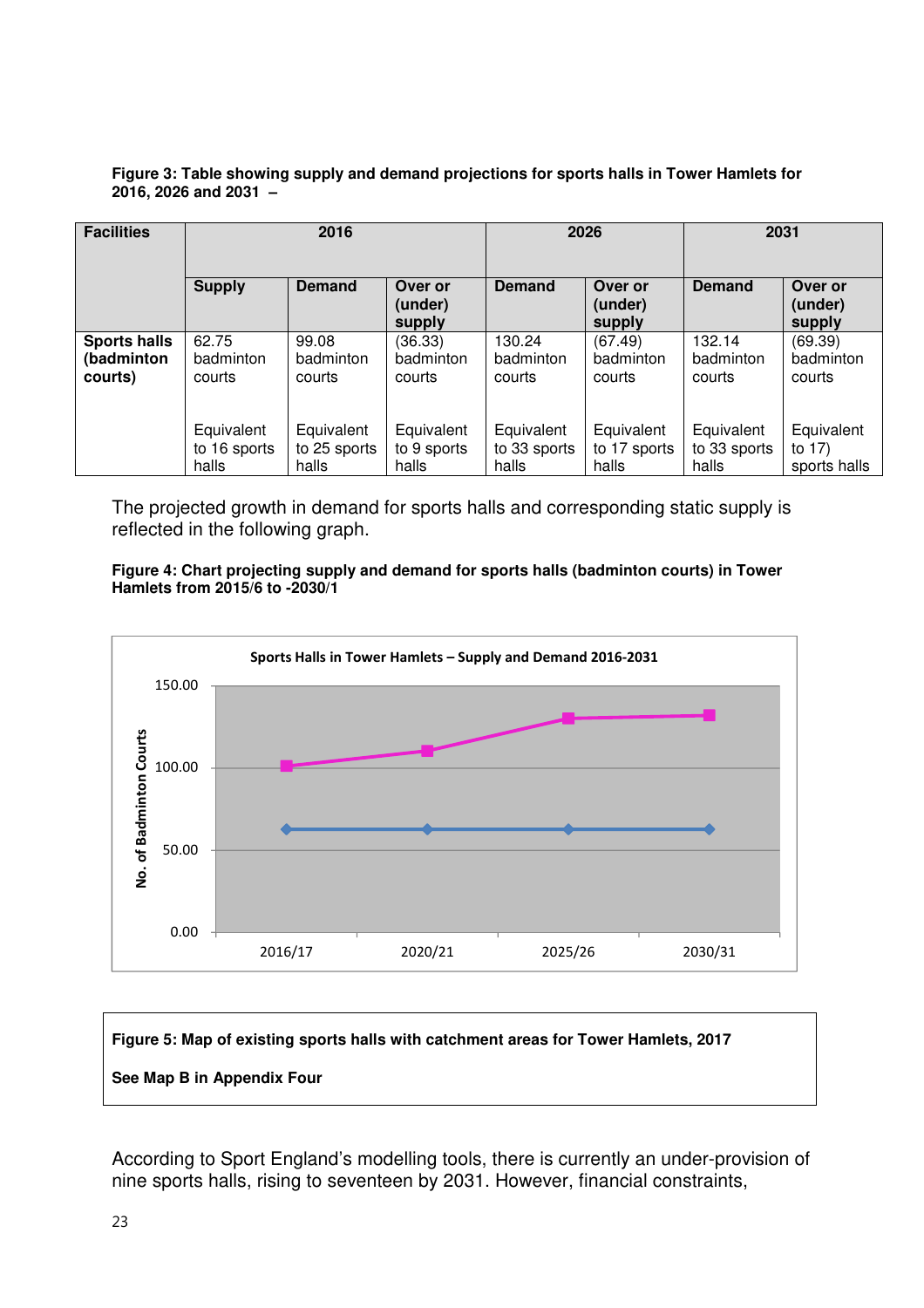together with very limited availability of land in the borough, mean it is unlikely that this projected demand can be fully met.

Geographical distribution of public and dual use sports halls across the borough is relatively good, with only small areas of the borough outside the catchment distance of 1,200 metres. One such area is in the north of the borough and broadly covers the northern parts of Bethnal Green, Bow West and Bow East wards. Another broadly covers Canary Wharf and Blackwall & Cubitt Town wards. Coverage has improved since the Leisure Facilities Strategy 2009, particularly due to the re-opening of Polar Baths and the legacy conversion of the former Olympics handball arena (now the Copper Box) in the Olympic Park.

Access to public sports halls, which provide more flexible access than dual use sites is more limited. Areas north of the railway line into Liverpool Street station, the eastern part of Bromley North and Bromley South wards, the entire Isle of Dogs, as well as much of St Dunstan's and Limehouse wards are outside catchment areas.

The provision of stand-alone sports halls is not financially sustainable in the current climate and as such, alternative options (such as securing access to new school facilities and improving the facilities mix at existing leisure sites) should be investigated. Furthermore, it should be noted that the Copper Box has significant sports hall capacity and lies just beyond the borough boundary, with transport links and bridge connections set to improve over the life of the strategy and as a consequence improving accessibility and catchment areas.

At present, dual use access to three new sports halls planned as part of new schools has been secured through the development management process. This would add an additional nine badminton courts to publicly accessible provision; however, the modelling does not currently take these into account as they have yet to be built. Two of these proposed sports halls would be located on the Isle of Dogs, an area of particular shortage and high projected population growth. As further proposals for new schools are brought forward, public access to their sports halls should be secured through the use of planning obligations.

At the same time, any investigations into optimisation of the existing council leisure centre network should take into account the addition of sports halls capacity, where feasible, to achieve a more attractive and financially sustainable facilities mix.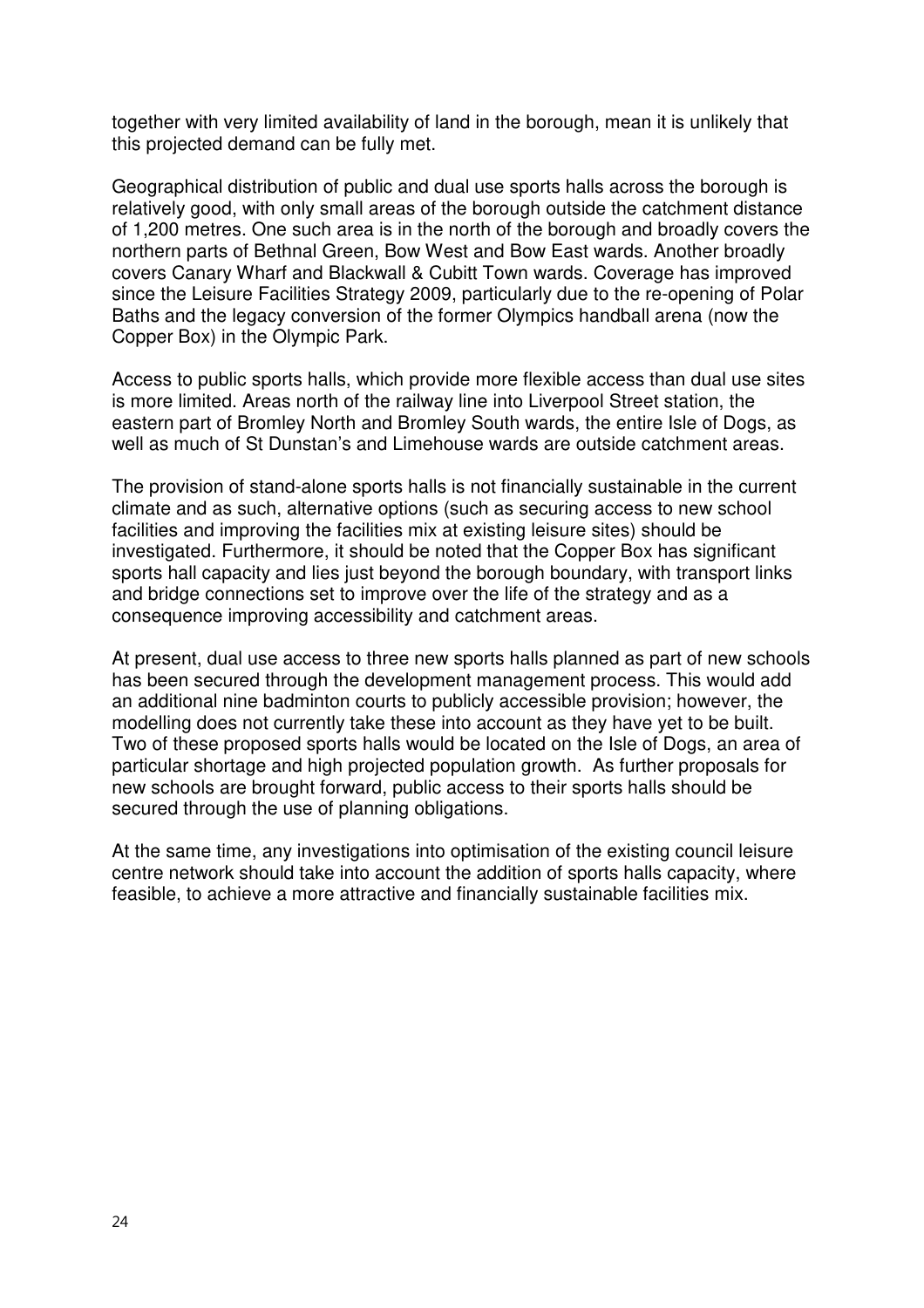#### **4.3.2 Current and future need for swimming pools**

The geographical distribution of public and commercially operated swimming pools in and around the borough is illustrated in the map below. For supply and demand modelling purposes only publicly accessible water space within the borough that is provided by publicly operated or dual use facilities and which is suitable for lane swimming, is taken into account. This is in line with standards set by Sport England. Commercially operated and private use facilities are excluded. All learner water (e.g. teaching pools) and leisure water are excluded, as are main swimming pools with less than 100m² of water space since these are not considered suitable for public lane swimming.

#### **Figure 6: Map of existing swimming pool locations in Tower Hamlets 2017**

#### **See Map C in Appendix Four**

52 swimming pools were identified through the audit process. Of these, 16 are located within the borough – comprising 5 main public pools, 4 public teaching pools, and 6commercially operated pools and 1 private use pool in a school. Of the 36 pools within the buffer zone outside the borough boundary, 8 are public main pools, 3 are public teaching pools, 1 is a public diving pool, 3 are dual use, 18 are commercially operated and 3 are private use. A full list of facilities identified in the audit (including private use and training pool sites) is provided in appendix two.

On the basis of the supply assumptions outlined above, the current supply of water surface in the borough is 1,932m². The results of the demand modelling process are summarised in the table below.

**Figure 7: Table showing supply and demand projections for swimming pools in Tower Hamlets** 

| for 2016, 2026 and 2031        | .    | - -  |      |
|--------------------------------|------|------|------|
| <b>Facility</b><br><b>Type</b> | 2016 | 2026 | 2031 |

| <b>Facility</b><br><b>Type</b> | 2016                |                     | 2026                        |                     | <b>ZU31</b>                |                     |                            |
|--------------------------------|---------------------|---------------------|-----------------------------|---------------------|----------------------------|---------------------|----------------------------|
|                                | <b>Supply</b>       | <b>Demand</b>       | Over /<br>(under)<br>supply | <b>Demand</b>       | Over/<br>(under)<br>supply | <b>Demand</b>       | Over/<br>(under)<br>supply |
| Swimming<br><b>Pools</b>       | 1,932m <sup>2</sup> | 3.345m <sup>2</sup> | (1,413)m <sup>2</sup>       | 4,398m <sup>2</sup> | $(2,466)$ m <sup>2</sup>   | 4,462m <sup>2</sup> | $(2,530)$ m <sup>2</sup>   |
|                                | Equivalent          | Equivalent          | Equivalent                  | Equivalent          | Equivalent                 | Equivalent          | Equivalent                 |
|                                | to 5 pools          | to 10 pools         | to $(5)$ pools              | to 13 pools         | to $(8)$ pools             | to 13 pools         | to $(8)$ pools             |

The projected growth in demand for swimming pools and corresponding static supply is reflected in the following graph:

#### **Figure 8: Chart projecting supply and demand for swimming pools in Tower Hamlets between 2015/6 to 2030/1**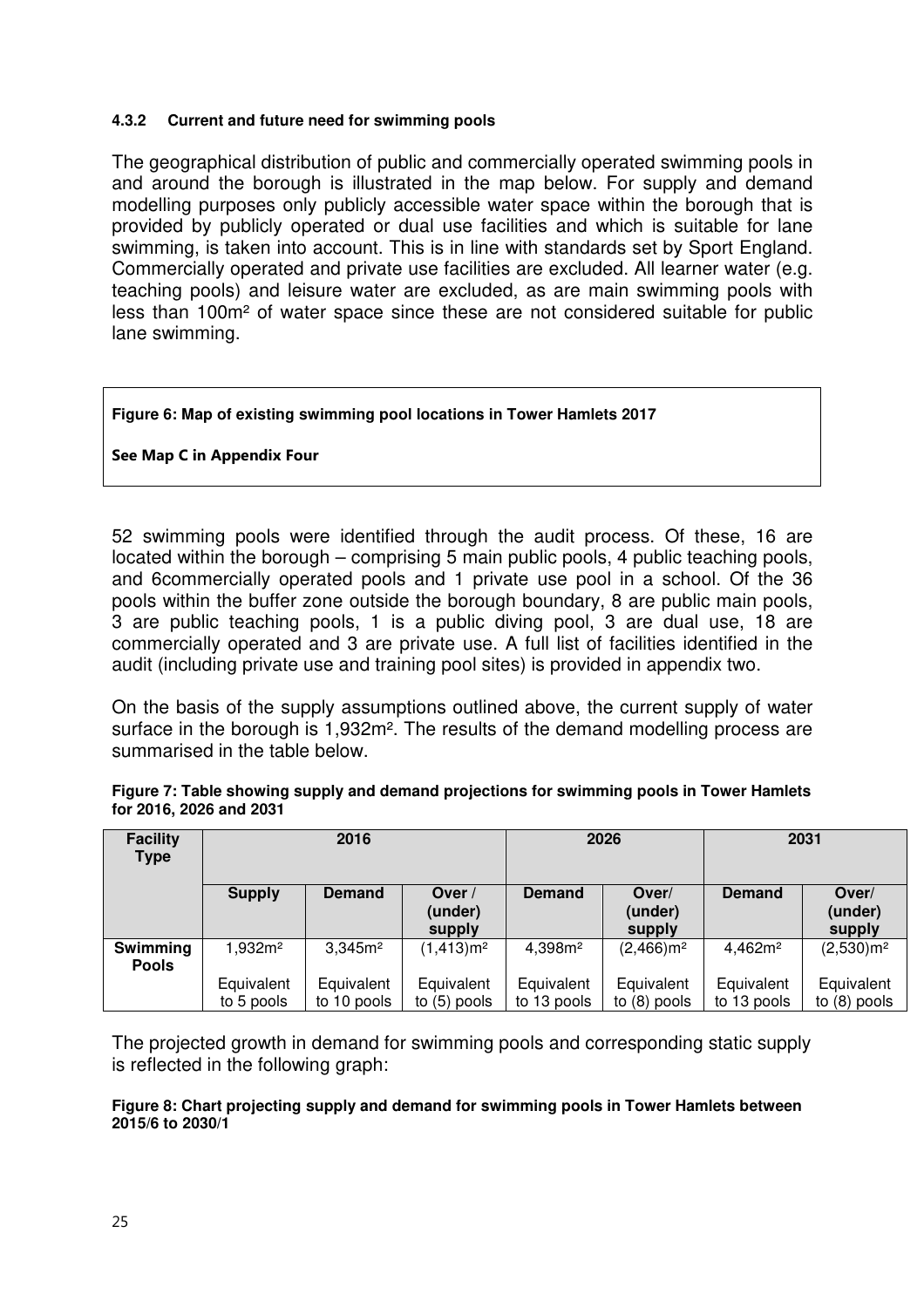

## **Figure 9: Map of existing swimming pool catchment areas for Tower Hamlets 2017**

**See Map D in Appendix Four** 

According to Sport England's demand model, there is a deficit of swimming pool provision in Tower Hamlets. However, the market is unlikely to deliver full size swimming pools as part of private leisure development, and financial constraints together with high demand for land in Tower Hamlets make it unlikely that the council will be in a position to improve the supply side significantly.

While the broad distribution of public swimming pools across the borough is relatively even, with little or no overlap in catchment areas, there are areas of the borough outside the catchment distance of 1,200 metres. These are:

- the eastern half of the Isle of Dogs;
- Weavers and Spitalfields & Banglatown wards in the north-west;
- most of Bow West and Bow East wards in the north-east;
- the eastern parts of Bromley North and Bromley South wards;
- most of Limehouse, St Dunstan's and Stepney Green wards in the centre of the borough.

Unlike sports halls, new swimming pools are highly unlikely to come forward as part of future school developments

It should be noted that the Aquatics Centre in the Queen Elizabeth Olympic Park has been converted to its legacy design and has re-opened as a community pool and elite training facility. The centre has two 50m pools, which are available for public swimming sessions. This provides the equivalent of 2,300 sqm on the borough's boundary – equivalent to almost the entire projected shortfall over the life of the plan. While the facility is regional in nature, much of its community swimming programme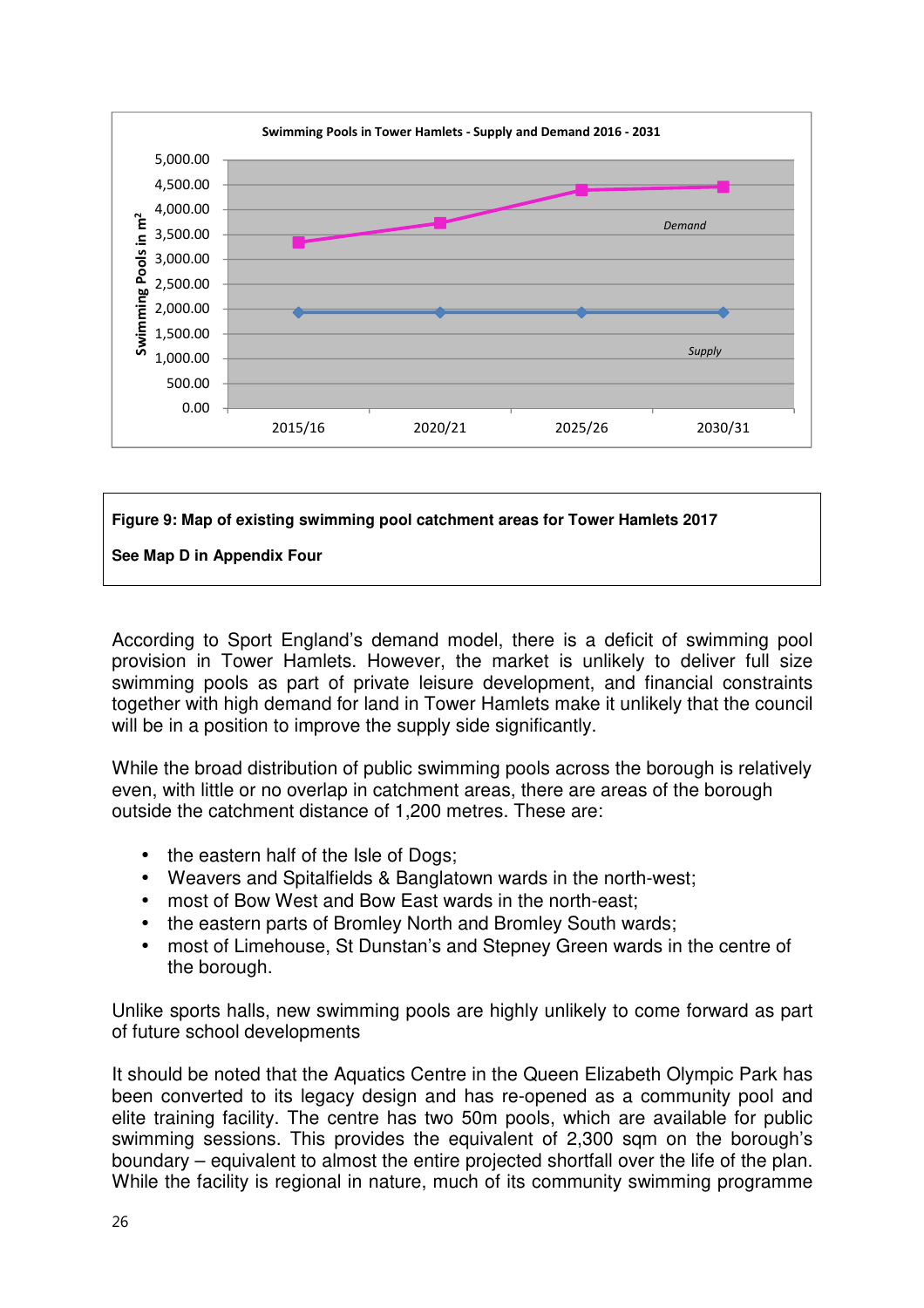is targeted at a more local market and will provide for some of the shortfall in Tower Hamlets. The Centre is located immediately to the northeast of the borough boundary and connections into the area are expected to improve significantly over the coming years. Therefore, whilst in-borough supply falls short of expected demand, substantial supply can be accessed easily just outside and will, as a subregional facility, cater for exported demand from Tower Hamlets.

Furthermore, there are opportunities to explore the development of outdoor swimming pool facilities, with ancillary income generating activity to provide a sustainable business model. The advantage over indoor facilities is that the open nature of outdoor pools would allow their development in a variety of locations, including as part of open spaces or existing areas of water.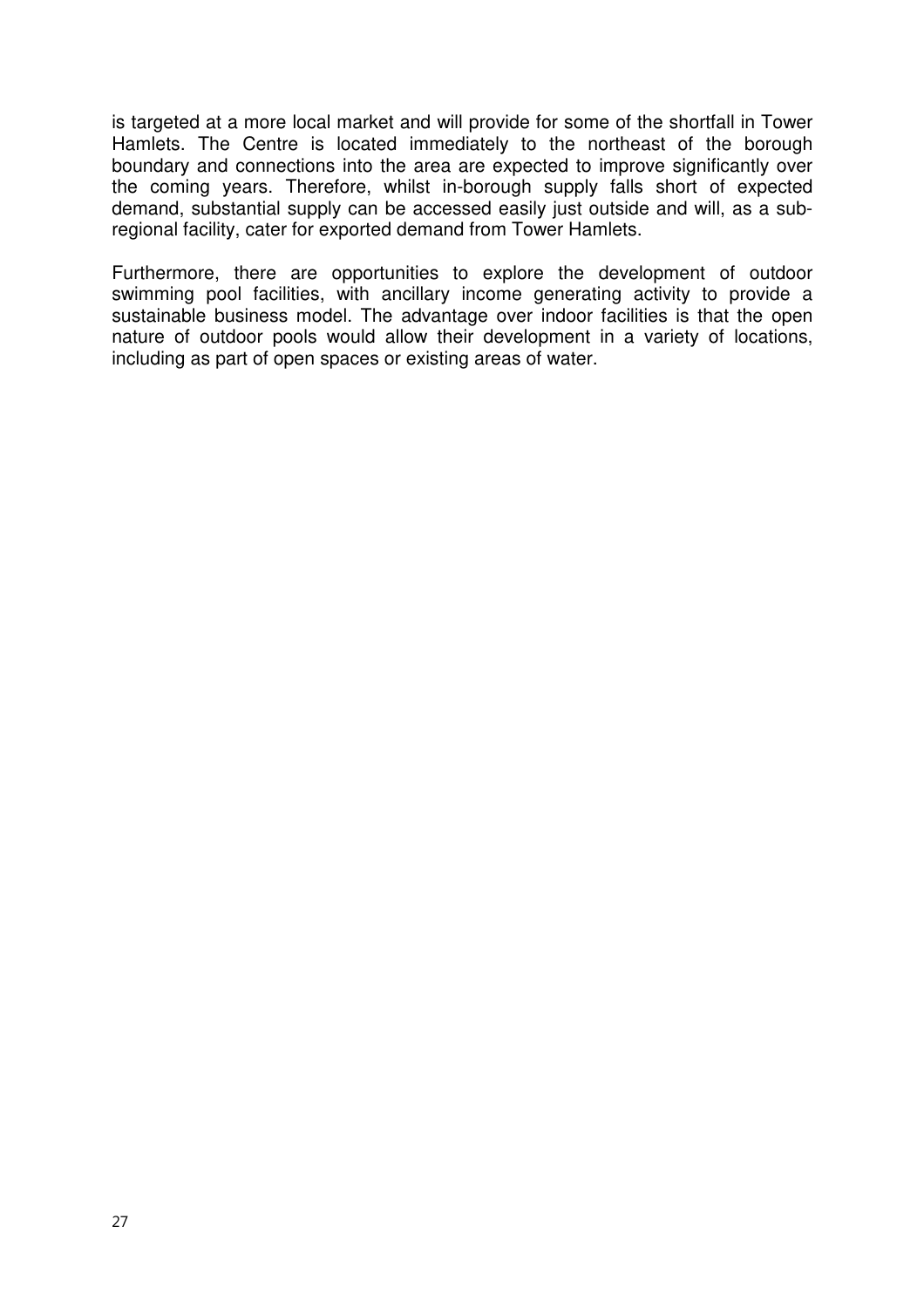#### **4.3.3 Current and future need for health and fitness gyms**

The geographical distribution of dual use, public and commercial health and fitness gyms in and around the borough is illustrated in the map below. For health and fitness provision all registered publicly operated, dual use *and* commercially operated facilities within the borough that are open to the public are included, in recognition of the importance of the commercial sector provision for this type of facility. Private use facilities are excluded.

The supply of gym facilities is measured in terms of the number of fitness stations in each facility, in accordance with Sport England guidance.

#### **Figure 10: Map of gym locations in Tower Hamlets, 2017**

**See Map E in Appendix Four** 

In total, the audit identified 104 sites providing health and fitness provision in and around the borough. Of those, 42 are within the borough. This includes eight public facilities, four dual use facilities, and 19 commercially operated clubs. The remaining 11 sites are private use and therefore excluded from the modelling. A further 62 facilities are located in the buffer zone outside the borough boundary. This includes 10 public facilities, six dual use facilities, and 46 commercially operated clubs. A full list of facilities identified in the audit (including private use) is provided in appendix two.

Demand modelling for gym equipment is based on the borough's adult daytime population to take into account the high influx of office workers compared to other local authority areas. The net influx into the borough was estimated as currently being 83,500 based on a combination of data sources from the GLA and the Census 2011.

On the basis of these assumptions, the current supply of health and fitness equipment in the borough is 2,228. The results of the demand modelling process are summarised in the table below.

|                                                                | Figure 11: Table showing supply and demand projections for health and fitness gyms in Tower |
|----------------------------------------------------------------|---------------------------------------------------------------------------------------------|
| Hamlets for -2016, 2026 and 2031 (based on daytime population) |                                                                                             |

| <b>Facility</b><br><b>Type</b> | 2016          | 2016          |                            | 2026          |                            | 2031          |                            |
|--------------------------------|---------------|---------------|----------------------------|---------------|----------------------------|---------------|----------------------------|
|                                | <b>Supply</b> | <b>Demand</b> | Over/<br>(under)<br>supply | <b>Demand</b> | Over/<br>(under)<br>supply | <b>Demand</b> | Over/<br>(under)<br>supply |
| <b>Health and</b>              | 2,228 fitness | 2,699         | (471) fitness              | 3,360         | (1, 132)                   | 3,400         | (1, 172)                   |
| <b>Fitness</b>                 | stations      | fitness       | stations                   | fitness       | fitness                    | fitness       | fitness                    |
| Gyms                           |               | stations      |                            | stations      | stations                   | stations      | stations                   |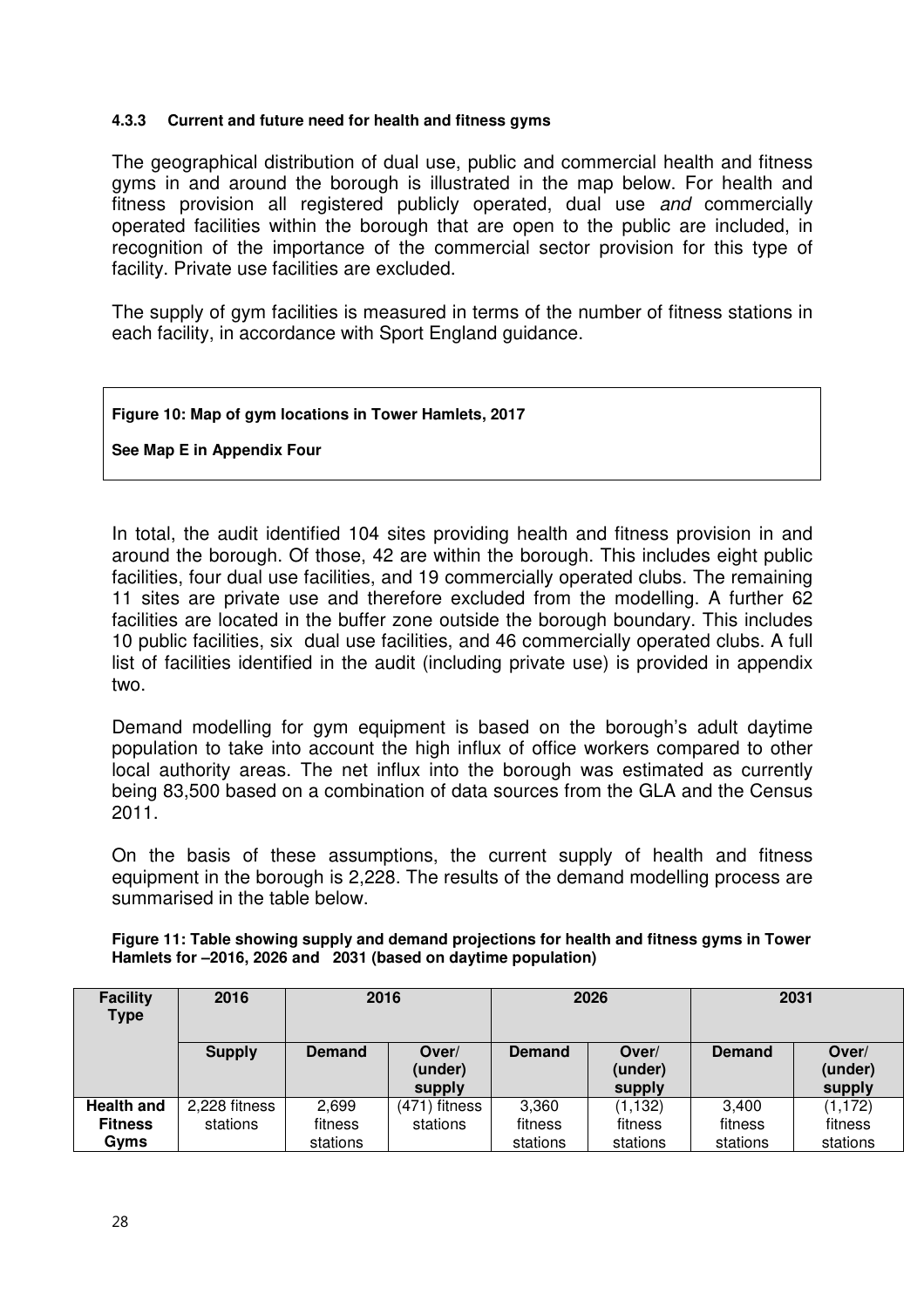The projected growth in demand for health and fitness equipment and corresponding static supply is reflected in the following graph.





#### **Figure 13: Map of existing gym catchment areas Tower Hamlets 2017**



While there is apparently a shortfall of gym equipment to serve the combined resident and daytime population, the model does not include resident-only gyms on private estates. These are effectively invisible to existing mapping tools but are likely to have an impact on the sustainability of facilities and the markets elsewhere. Especially in recent years, the number of on-site gyms within residential developments has steadily increased and this pattern is likely to continue.

The provision of equipment in council-operated leisure centres remains vital to their financial viability. The combination of facilities offered in public leisure centres makes them attractive to customers. The membership fees generated from gym users allow for the cross subsidy of swimming pools and other facilities, not generally offered by the private sector. As a consequence, while the market is likely to keep providing gym facilities, consideration should be given to the inclusion of gym space within any reconfigured leisure centre in order to provide the most financially viable facilities mix.

Geographical distribution is comprehensive with only small areas around Bromleyby-Bow and the south-east of the Isle of Dogs being out of the catchment distance of 1,200 metres. Both of these areas are within the vicinity of proposed enhanced town centres. As town centre development comes forward in these locations, the market is likely to provide additional commercial gym capacity.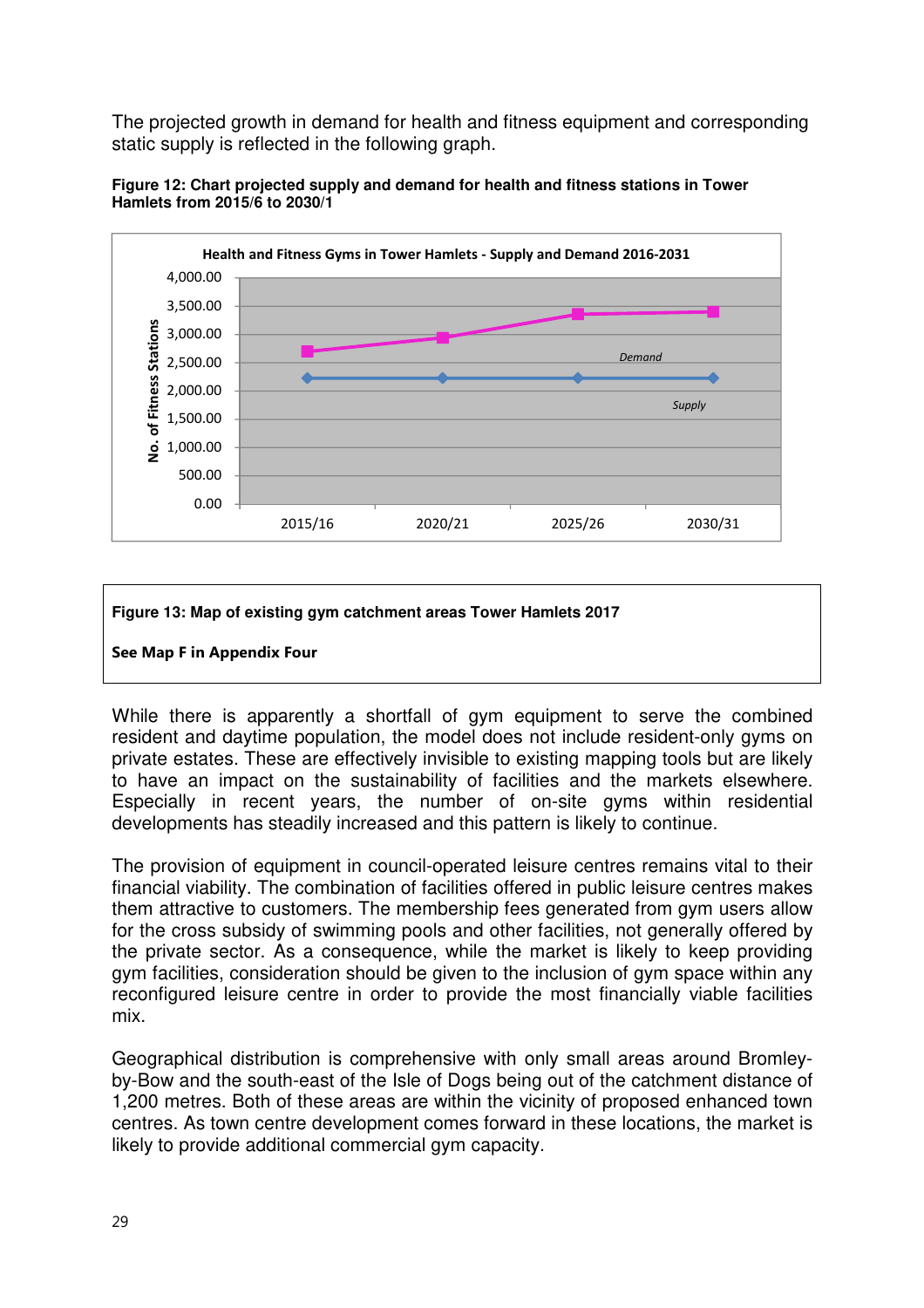## **4.4 The council's facility network**

While this strategy considers all relevant facility types regardless of ownership, the council's own network of indoor sport facilities plays an important role in the local provision, especially for those facility types not generally provided by commercial or dual use operators. This section therefore considers the suitability, condition, facility mix, and site constraints of the council's indoor sports facilities network. Strategic options set out in Section 3 and in the action plan seek to address the challenges and opportunities identified below.

The table and graphs below provide a summary snapshot of each council-owned facility. More detailed information on each centre can be found in Appendix One.

| Figure 14: Table of council-owned facilities in Tower Hamlets and their condition, suitability |  |  |
|------------------------------------------------------------------------------------------------|--|--|
| and site constraints                                                                           |  |  |

| <b>Centre</b>                       | <b>Type</b>    | Suitability / restrictions / condition and life span                                                                                                                                                                                                                                                                  | <b>Visits 2015/16</b> |
|-------------------------------------|----------------|-----------------------------------------------------------------------------------------------------------------------------------------------------------------------------------------------------------------------------------------------------------------------------------------------------------------------|-----------------------|
| <b>Tiller Leisure</b><br>Centre     | Wet            | Located in residential area with limited<br>footfall<br>Some capacity for expansion<br>Located highest projected population<br>growth area in the borough<br>Average condition rating is fair/satisfactory<br>with a higher than average maintenance<br>risk                                                          | 180,536               |
| Whitechapel<br><b>Sports Centre</b> | Dry            | Located in commercial/residential area with<br>$\overline{\phantom{0}}$<br>high football, to increase with opening of<br>adjacent Whitechapel Crossrail Station<br>Modern facilities<br>Limited scope for expansion due to location<br>in high density area                                                           | 135,272               |
| Mile End Park<br>Leisure Centre     | Wet/<br>Dry    | Modern, purpose built facility<br>$\overline{\phantom{0}}$<br>Best practice for co-location<br>Caters for uses of different ethnic and<br>religious backgrounds                                                                                                                                                       | 652,397               |
| John Orwell<br><b>Sports Centre</b> | Dry            | Dry facility only<br>Located in mainly residential area<br>Surrounded by public open space<br>Adjacent to pitch managed by centre                                                                                                                                                                                     | 114,288               |
| St George's Pool                    | Wet            | Located in conservation area adjacent to<br>main road with high footfall and passing<br>traffic<br>Site restricted by surrounding park and<br>conservation area status<br>Site has limited capacity in current form<br>Likely to have significant investment need<br>in future due to concrete construction<br>method | 222,132               |
| Poplar Baths                        | Wet $/$<br>Dry | Historic building re-opened in 2016<br>$\overline{\phantom{a}}$<br>Co-located wet-dry facility with roof top<br>playing pitch<br>Located in town centre with high footfall<br>Provides capacity in area of high forecast<br>$\overline{\phantom{0}}$<br>population growth                                             | N/A                   |
| <b>York Hall</b>                    | Wet            | Has significant forecast maintenance and<br>$\overline{\phantom{a}}$<br>investment required to keep open due to                                                                                                                                                                                                       | 453,956               |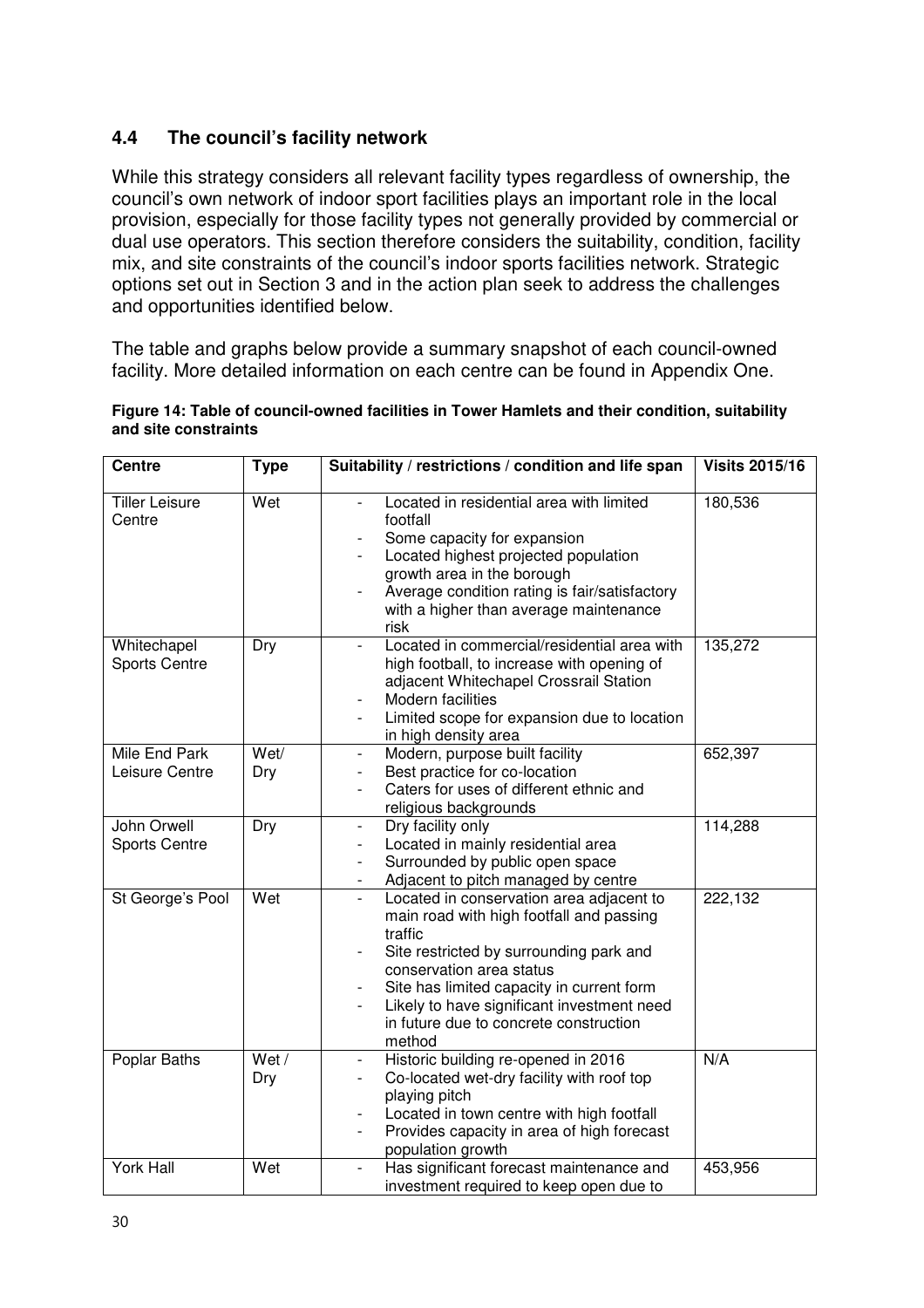| age and being listed<br>- Located in town centre with high football<br>Historically significant to borough residents.<br>High amenity value<br>Due to historic nature and construction<br>methods likely to have significant energy |  |
|-------------------------------------------------------------------------------------------------------------------------------------------------------------------------------------------------------------------------------------|--|
| loss                                                                                                                                                                                                                                |  |

Visitor figures for each site between 2013/14 and 2015/16 are outlined in the graph below:



**Figure 15: Visits to Tower Hamlets Leisure Centres from 2013/14 to 2015/16** 

**Figure 16: Map of council-owned indoor sports facilities including catchment areas See Map G in Appendix Four** 

**Figure 17: Map of council owned indoor sports facilities with public transport accessibility See Map H in Appendix Four**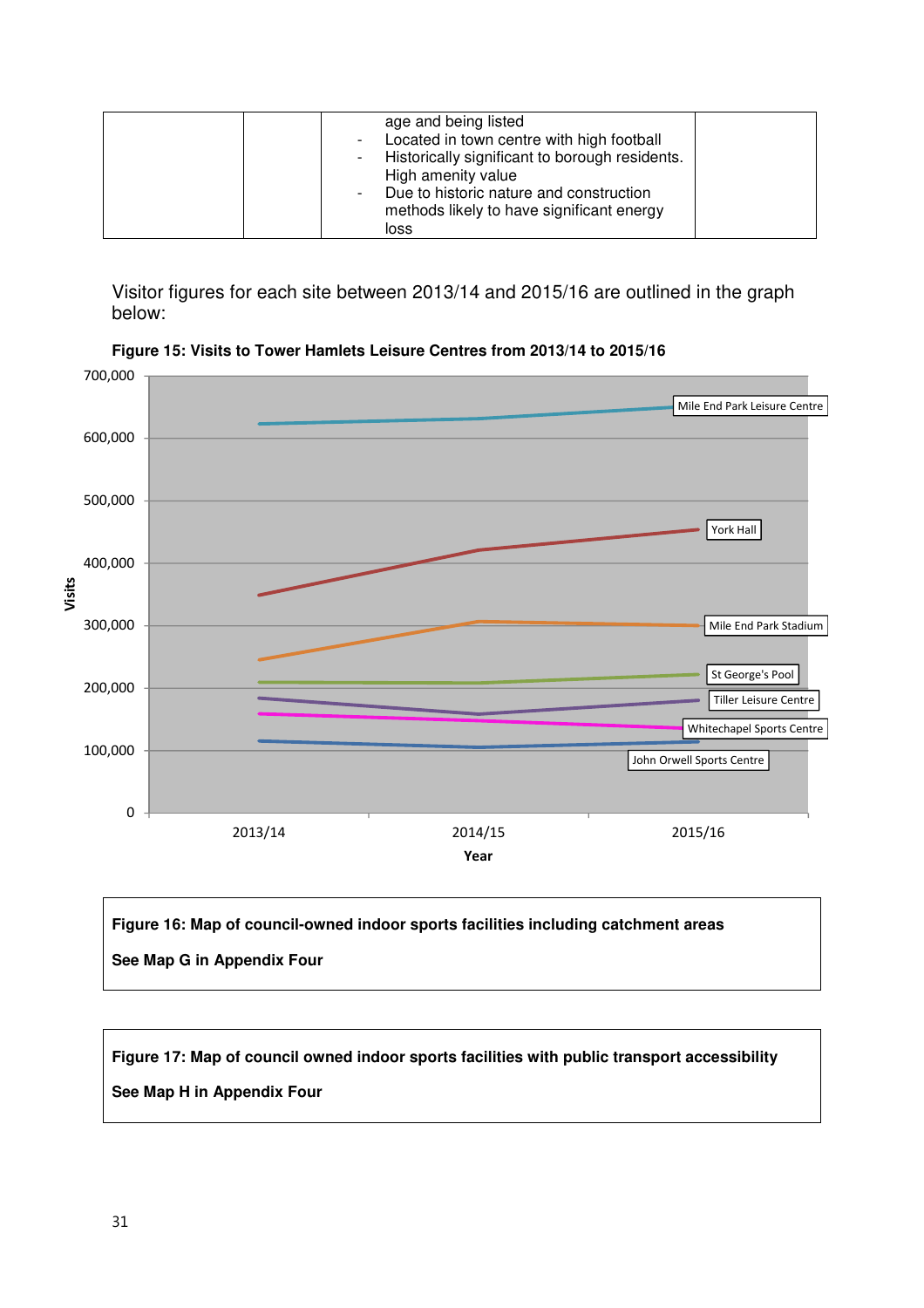The maps above show council-owned indoor sports facilities with their respective catchment areas and within the context of public transport accessibility levels. Facilities outside the borough boundary are owned by neighbouring local authorities or (in the case of facilities in the Olympic Park) the London Legacy Development Corporation.

The maps distinguish between catchment areas for sites that provide (a) dry leisure facilities only (sports halls with ancillary use), (b) we leisure facilities only (swimming pools with ancillary use), and (c) both wet and dry facilities on one site.

The east of the borough, with the exception of the Bromley-by-Bow area and Bow East and Bow West wards, is well served by modern, combined wet and dry facilities (Mile End Leisure Centre and Poplar Baths) with very little overlap in catchment areas. Both Mile End Leisure Centre and Poplar Baths are in locations with good public transport accessibility. While there is limited access in the northeast of the borough, there is significant public provision of wet and dry facilities just across the borough boundary in the Olympic Park. Planned public transport and connectivity improvements, including new foot, cycle and road bridges, will overcome lines of severance and extend the catchment areas of the Copper Box and Aquatics Centre further into Tower Hamlets.

Access to council-owned leisure facilities on the Isle of Dogs is limited to wet facilities (Tiller Leisure Centre). Much of the south of the Isle of Dogs (Island Gardens ward) is not within the catchment area of the existing centre due to the severance caused by the historic docks. As access to sports halls in this area of high growth is generally limited, there is scope to consider options for an improved combined wet and dry facility to serve the Isle of Dogs more effectively.

Four of the council's indoors sports facility sites are in the west of the borough. Neither of these facilities combines the full wet and dry facilities mix and there is significant overlap between catchment areas. There is scope to consider options for all sites in this part of the borough in conjunction to achieve an improved facilities mix at individual sites and provide a better customer offer, while ensuring that catchment areas are optimised. Strategic options identified in relation to York Hall, Whitechapel Leisure Centre, St George's Pool and John Orwell Leisure Centre will need to be considered together.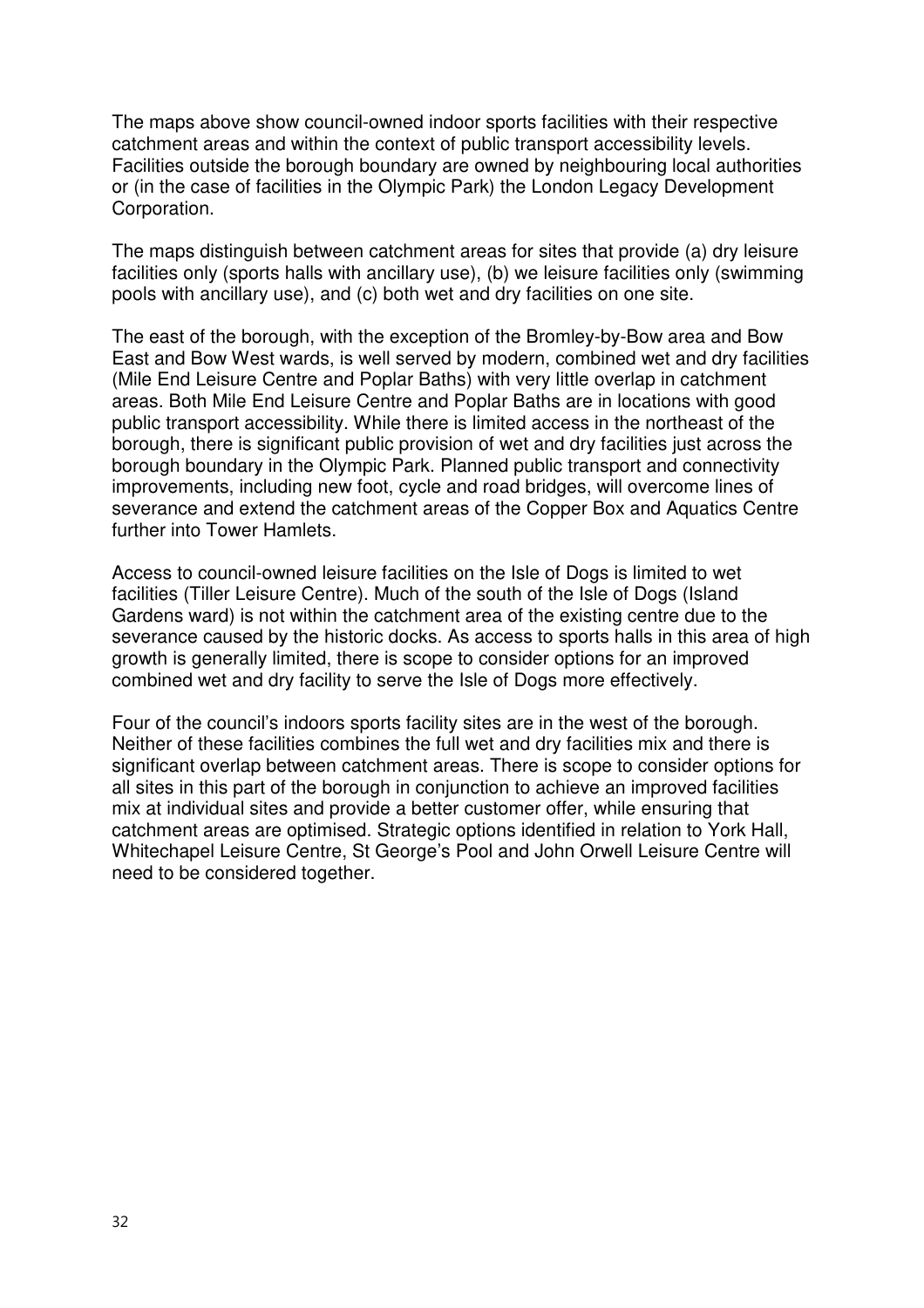## **SECTION FIVE: POLICY AND STRATEGIC CONTEXT**

National, regional and local strategy and policy relating to sport and leisure facilities has shaped and informed the development of this strategy, and the resulting strategic objectives and options outlined in section three.

Sustaining and growing participation in sport and physical activity through the provision of high quality, accessible indoor sports facilities is an important objective for the Government, Greater London Authority and the council's own agenda. This is owing to the contribution of sport and sports facilities to social and community outcomes especially around health, integration and sustainability.

National planning policies and guidance are a key driver for the development of the Indoor Sports Facilities Strategy as they require local authorities to undertake a needs analysis and audit of existing facilities for sport and recreation to understand how well they are meeting current and future needs – the results of which form the basis of recommendations made in this strategy. They also set the broad parameters for ongoing maintenance and upgrades of existing facilities which Tower Hamlets have articulated in the ideal indoor sports facilities network – for example, that they should be open and accessible to all groups, located in town centres and aligned with national and local climate change and energy efficiency policy agendas.

Ensuring that there is an adequate supply of suitable facilities to meet local need is a requirement of the planning system. In line with national policy recommendations, this strategy makes an assessment and recommendations for how Tower Hamlets can deliver a network of indoor sports facilities to meet present and future need.

Regional planning guidance also gives priority to preserving and improving the provision of community infrastructure, which includes leisure centres.

The emerging Tower Hamlets Local Plan also acknowledges that indoor sports facilities are essential in the development of new and existing places.

Below is an outline of the key strategies and policies that inform the council's Indoor Sports Facilities Strategy.

#### **5.1 Government Priorities**

#### **5.1.1 Sporting Future: A New Strategy for an Active Nation**

In December 2015 the Government launched *Sporting Future: A New Strategy for an Active Nation*.

While previous strategies were focused on numbers of active participants in sport, *Sporting Future* focuses on what people can get out of participating in sport and physical activity, and what more can be done to make a physically active life more transformative. It directs funding decisions to be made on a basis of the social good that the sport and physical activity can deliver, not simply on numbers of participants.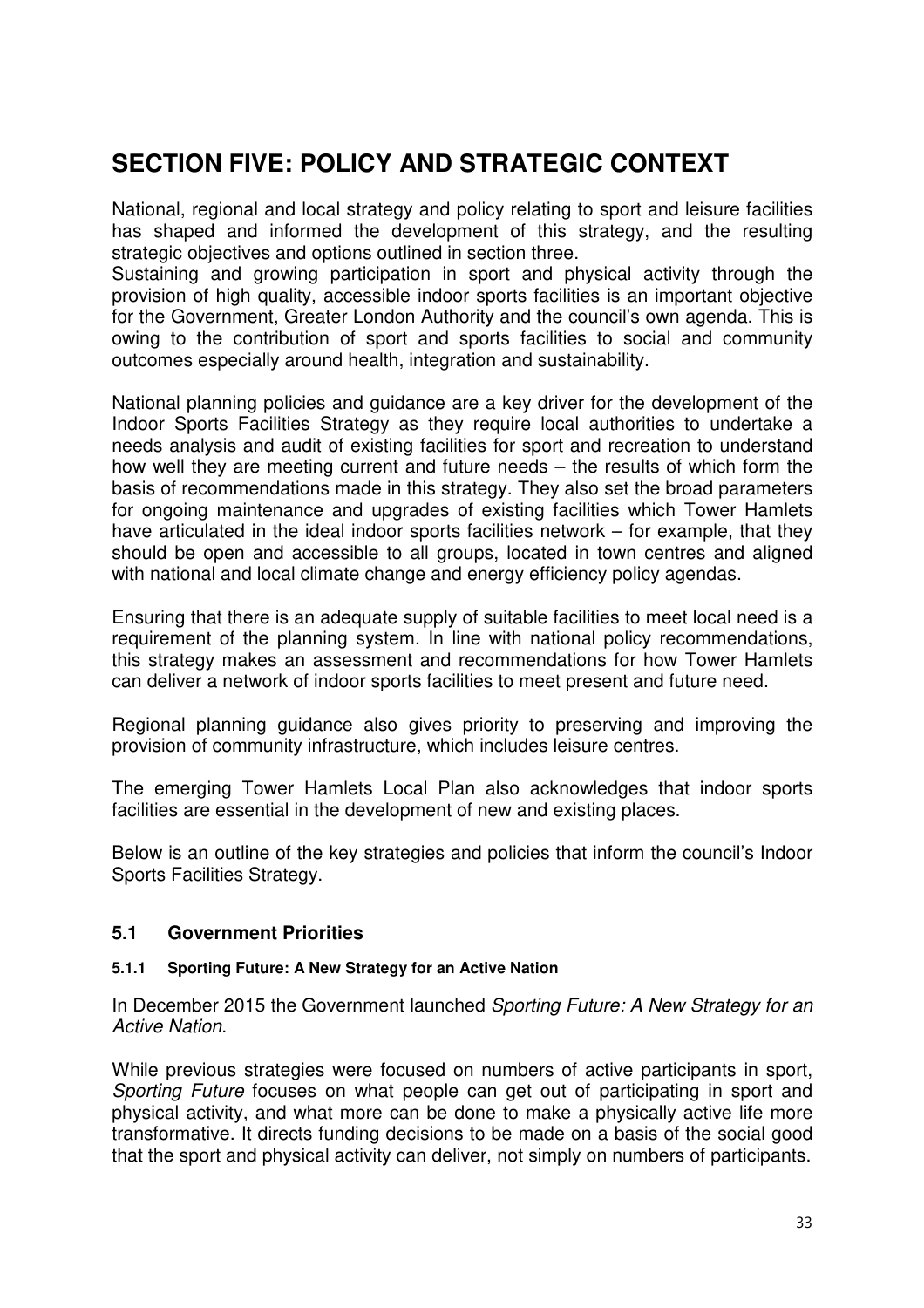The new approach includes a transformation of how the Government measures success; replacing the 'Active People Survey' with 'Active Lives'. This is intended to measure how active people are overall, rather than how often they take part in any particular sport. Subsequent to that, a new set of key performance indicators were introduced to test progress towards the five key outcomes (below).

- Physical well-being
- Mental well-being
- Individual development
- Social and community development
- Economic development

The Government notes in the *Sporting Future Strategy* that local government has an important leadership role to play in achieving the goal of a more active nation.

#### **5.1.2 Sport England's Towards an Active Nation**

The Government relies on the non-departmental public body Sport England to implement its agenda for sport and physical activity. This includes the advice and guidelines that Sport England provide to local authorities for the delivery of sport and physical activity.

The overarching Sport England strategy was refreshed in 2016 taking its lead from the Government's *Sporting Future Strategy*. The updated version of Sport England's: *Towards an Active Nation 2016-2021* outlines how Sport England will drive the delivery of the selected outcomes set out by Government.

The headline changes set out by Government that cascade through to the revised Sport England strategy are;

- Focusing more money and resources on tackling inactivity because this is where the gains for individual and for society are greatest.
- Investing more in children and young people from age five to build positive attitudes to sport and activity as the foundations of an active life.
- Helping those who are active now to carry on, but at a lower cost to public purse over time. Sport England will work with those parts of the sector that serve the core market to help them identify ways in which they can become more sustainable and self-sufficient.
- Putting customers at the heart of what Sport England does, responding to how they organise their lives and helping the sector to be more welcoming and inclusive, especially of those groups currently under-represented in sport.
- Helping sport to keep pace with the digital expectations of customers.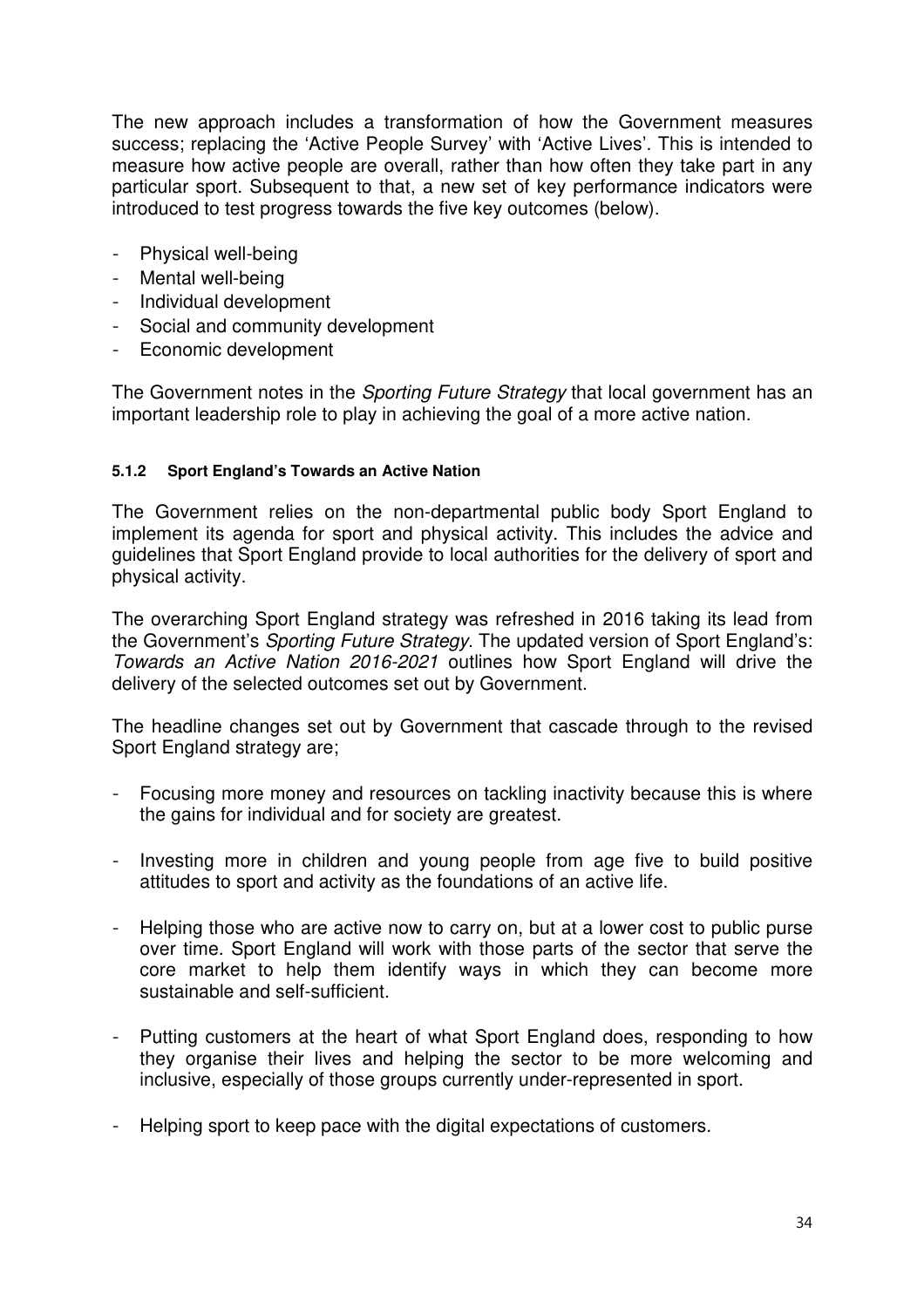- Working nationally where it makes sense to do so (for example on infrastructure and workforce) but encouraging stronger local collaboration to deliver a more joined-up experience of sport and activity for customers.
- Working with a wider range of partners, including the private sector, using our expertise as well as our investment to help others align their resources.
- Working with the sector to encourage innovation and share best practice particularly through applying the principles and practical learning of behaviour change.

In support of this contribution, Sport England, reference seven new investment programmes in response to the Government's *Sporting Future Strategy*. They are focused on;

- Tackling inactivity
- Children and young people
- Volunteering a dual benefit
- Taking sport and activity into the mass market
- Supporting sport's core market
- Local delivery
- Facilities

The new investment programme relating to 'Facilities' emphasises that the places where people play sport have a big impact on their experience and the likelihood they will participate regularly. Sport England note that they will continue to invest in all types of facilities, with a strong presumption in favour of multi-sport for major strategic investments.

This presents Tower Hamlets with an opportunity to leverage the strategic direction of the nation's top sporting body, and for the borough to realise its ambitions for an improved network of leisure infrastructure.

In the 'Facilities' chapter of the *Towards an Active Nation Strategy*, Sport England notes that;

"*…building the right things in the right places makes taking part in sport and physical activity a realistic option for many more people and leads to a better experience for those who are already engaged*."<sup>1</sup>

Sport England note their intention to prioritise co-located facilities integrated with other community services so that the needs of local people are better served at a lower cost. Sport England also notes their intention to favour multi-sport solutions unless they offer poor value for money or there is no demand.

j 1 https://www.gov.uk/government/uploads/system/uploads/attachment\_data/file/486622/Sporting\_Future\_ACCESSIBLE.pdf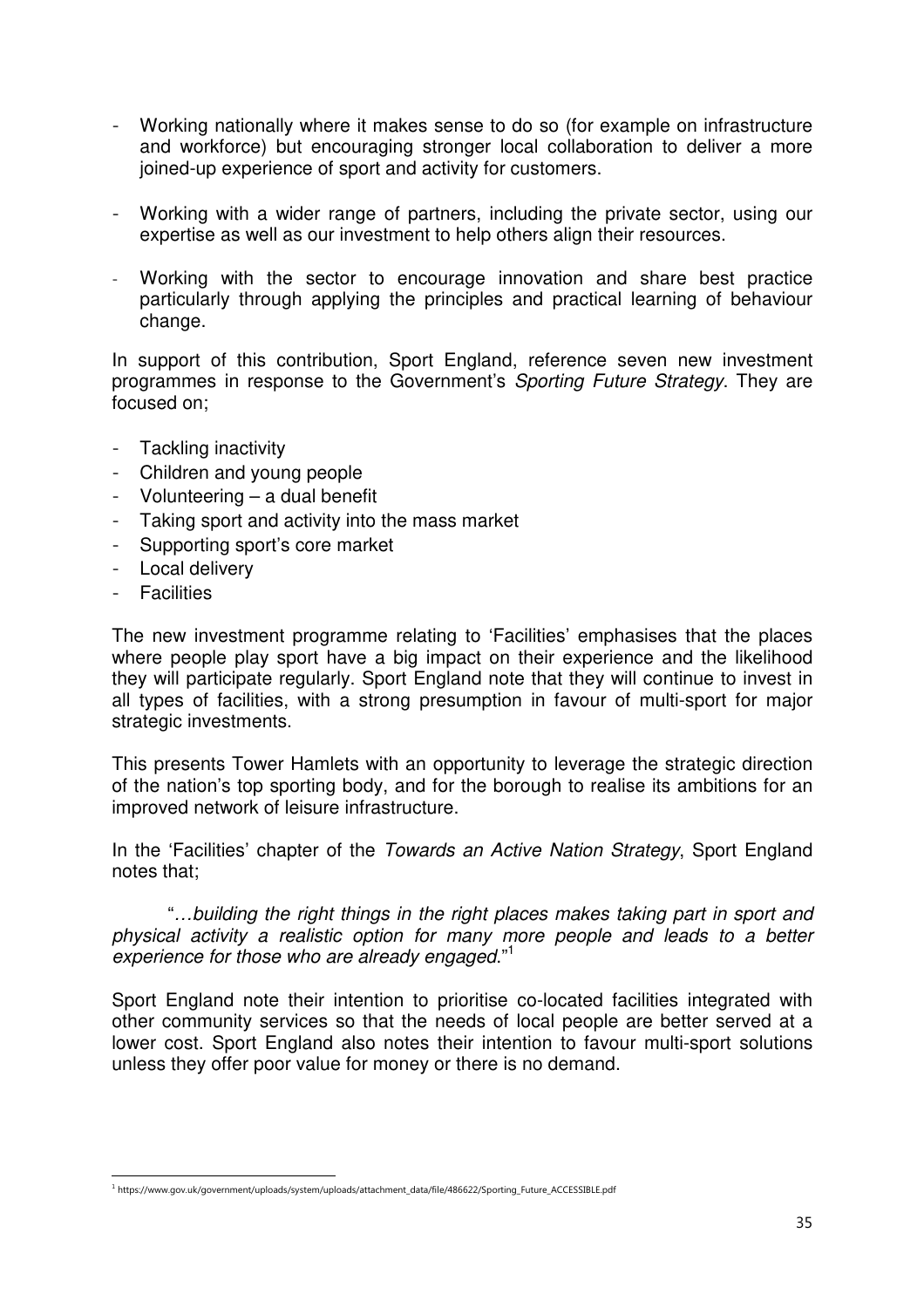#### **5.1.3 The National Planning Policy Framework (NPPF)**

The NPPF outlines the Government's expectations with regards to nationwide planning for open space, sport and recreation. It recommends that local authorities carry out a needs assessment and audit of existing leisure centres to understand how well they are meeting current and future community needs and to consequently inform decisions about new centres and upgrades to existing provision. The NPPF also recommends that local authorities:

- Plan positively for the provision and use of shared space, community centres (such as local shops, meeting places sports venues, cultural buildings, public houses and places of worship) and other local services to enhance the sustainability of communities and residential environments
- Guard against the unnecessary loss of valued centres and services, particularly where this would reduce the community's ability to meet its day-to-day needs
- Ensure that established shops, leisure centres, and services are able to develop and modernise in a way that is sustainable, and retained for the benefit of the community
- Ensure an integrated approach to considering the location of housing, economic uses and community centres and services

The NPPF also requires that existing open space, sports and recreational buildings and land, including playing fields should not be built on unless;

- An assessment has been undertaken which has clearly shown the open space, buildings or land to be surplus to requirements
- The loss resulting from the proposed development would be replaced by equivalent or better provision in terms of quantity and quality in a suitable location
- The development is for alternative sports and recreational provision, the need for which clearly outweigh the loss

#### **5.1.4 Planning Practice Guidance (PPG)**

Accompanying the NPPF is the Government's Planning Policy Guidance. The guidance includes a section relating to 'Open space, Sport and Recreation Facilities, Public Rights of Way and Local Green Space'.

The guidance to local authorities with regard to indoor sports facilities includes:

- A recommendation for authorities and developers to refer to Sport England guidance on assessing need for sports and recreation facilities
- A direction relating to cases where development would affect existing open space, sports and recreation facilities – for local authorities to consult Sport England in the certain cases where development affects the use of land as playing fields.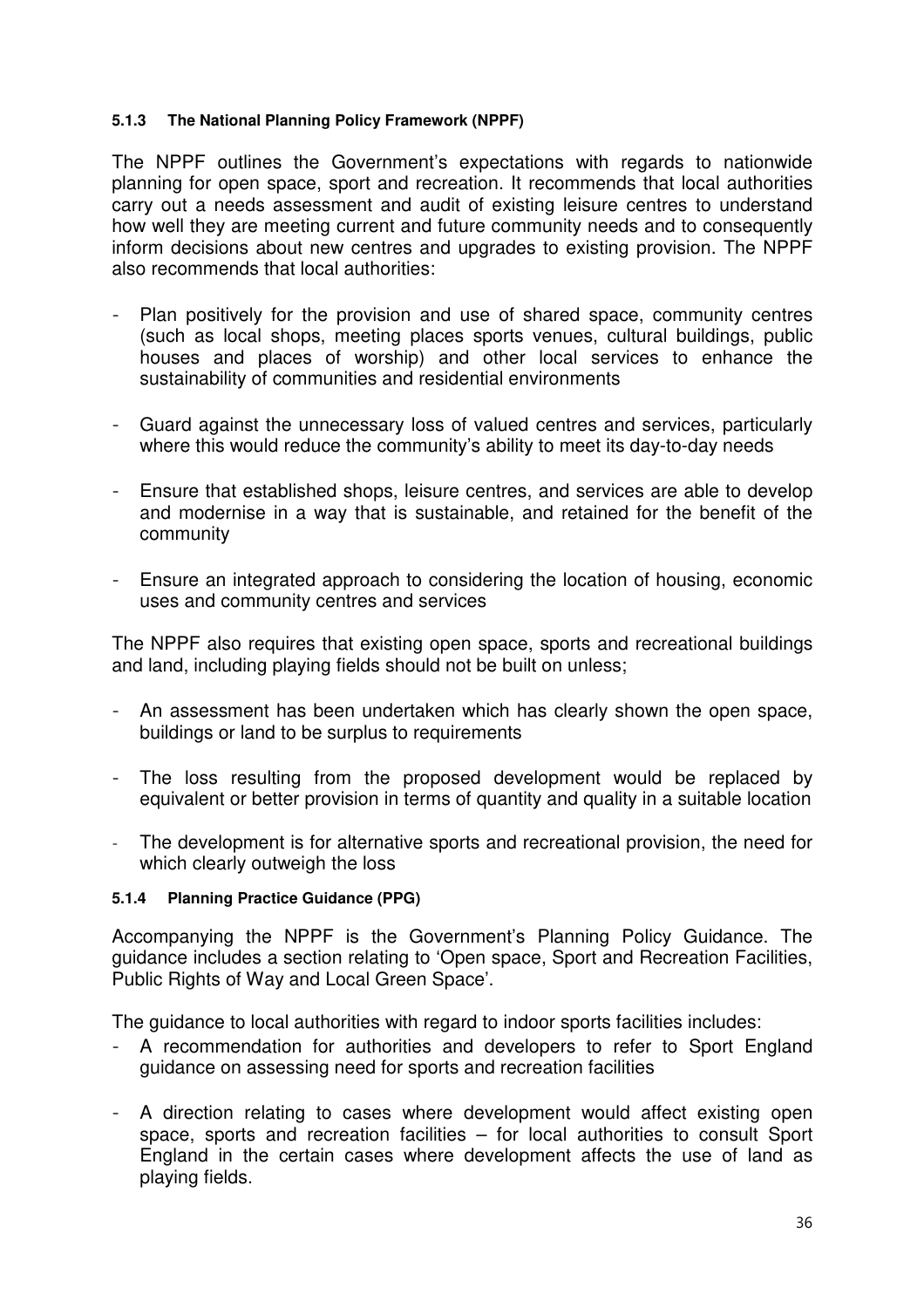Where the requirement to consult is not triggered local authorities are advised to consult Sport England in cases where development might lead to;

- Loss of, or loss of use for sport, of any major sports facility
- Proposals which lead to the loss of use for sport of a major body of water
- Creation of a major sports facility
- Creation of a site for one or more playing pitches
- Development which creates opportunities for sport (such as the creation of a body of water bigger than two hectares following sand and gravel extraction)
- Artificial lighting if a major outdoor sports facility
- A residential development of 300 dwellings or more

#### **5.1.5 Sport England's Active Design**

Sport England's *Active Design* guidance is made up of 'Ten Principles' to guide plan making bodies on how to use urban design to increase physical activity in the population. The principles relevant to this strategy are outlined below;

- Activity for all Neighbourhoods, facilities, and open spaces should be accessible by all users and should support sport and physical activity across all ages
- Walkable communities Homes, schools, shops, community facilities, workplaces, open spaces and sports centres should be within easy reach of each other
- Co-location of community facilities The co-location and concentration of retail, community, and associated uses to supported linked trips should be promoted. A mix of land uses and activities should be promoted to avoid the uniform zoning of large areas to single uses
- Network of multifunctional open space  $-$  A network of multifunctional open space should be created across all communities to support a range of activities including sport, recreation and play plus other landscape features. Centres for sport, recreation and play should be of an appropriate scale and positioned in prominent locations.
- Appropriate infrastructure supporting infrastructure to enable sport and physical activity to take place should be provided across all contexts including workplaces, public facilities and public space, to facilitate all forms of activity
- Active buildings The internal/external layout design and use of buildings should promote opportunities for physical activity
- Management, maintenance, monitoring and evaluation  $-$  the management, long term maintenance and viability of sports facilities should be considered in their design. Monitoring and evaluation should be used to assess the success of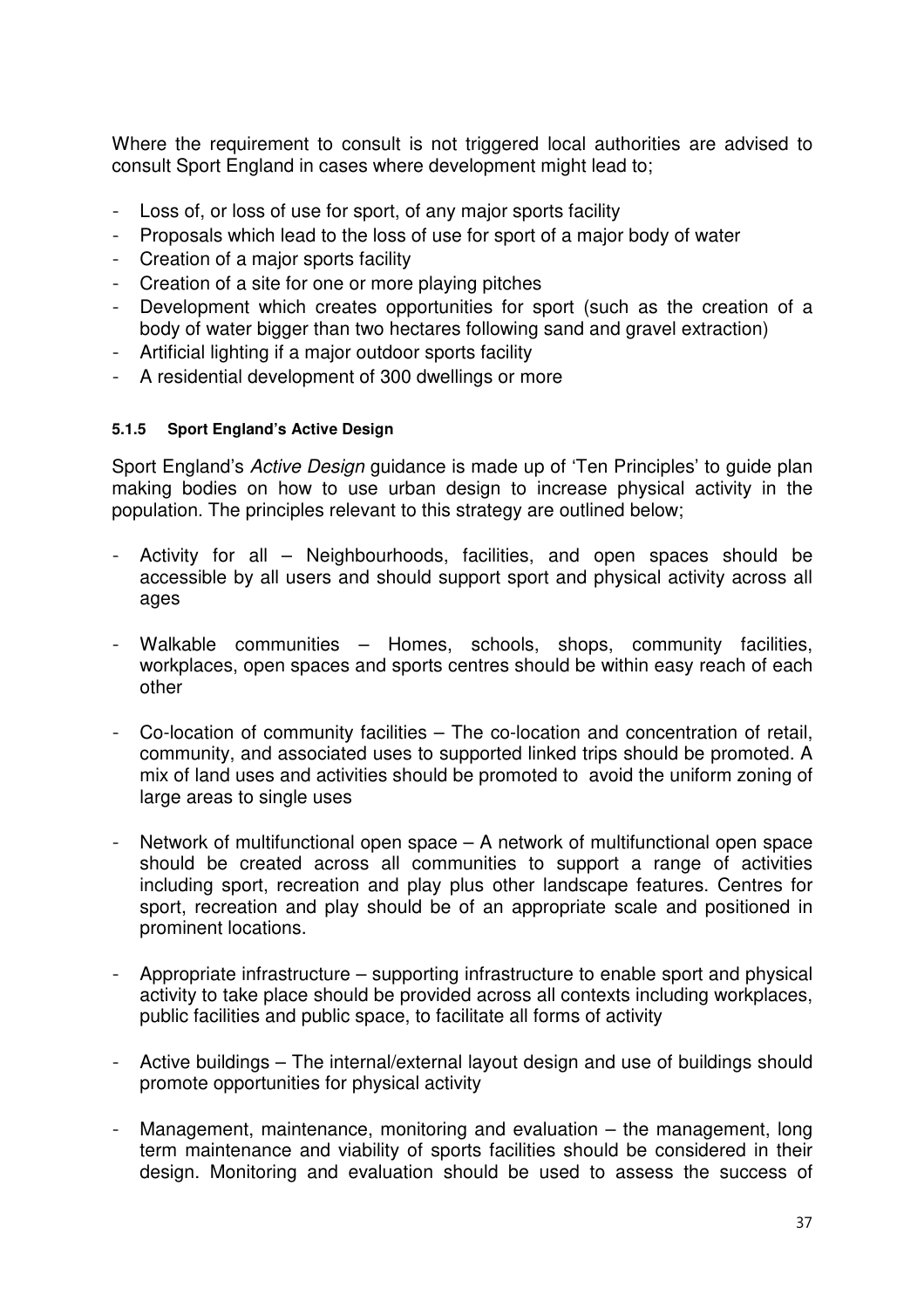Active Design initiatives and to inform future directions to maximise activity outcomes from design interventions

- Activity promotion and local champions – promoting the importance of participation in sport and physical activity as a means of health and well-being should be supported. Health promotion measures and local champions should be supported to inspire participation in sport and physical activity across neighbourhoods, workplaces and facilities.

#### **5.1.6 Sport England's Assessing Needs and Opportunities Guidance**

This guidance was developed by Sport England to help local authorities provide the right facilities in the right place for the purpose of enabling people to play sport and maintain and grow their participation. It assists local authorities to complete an assessment of need in order to provide a clear understanding of what is required in an area, and provide a sound basis on which to develop policy, and to make informed decisions for sports development and investment in facilities.

This guide and approach is based on a number of key principles that Sport England set out to help local authorities prepare robust and up to date assessments of need for indoor and outdoor sports provision. More specifically the guidance was developed to:

- Provide a recommended step by step approach which can be followed for a wide range of indoor and outdoor sports facilities and for different geographical levels
- Cover formal (non-playing pitch) sporting facilities rather than widen the guidance to cover other provision such as informal open space
- Ensure an approach which can be tailored to reflect the particular nature of a study area and how different facilities are used and sports are played
- Provide an approach that can be used to undertake assessments for a variety of purposes
- Ensure the user can tailor the approach so that the work to undertake an assessment is proportionate to its purpose
- Provide a clear message that the more detail covered under each assessment area the more robust the assessment and its findings will be
- Enable the results of an assessment to be used in and applied to a variety of different situations and scenarios, specifically to support the development of a sports facility strategy

This Indoor Sports Facilities Strategy follows the approach set out in this guidance by evaluating the wider policy and strategic context, assessing the need for indoor sports facilities (using tools and guidance provided by Sport England), and then making strategic recommendations based on that set of evidence.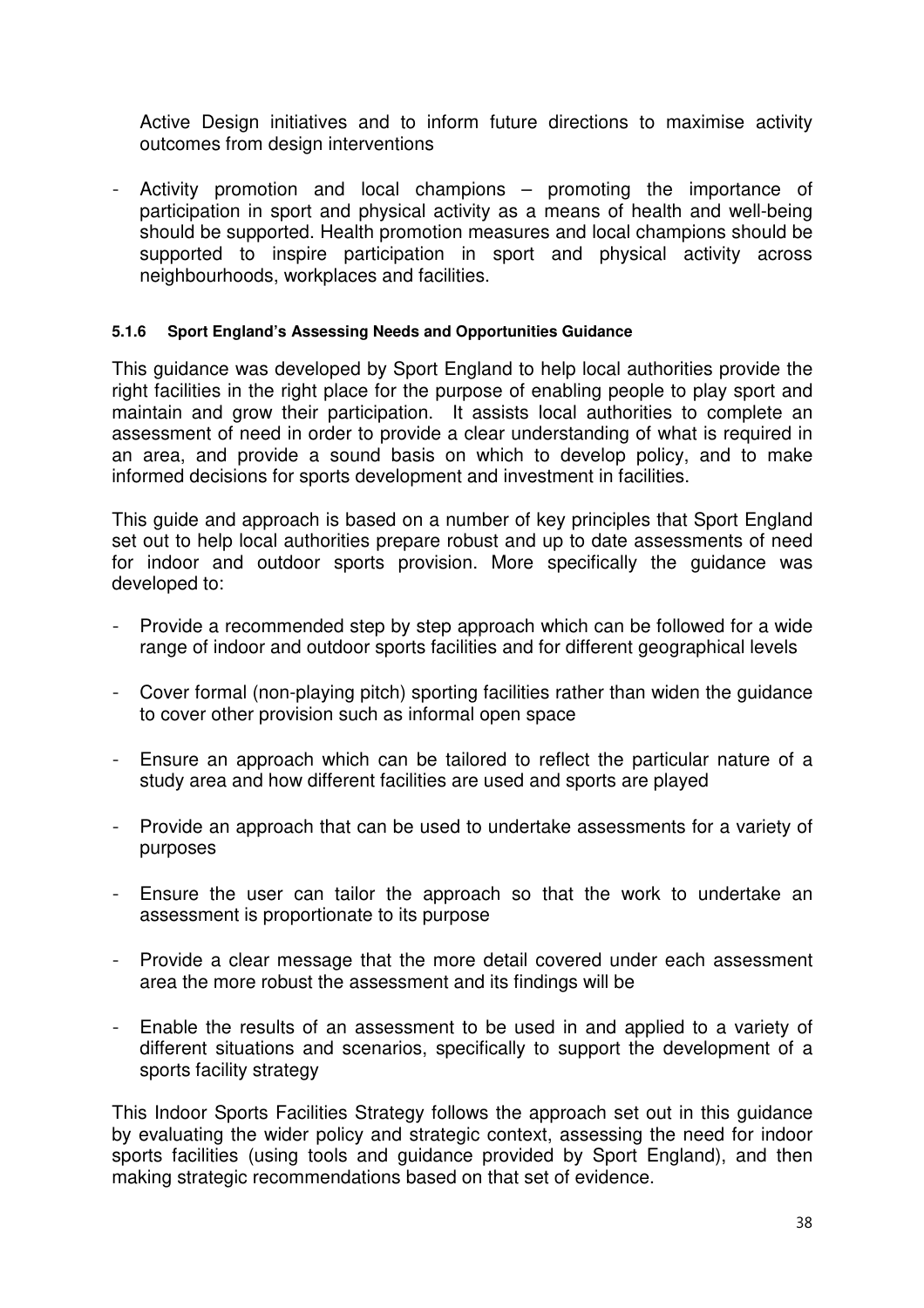## **5.2 Regional Policies**

#### **5.2.1 The London Plan 2011**

The *London Plan* is the Mayor's 20-year spatial development strategy for London and local authorities are required to comply with the spatial policies set out within it. The key policies that relate to sport and indoor sports facilities are consistent with the expectations set out in the NPPF and associated guidance, such as the directions from Sport England. While the 2011 London Plan remains operative, it is currently subject to a full review. By explicitly examining the supply of indoor sports facilities in the borough, comparing this to the on-going demand for centres in order to identify gaps in current and future provision, and assessing the quality, suitability and efficiency of existing leisure centres; the Indoor Sports Facilities Strategy gives effect to provisions of the London Plan.

#### **5.2.2 The London Plan Supplementary Guidance (SPG) – Social Infrastructure 2015**

The London Plan SPG 2015 on Social Infrastructure prescribes that:

- Development proposals that increase or enhance the provision of sports and recreation facilities will be supported.
- Proposals that result in a net loss of sports and recreation facilities, including playing fields should be resisted.
- Temporary facilities may provide the means of mitigating any loss as part of proposals for permanent re-provision.
- Wherever possible, multi-use public facilities for sport and recreational activity should be encouraged. The provision of sports lighting should be supported in areas where there is an identified need for sports facilities to increase sports participation opportunities, unless the sports lighting gives rise to demonstrable harm to local community or biodiversity
- Where sports facility developments are proposed on existing open space, they will need to be considered carefully in light of policies on Green Belt and protecting open space, as well as the borough's own assessment of needs and opportunities for both sports facilities and for green multifunctional open space

## **5.3 Local Policies**

#### **5.3.1 Tower Hamlets Community Plan (2015) and Strategic Plan (2016)**

In 2016 London Borough of Tower Hamlets launched its *Strategic Plan* (2016-2017) to achieve the *Community Plan's* (2015) goal of a borough that is;

- A great place to live
- A prosperous community
- A safe and cohesive community
- A healthy and supportive community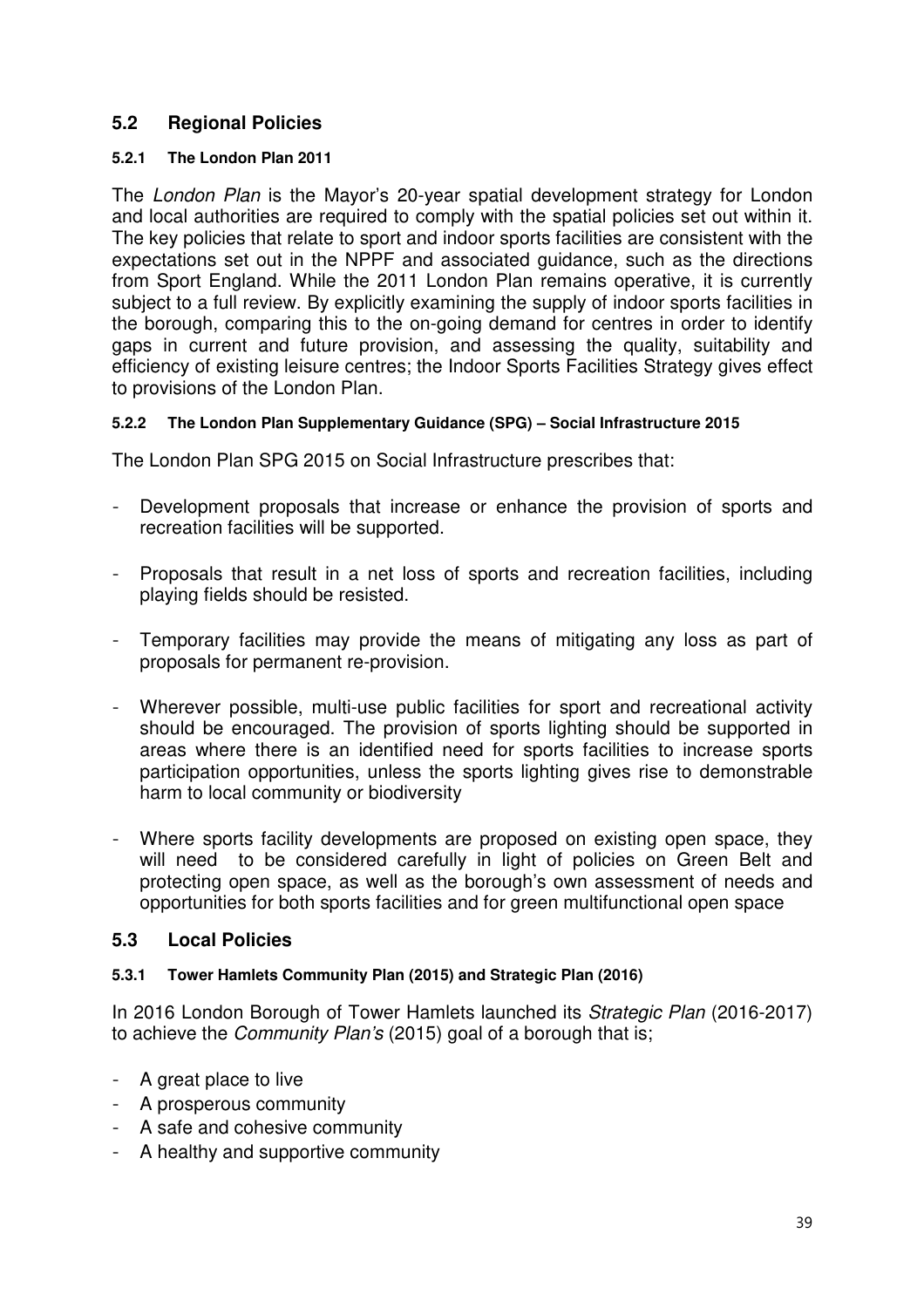- One Tower Hamlets – a more equal and cohesive borough with strong community leadership

As the *Community Plan* identifies, there are also some long term and emerging challenges within the borough:

- Low levels of health and life expectancy
- Growth and development impacting on local infrastructure and services
- A further programme of austerity and public sector cuts arising from the Spending Review and a consequent Medium Term Financial Strategy savings target of £59 million over the next three years.

The council is accelerating its work with its partners to tackle these challenges, and has set itself a number of Priority Outcomes, including;

- Creating and maintaining a vibrant, successful place
- More young people realising their potential
- More people living more healthily and independently, for longer

The strategic objectives that flow from the priority outcomes include making the best use of council resources by exploiting the value and use of assets, improving and enhancing the environmental sustainability of the borough and reducing carbon emissions. There is also a focus on increasing visits to leisure centres, improving participation in sport and other health promoting activities at a community level, and tackling obesity.

To achieve these outcomes at a time of reducing resources the council recognises it will need to transform its approach to delivering its traditional services – this includes its approach to the provision of indoor sports facilities. The *Strategic Plan* notes that meeting local priorities with significantly less money requires a transformational approach. The council has therefore agreed some key transformational principles to ensure that it:

- Targets its resources at the right people at the right time;
- Empowers its communities and design services around them

In addition to this, as the borough moves into 2016/17, the Strategic Plan notes that the council look to renew and strengthen its culture in a range of ways to build on its Best Value Plan and deliver outcomes around:

- Effective procurement
- Maximising the value and use of assets
- Appropriately supporting the voluntary and community sector to deliver priority outcomes
- Communicating and engaging with local people

This direction of travel has implications for indoor sports facilities provision, and specific implications are noted throughout the strategy.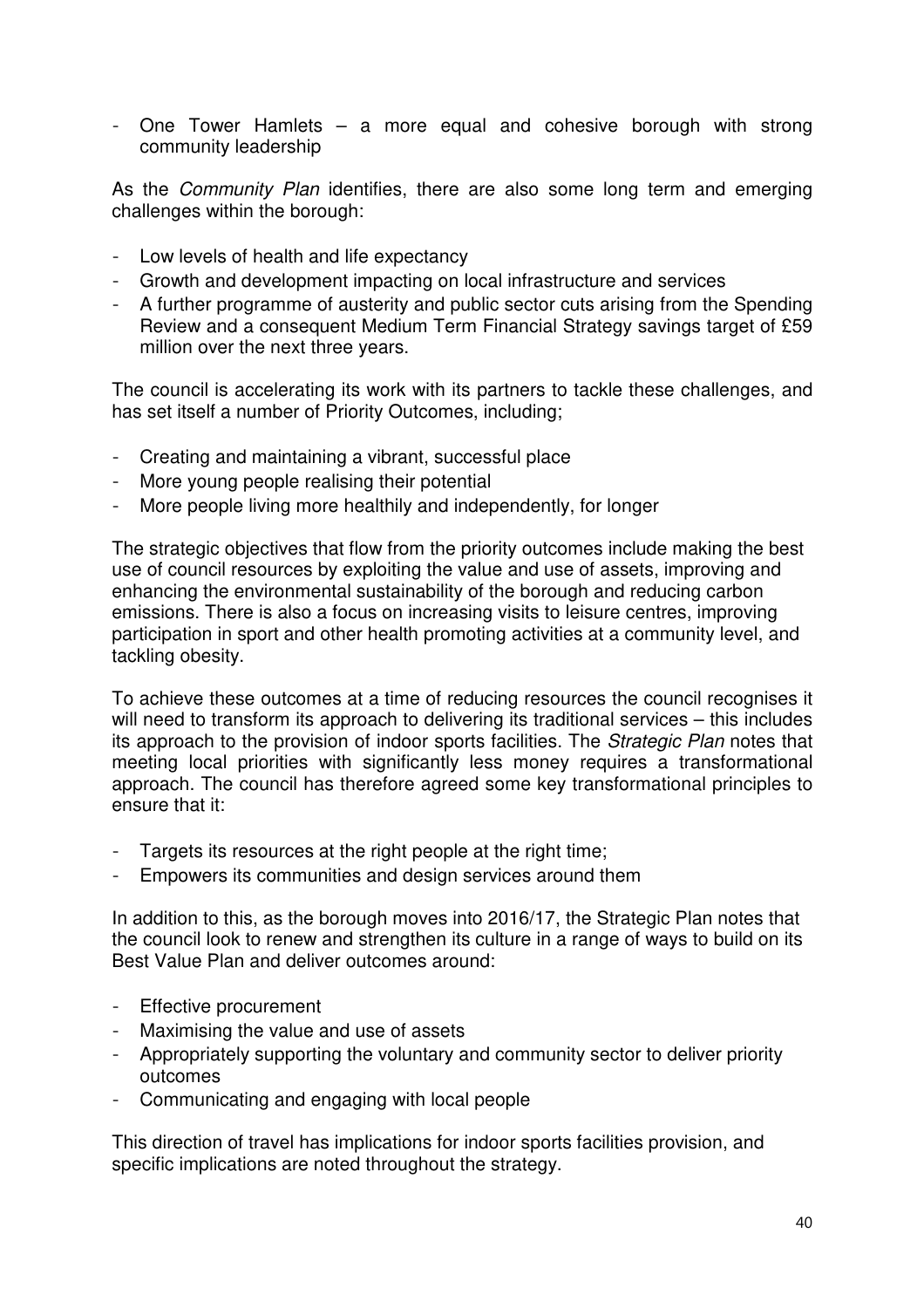## **5.3.2 Mayoral Priorities**

The Strategic Plan (noted in 3.1.1) contains a number of Mayoral Priorities and associated activities for the council. These priorities and activities span the range of council services; those that relate to indoor sports facilities provision are noted below.

In pursuit of the priority of creating and maintaining a vibrant and successful place the Mayor recognises the need to manage development pressure through the preparation of a new Local Plan, and provide effective local infrastructure services and facilities. This Indoor Sports Facilities Strategy supports this work by providing evidence and recommendations that both feed into the Local Plan, and work to ensure future demand for facilities is met.

Further to this activity, the Mayor prioritises the need to increase participation in Tower Hamlet's core cultural specific Idea Stores and leisure centres. This strategy supports that ambition by setting out the characteristics of a more ideal network of indoor sports facilities that will be more attractive and accessible to users, and therefore increase participation.

#### **5.3.3 Tower Hamlets Sport Policies**

The development of this Indoor Sports Facilities Strategy forms part of a wider programme of work to refresh the borough's overall sport and physical activity policies. Taking a lead from the Government's *Sporting Futures* and Sport England's *Towards an Active Nation*, Tower Hamlets is preparing to launch a suite of sport and physical activity related strategies in the short to medium term.

This includes a:

- *Physical Activity and Sports Strategy*
- *Open Spaces Strategy (including a Playing Pitch Needs Assessment)*

The Physical Activity and Sports Strategy sets out a vision for physical activities and sports in the borough, including shared priorities and outcomes for improving rates of participation and working more effectively to deliver physical activity and sport across the Tower Hamlets partnership.

The Open Space Strategy assesses all open space in Tower Hamlets and identifies need for improvements and sets out an approach for prioritising investment. It includes a Playing Pitch Needs Assessment which assesses the borough's outdoor sporting facilities, reports on engagement with interested sport governing bodies, and organisations, and forms a set of evidence for the strategic recommendations of the Open Space Strategy.

#### **5.3.4 Emerging Tower Hamlets Local Plan**

The emerging *Tower Hamlets Local Plan* is the collection of planning documents that deliver the borough's spatial planning strategy, and therefore give effect to its *Community Plan.*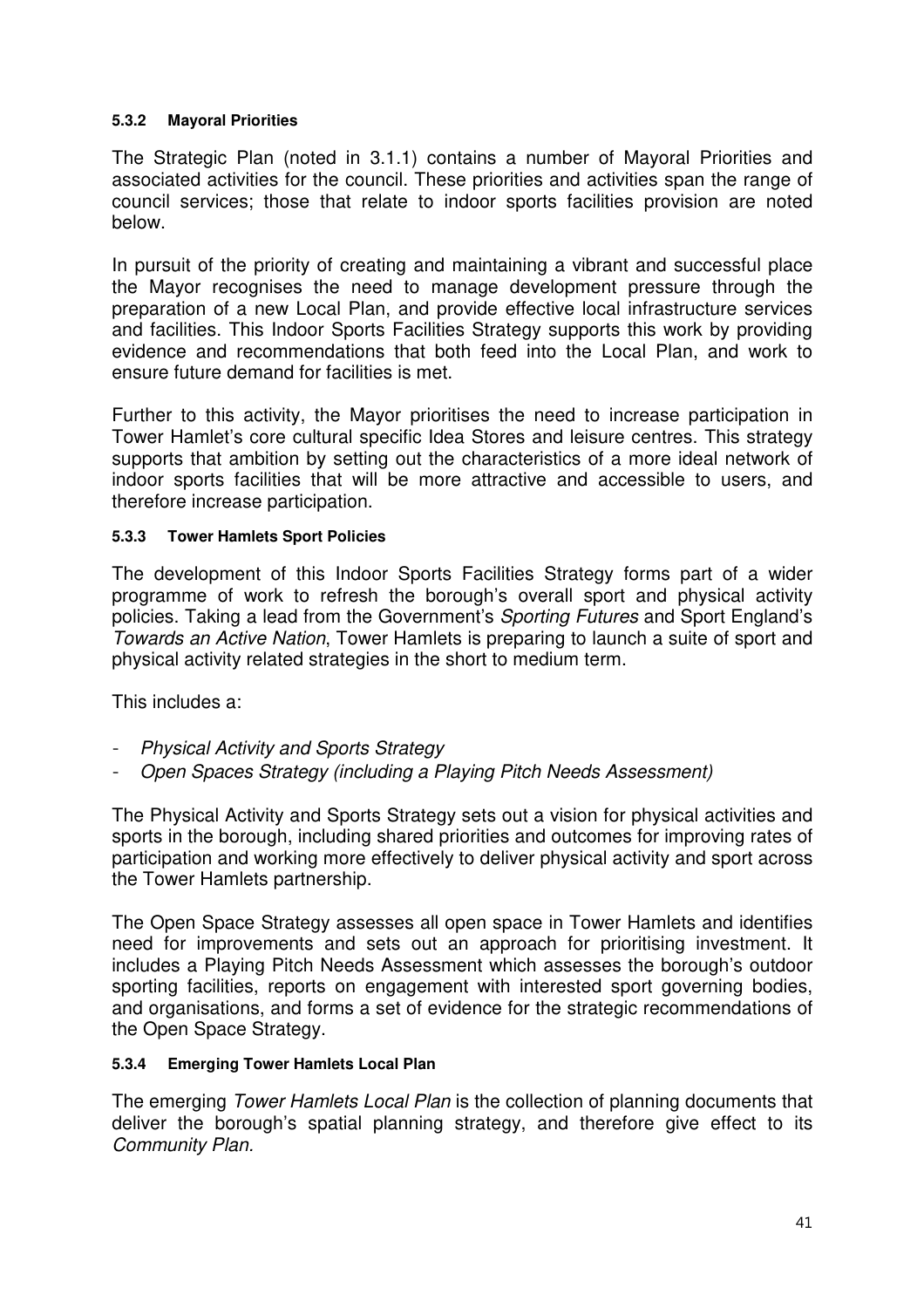The emerging *Local Plan* recognises that Tower Hamlets is at the heart of London's growth aspirations. In line with the London Plan, the emerging Tower Hamlets Local Plan seeks to facilitate:

- An increase of  $54,241$  new homes by  $2031^2$
- An increase in the provision of affordable housing
- An increase in the provision of family sized accommodation
- The appropriate provision of social and physical infrastructure required to support the growth in housing (including schools, health care facilities, public transport and utilities), focused on town centre locations where appropriate
- The creation of socially balanced communities and of spaces which promote social interaction and inclusion.

The evidence arising from this strategy will be used to inform the relevant sections and policies of the *Local Plan.*

## **5.3.5 Health & Wellbeing Strategy 2017**

The aim of the Health and Wellbeing Strategy is to make a difference to the physical and mental health of everyone who lives and works in the borough. The strategy sets out five priorities, including 'Creating a healthier place' and 'Children's weight and nutrition'.

The 'Creating a healthier place' priority highlights how, in a borough that has high levels of new development and lower levels of open space, the environment, including local infrastructure that supports physical activity and the promotion of active travel, have an impact on residents' health and wellbeing.

The range of programmes which promote healthy weight, good nutrition and physical activity for children are referenced under the priority 'Children's weight and nutrition' and measures for the first 12 months include promoting the 'Healthy Mile' in schools.

The strategy outlines the changes that the council and its partners want to see, the ways in which it can be assessed if the approach is working ,and how the Health and Wellbeing Board will work in partnership to make a difference.

## **5.3.6 Smarter Together Programme**

-

The *Strategic Plan* (2016) recognises the financial position of the council in the context of funding cuts by central government. This is reflected in the requirement to achieve savings of £59 million over three years from 2016. This means the Tower Hamlets overall budget will be more constrained during the life of this strategy, as the council strives to simultaneously meet savings targets while satisfying increasing demands from residents for services. Capital funding will also be constrained as opportunities to generate new capital receipts from the disposal of existing assets have diminished.

<sup>&</sup>lt;sup>2</sup> Cumulative Housing Development, Tower Hamlets Infrastructure Delivery Plan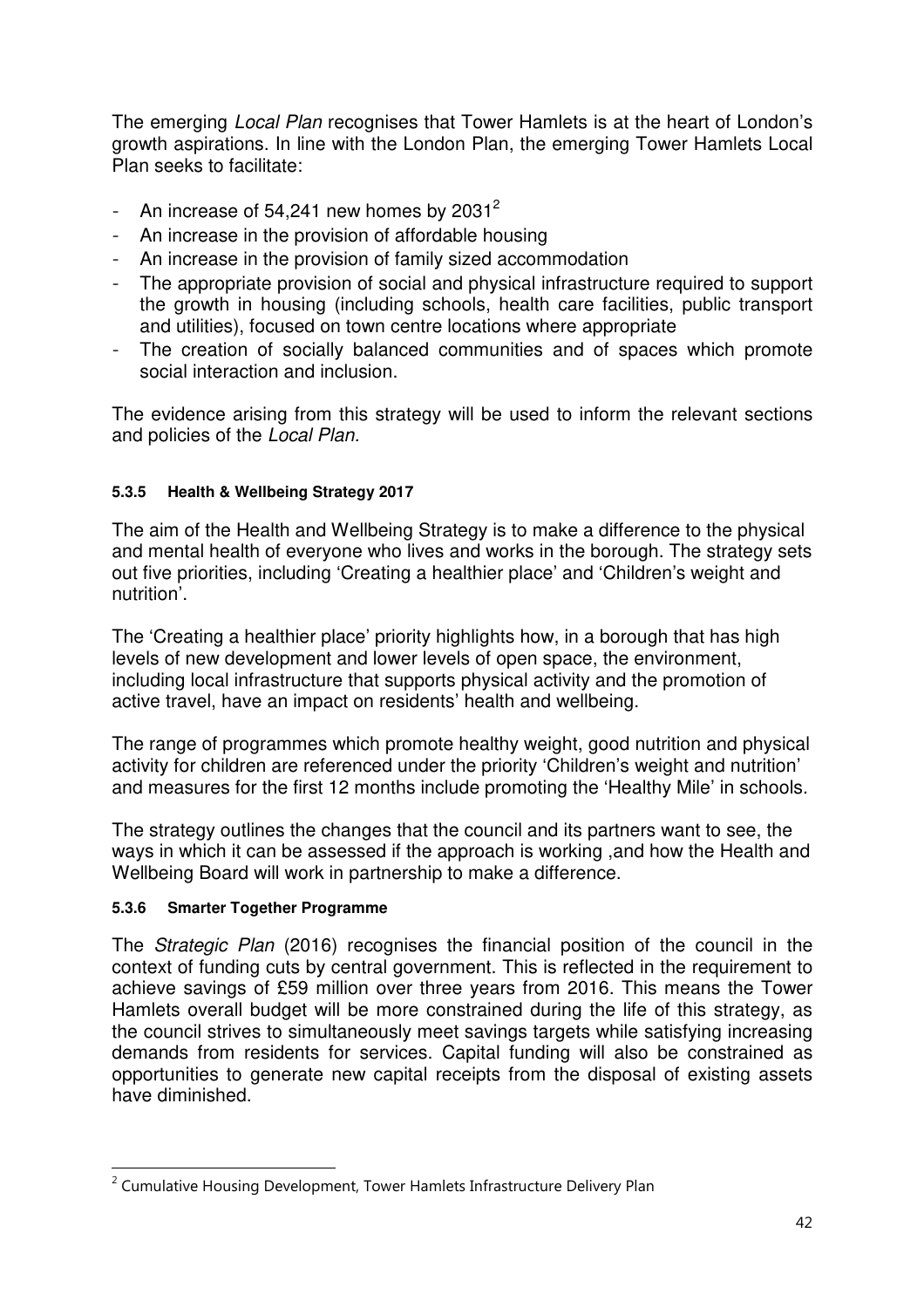In response to these challenges the council has launched its efficiency and business transformation programme 'Smarter Together'. Smarter Together is an opportunity to rethink and create the right service models, skills and tools to get the best outcomes for the borough's residents.

The Indoor Sports Facilities Strategy supports the Smarter Together Programme by focussing on efficiency of the council's network of facilities with an emphasis on reducing the need for ongoing revenue support by ensuring the right facilities are located in the right places, offering the most customer focused mix of services and facilities on offer.

#### **5.3.7 Tower Hamlets Corporate Asset Management**

The council is in the process of developing an asset strategy which will map current and future demand for assets for itself and key partners. The Indoor Sports Facilities Strategy will form part of this work and activities identified in section seven of this strategy consider the scope for the co-location of services and facilities.

The council's *Corporate Asset Management Plan* also sets a requirement for all council assets to be reviewed periodically. Such reviews need to take into account strategic need, utilisation, and suitability, as well as financial and political implications. By recognising the specialist nature of indoor sports facilities, the Indoor Sports Facilities Strategy provides the necessary information to make a strategic assessment of the council's leisure centre portfolio against these criteria.

Infrastructure proposals outlined in this strategy have been developed within the council's property portfolio and are based on existing knowledge of emerging property sites. However, further work has been identified to co-ordinate strategic decision-making across the wider corporate property portfolio, including a wider search for opportunity sites.

The 2015 *Corporate Asset Strategy* directs the council to;

- Own and occupy few buildings
- Reduce the running costs of our buildings
- Maximise overall returns from income producing properties
- Increase the occupancy levels of our buildings and maximise opportunities for colocation of services (including partners)
- Challenge the business case for retaining properties and sell surplus properties in a timely and efficient manner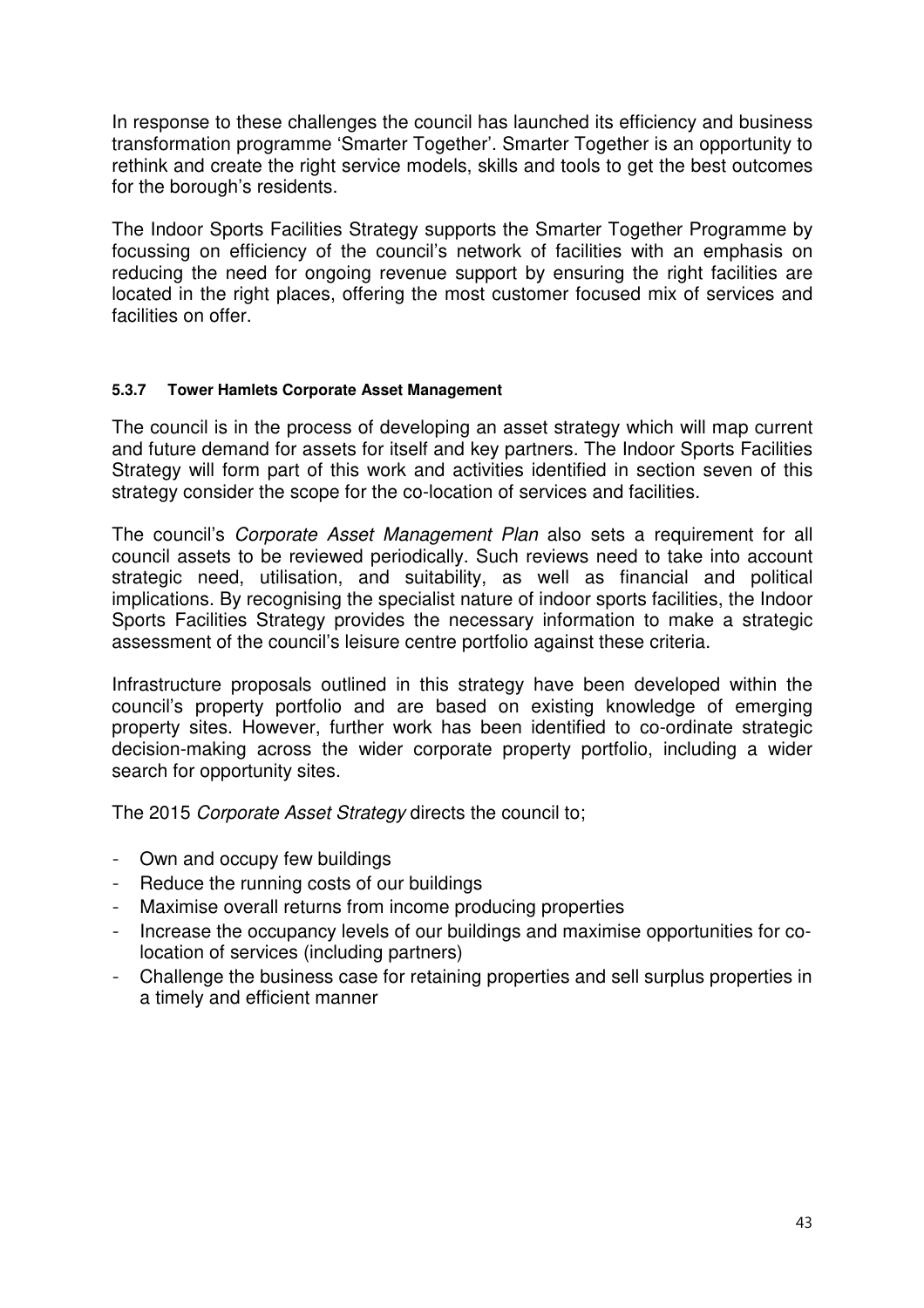# **SECTION SIX: TOWER HAMLETS BOROUGH PROFILE**

The demographic make-up of the Tower Hamlets population and its sport and physical activity participation patterns have an impact on the nature of future indoor sports facilities provision in Tower Hamlets.

This section sets out information about the borough population and results from surveys and consultation, related to sports and physical activity. These findings are identified to provide a fuller picture of challenges and strengths that need to be taken into account when considering future need.

## Key findings

- Tower Hamlets has a relatively young population with a significant proportion in the age range that Sport England identify as the most physically active.
- The anticipated increased pressure on facilities and growth in demand is highlighted by population findings, such as:
	- o Tower Hamlets is expected to be the fastest growing borough in London over the next ten years.
	- o Population projections suggest an increase in the number of residents of approximately a quarter by 2027
- The Active People and Active Lives surveys show encouraging rates of participation in sport and physical activity in the borough in recent years, which provision of accessible and sustainable facilities may help sustain. However, it must also be noted that the improved rate of physical activity may be linked to demographic groups with higher levels of activity being predominant in newer residents.
- National data indicates that older people tend to be less active. However, more than half of Tower Hamlets people between 45-54 years of age are active at least once a week. It is important to ensure that indoor sports facilities are accessible and in other ways support this group to can sustain their active life styles into older age.
- Women tend to participate less frequently than men. Some indoor sports facilities provide dedicated activities and spaces for women. These tend to show higher usage by women. Designing and operating facilities in a manner that is culturally and physically inclusive can support participation.
- There is a slightly higher rate of severe disability in the working age population in the borough, compared to London and England averages – this underlines the importance of accessibility and has implications for how we optimise existing facilities and plan new facilities.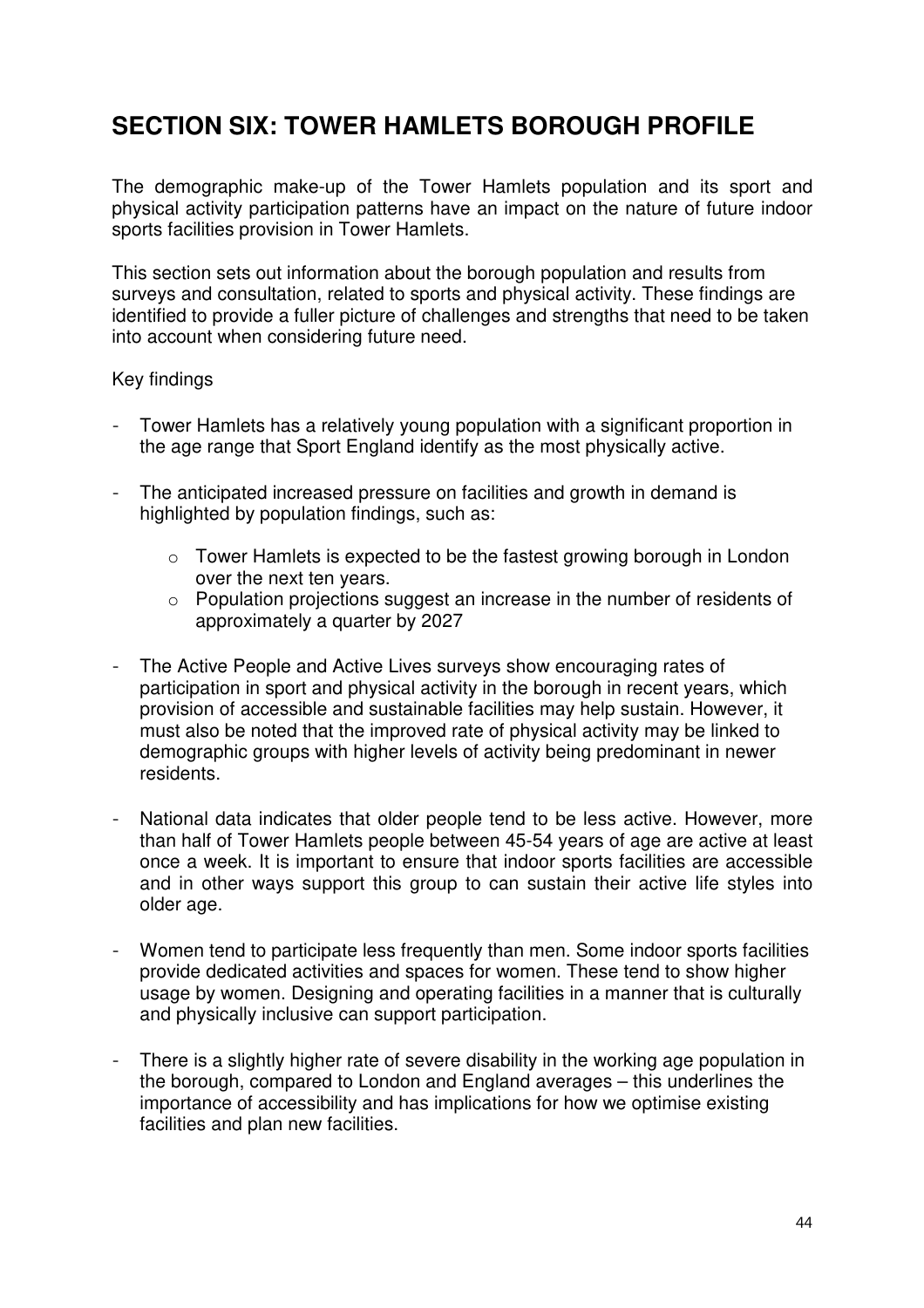- Primary pupils are more active than secondary students during all periods except lesson times, when they appear to be equally active.
- Like elsewhere in the country, ethnic minority groups have lower participation rates than white British. The results of the Culture, Leisure and Open Spaces survey 2016 show that the proportion of respondents agreeing that they would recommend a council-owned leisure centre to family or friends was broadly high across different ethnic groups, with some notable differences. The proportion of respondents identifying as 'Asian or Asian British – Bangladeshi' who said they would recommend council-run leisure centres to a friend or family member was significantly above the average. The proportion of respondents identifying as 'White' who said they would recommend council-run leisure centres was significantly lower than the average.
- Tower Hamlets is home to considerable numbers of residents classified in socioeconomic groups NS-SEC 3-8. National data indicates that these groups tend to be less physically active than those in higher socio-economic groups. This pattern is reflected locally in lower participation patterns in areas of the borough with higher levels of deprivation.
- There are some pockets of significant social and economic deprivation within the borough, particularly in the east and north east. These overlap with areas of low participation in sport and physical activity identified by Sport England.

## **6.1 Key Population Statistics**

#### **6.1.1 Current Population and Age Structure**

Based on the population projections produced using the Local Plan development trajectory and the GLA's online projection model, Witan, the 2016 population of Tower Hamlets is 297,800. According to the Greater London Authority it is estimated to be 296,300.<sup>3</sup>

Using GLA estimates, 240,200 Tower Hamlets are between the age of 5 and 54, deemed to be the most physically active population by Sport England. This reflects the fact that Tower Hamlets has a relatively young population, with a higher proportion of people in twenties and thirties than both London and England.  $4$ 

The age structure is expected to change slightly during the life of this strategy, with the population of young adults growing more slowly than that of older adults. However, Tower Hamlets is still projected to have a higher proportion of young adults than the London average in 2026.

<sup>-</sup>3 ONS Mid-year Estimates 2011-2015 viaNOMIS; GLA 2015 Round Population Projections (SHLAA, capped household size)

<sup>4</sup> http://www.towerhamlets.gov.uk/Documents/Borough\_statistics/Population/Population\_Projections\_for\_Tower\_Hamlets\_January\_2016.pdf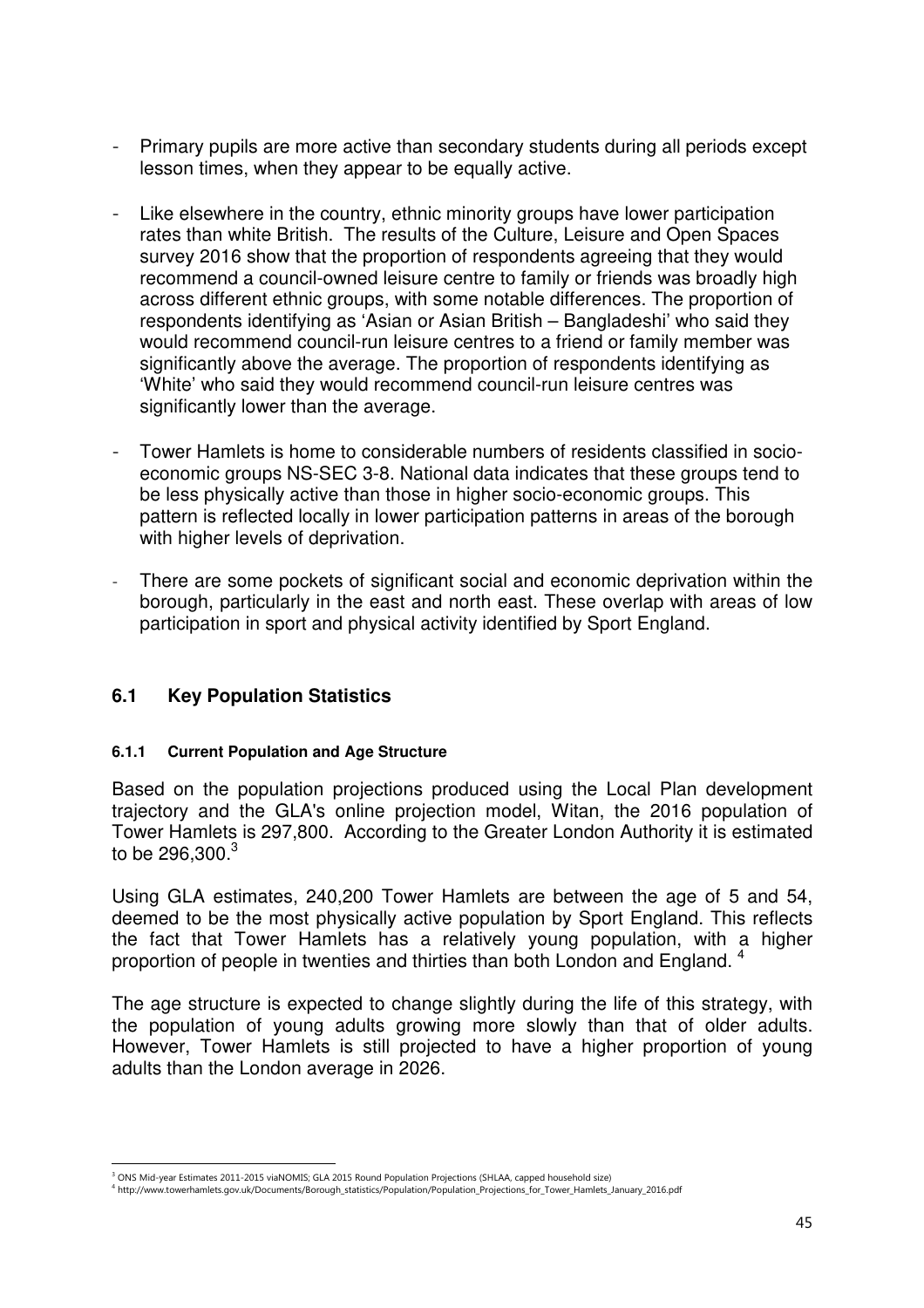#### **6.1.2 Projected Changes in Population 2016-26**

Tower Hamlets is expected to be the fastest growing borough in London and one of the fastest growing boroughs in England over the next ten years. According to Greater London Authority Projections, the population will rise from 296,300 in 2016 to 374,000 in 2026, a 26% increase.<sup>5</sup>

In the following ten years, from 2026 to 2036, population growth is projected to slow down. By 2031, the borough's population is expected to grow at a slower rate than London as a whole.

Blackwall and Cubitt Town is projected to be the fastest growing ward in the borough over the next yen years. Bow West and St Dunstan's are projected to be the wards with the least population growth over the next decade, seeing a 2 percent and 4 percent rise in population, respectively.<sup>6</sup>





#### **6.1.3 Ethnicity and Religion**

Tower Hamlets is one of the most diverse boroughs in London. According to the 2011 census, the borough's three largest ethnic groups are the Bangladeshi, White British and 'Other White' populations. Residents from these three ethnic groups make up around three-quarters of the Tower Hamlets population.<sup>8</sup>

White British residents make up 31% of the borough's population, far lower than the percentage nationally (80%). Tower Hamlets has the fifth lowest proportion of White British residents in England. Newham and Brent had the lowest rates (17% and 18% respectively).<sup>9</sup>

-

<sup>5</sup> ONS Mid-year Estimates 2011-2015 viaNOMIS; GLA 2015 Round Population Projections (SHLAA, capped household size) 6 Ibid

<sup>7</sup> Ibid

<sup>8&</sup>lt;br>http://www.towerhamlets.gov.uk/Documents/Borough\_statistics/Ward\_profiles/Census-2011/RB-Census2011-Ethnicity-2013-01.pdf<br><sup>9</sup>http://www.towerbamlets.gov.uk/Documents/Borough\_statistics/Ward\_profiles/Census-2011/RB-Census

http://www.towerhamlets.gov.uk/Documents/Borough\_statistics/Ward\_profiles/Census-2011/RB-Census2011-Ethnicity-2013-01.pdf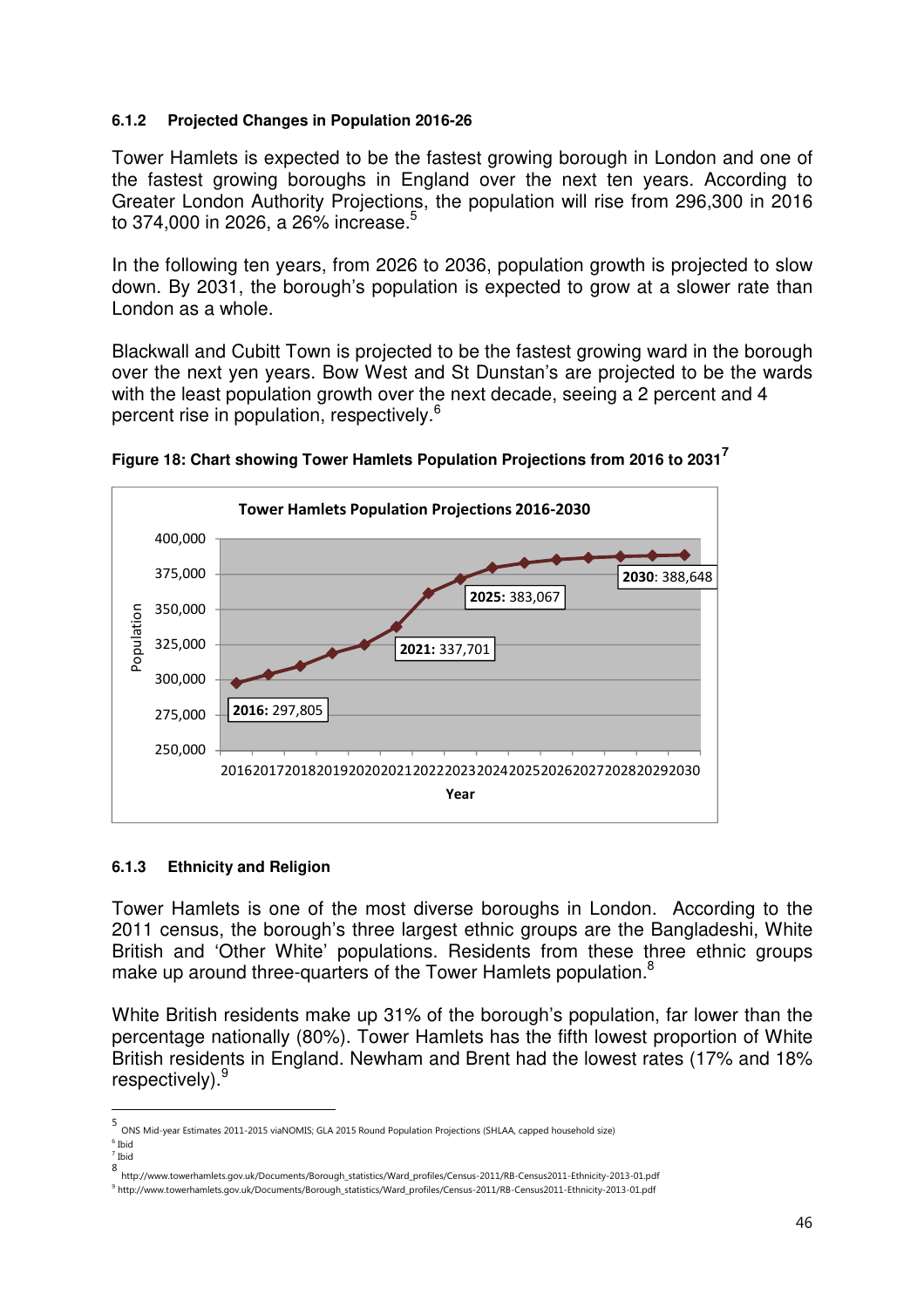Tower Hamlets has the highest percentage of Muslim residents in England and Wales -38% compared with a national average of 5%. Conversely, the borough has the lowest proportion of Christian residents nationally: 30% compared with a national average of 59%.

#### **6.1.4 Indices of Deprivation**

Deprivation is widespread in Tower Hamlets: more than half (58%) of the borough's 144 Lower layer Super Output Areas (LSOAs) are in the most deprived 20% of LSOAs in England, according to the *Index of Multiple Deprivation*. One quarter (24%) of Tower Hamlets LSOAs are in the most deprived 10% of LSOAs in England.<sup>10</sup>

Deprivation is higher than the England average and about 37.9% (19,800) children live in poverty $^{11}$ .

Within the borough, the most highly deprived areas – which fall into the 5% most deprived LSOAs nationally - are mainly clustered in the east of the borough in the Lansbury and Mile End area. The least deprived areas of the borough are in the riverside areas of St Katharine's Dock, Wapping, and the Isle of Dogs.

To complement the 'official' data, at LSOA level, the Local Government Association has produced Index of Multiple Deprivation estimates for wards. The four wards in the east of the borough – Lansbury, Bromley South, Mile End and Bromley North – are the most deprived wards within the borough on the IMD. Two thirds of the borough's wards (13 out of 20) are in the most deprived ten per cent of wards in England.<sup>12</sup> This is illustrated below.

l

<sup>&</sup>lt;sup>10</sup> http://www.towerhamlets.gov.uk/Documents/Borough\_statistics/Income\_poverty\_and\_welfare/Indices\_of\_Deprivation\_Low\_resolution.pdf

<sup>11</sup> http://www.apho.org.uk/resource/view.aspx?RID=50215&REGION=50156&LA=50146&SPEAR=%20

<sup>12</sup> http://www.towerhamlets.gov.uk/Documents/Borough\_statistics/Income\_poverty\_and\_welfare/Indices\_of\_Deprivation\_Low\_resolution.pdf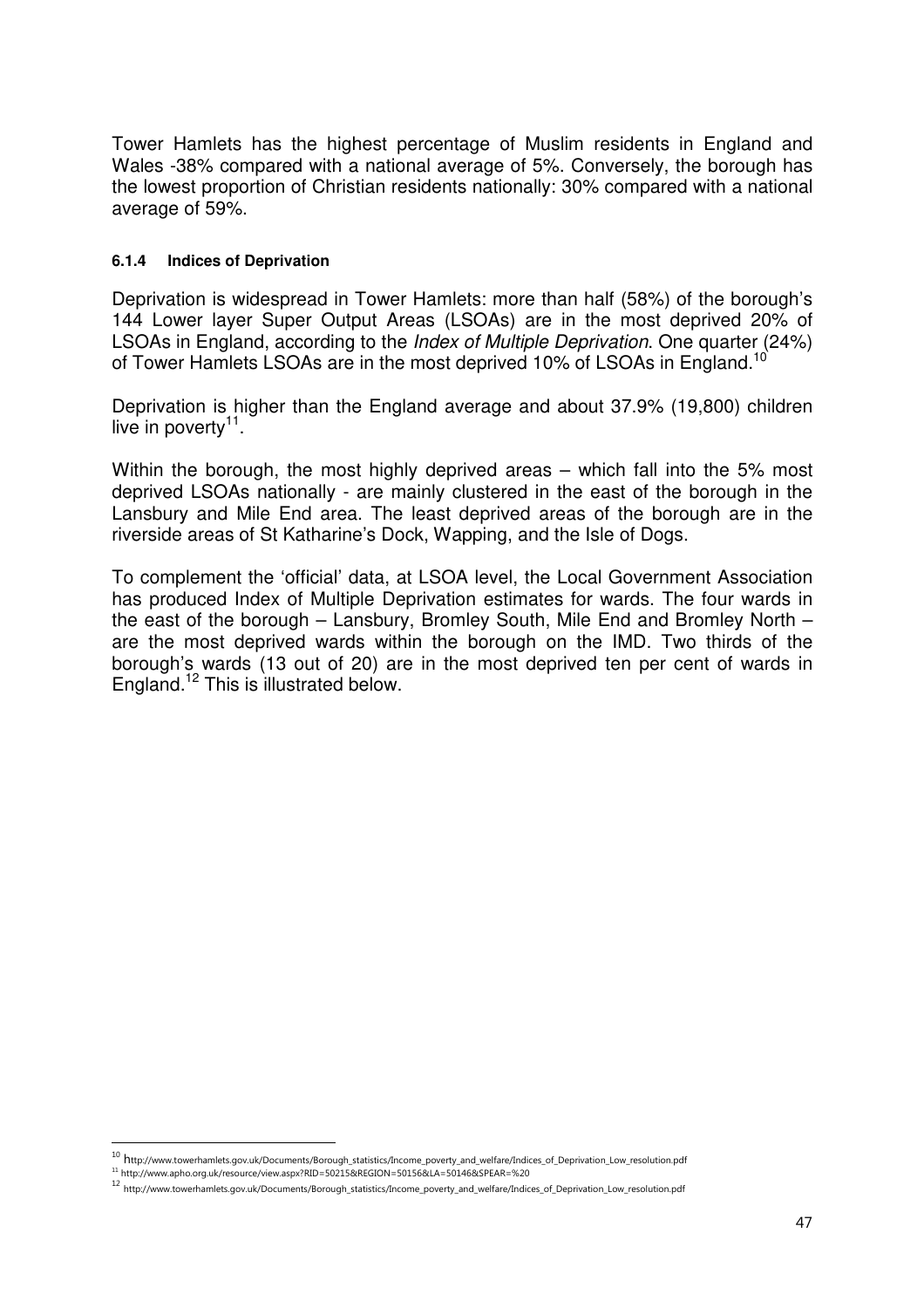

#### **Figure 19: Map of: LSOAs in Tower Hamlets by national percentile (taken from Index of Multiple Deprivation 2015 data)**

## **6.1.5 Health**

The health of people in Tower Hamlets is varied compared to the England average. Life expectancy for men is lower than the England average.<sup>13</sup>

j <sup>13</sup> http://www.apho.org.uk/resource/view.aspx?RID=50215&REGION=50156&LA=50146&SPEAR=%20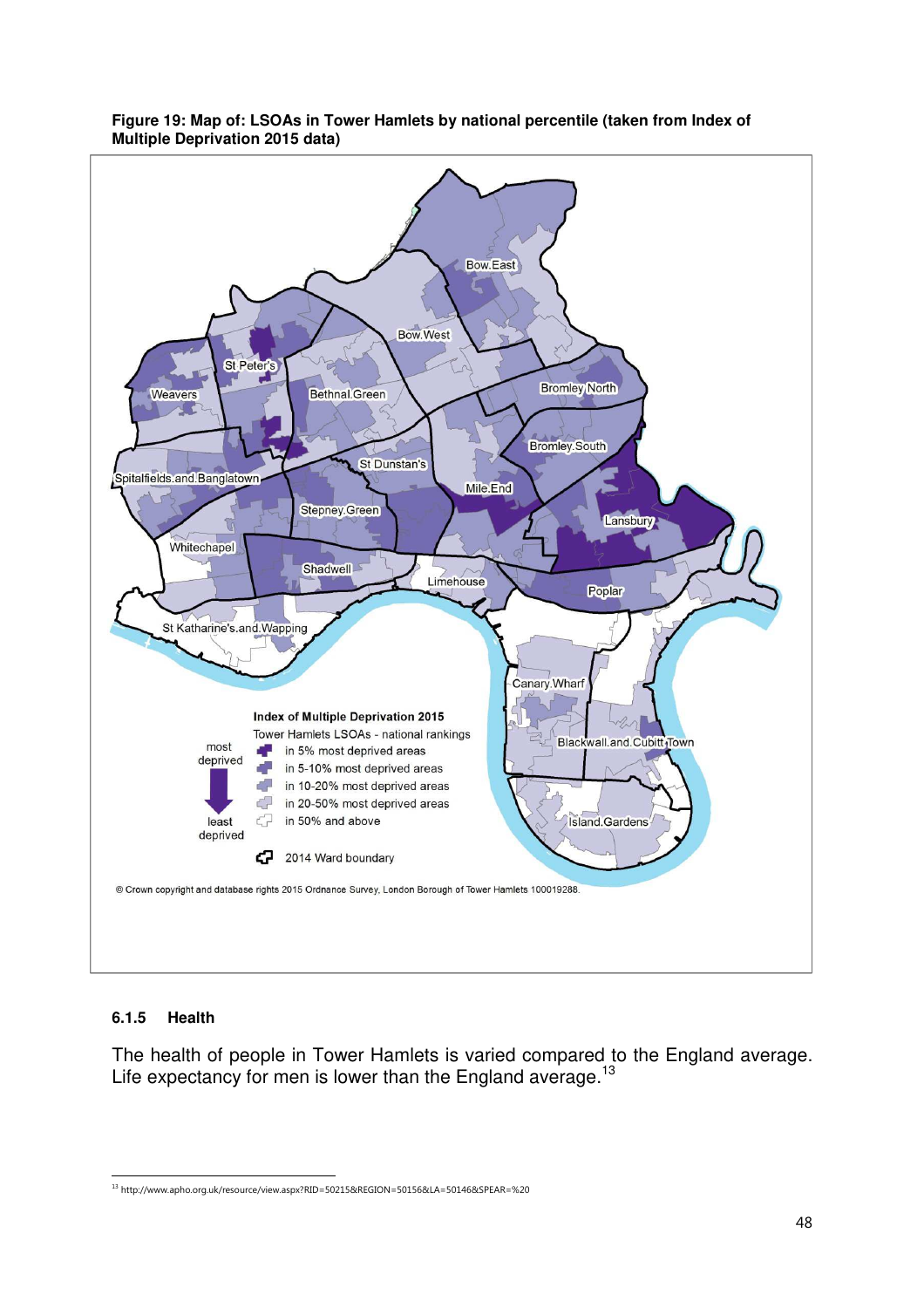There is also variation within the borough. Life expectancy is 8.8 years lower for men and 3.9 years lower for women in the most deprived areas of Tower Hamlets than in the least deprived areas. $14$ 

The headline findings of the *Joint Strategic Needs Assessment – Life and Health in Tower Hamlets* (July 2015)<sup>15</sup> note that;

- 25.3% of 10-11 year olds in Tower Hamlets are obese  $(9<sup>th</sup>$  highest in the country) although levels have plateaued over the past three years
- 13.6% of adults are classified as obese, better than the average for England.
- The 2011 census data indicated that Tower Hamlets has a slightly higher rate of severe disability in its working age population (4.1%) compared to the average in London (3.4%) and England (3.6%)
- 68% of the adult population do not do the recommended level of physical activity of 30 minutes of moderate activity at least five days a week (similar to national averages).<sup>16</sup>

The slightly higher levels of severe disability has implication for optimisation of existing indoor sport facilities and planning of new facilities, as it underlines the importance of accessibility. The large segment of the adult population that do not engage in the recommended level of exercise underscores the importance of encouraging residents to have an active life style.

## **6.2 Adult Participation in Sports**

The *Active People Survey* measures the number of adults taking part in sport across England. It is carried out on behalf of Sport England by social research company TNS BMRB and provides a comprehensive picture of sports participation in England. The *Active People Survey* is central to Sport England's measurement of its own strategy and the performance of key partners.

In 2016 the survey was replaced by an updated *Active Lives* survey The new approach includes a transformation of how good performance is measured, as the survey is designed to measure how active people are overall rather than merely how often they take part in any particular sport $17$ .

The *Active People Survey* surveys 165,000 adults (age 14 and over) each year. The time series data arising from the survey dates back to 2005/6 when it was first introduced. APS provides estimates of the number of adults taking part in sport, tracks how often people take part in sport and what sports they do, tracks variations between different geographical areas, allows analysis by demographic factors such as gender, social class, ethnicity, age and disability. It also tracks regular sport volunteering, club membership, involvement in competition and levels of tuition or coaching. This allows the APS to provide data for important measures of public health and active travel on behalf of Public Health England and the Department for Transport.

<sup>-</sup><sup>14</sup> http://www.apho.org.uk/resource/view.aspx?RID=50215&REGION=50156&LA=50146&SPEAR=%20

<sup>15</sup> http://www.towerhamlets.gov.uk/Documents/Public-Health/JSNA-Summary-2015.pdf

<sup>&</sup>lt;sup>16</sup> http://www.towerhamlets.gov.uk/Documents/Public-Health/JSNA-Summary-2015.pdf<br><sup>17</sup> Cabinet Office (2015) *Sporting Future: A New Strategy for an Active Nation*, London, pp 11- 12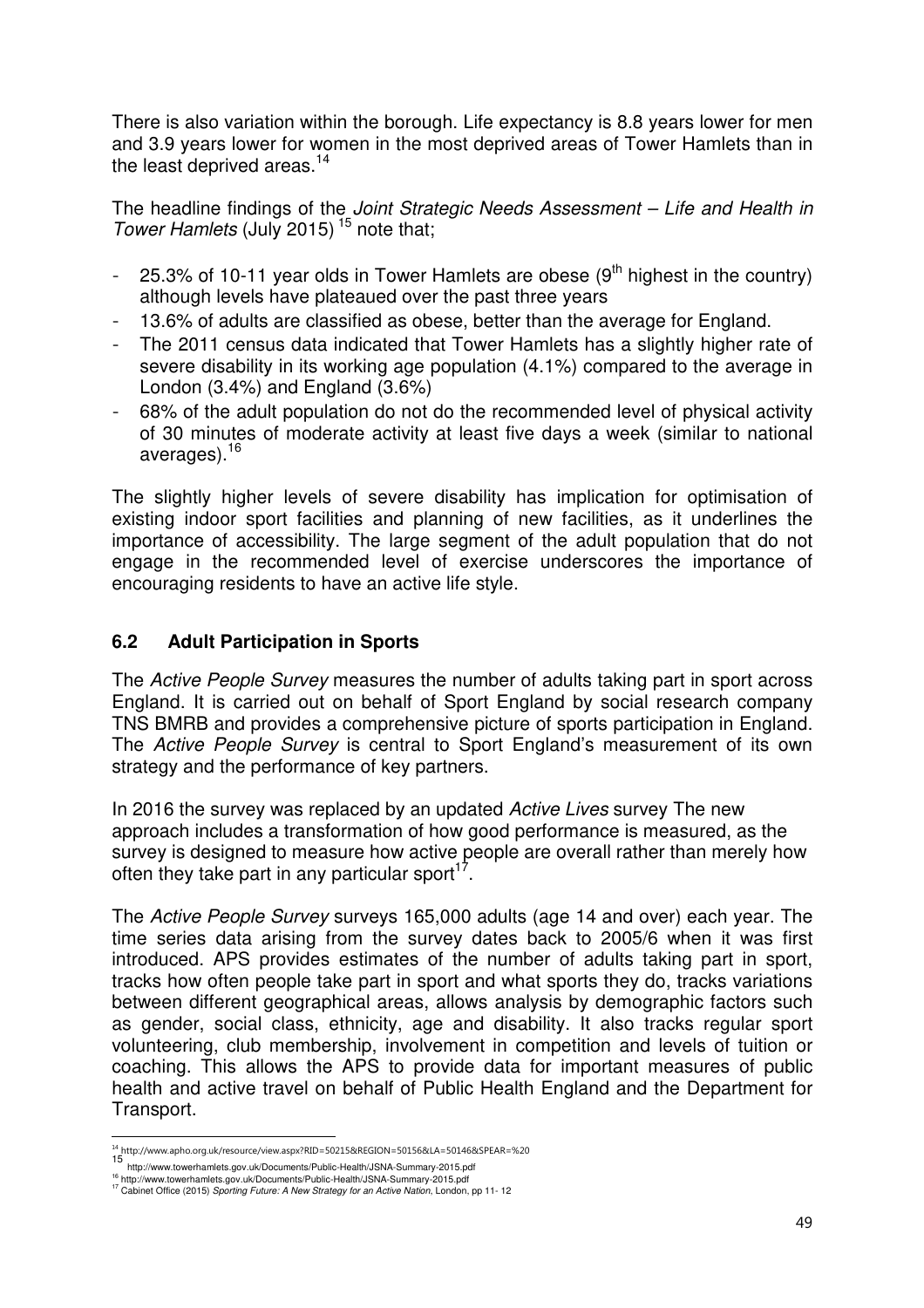The *Active People Survey* enables local authorities to compare their performance against their neighbours as well as regional and national averages. It also allows local authorities to understand differences in participation relating to different demographic groups and different sports. The key findings of relevance to this strategy are detailed below.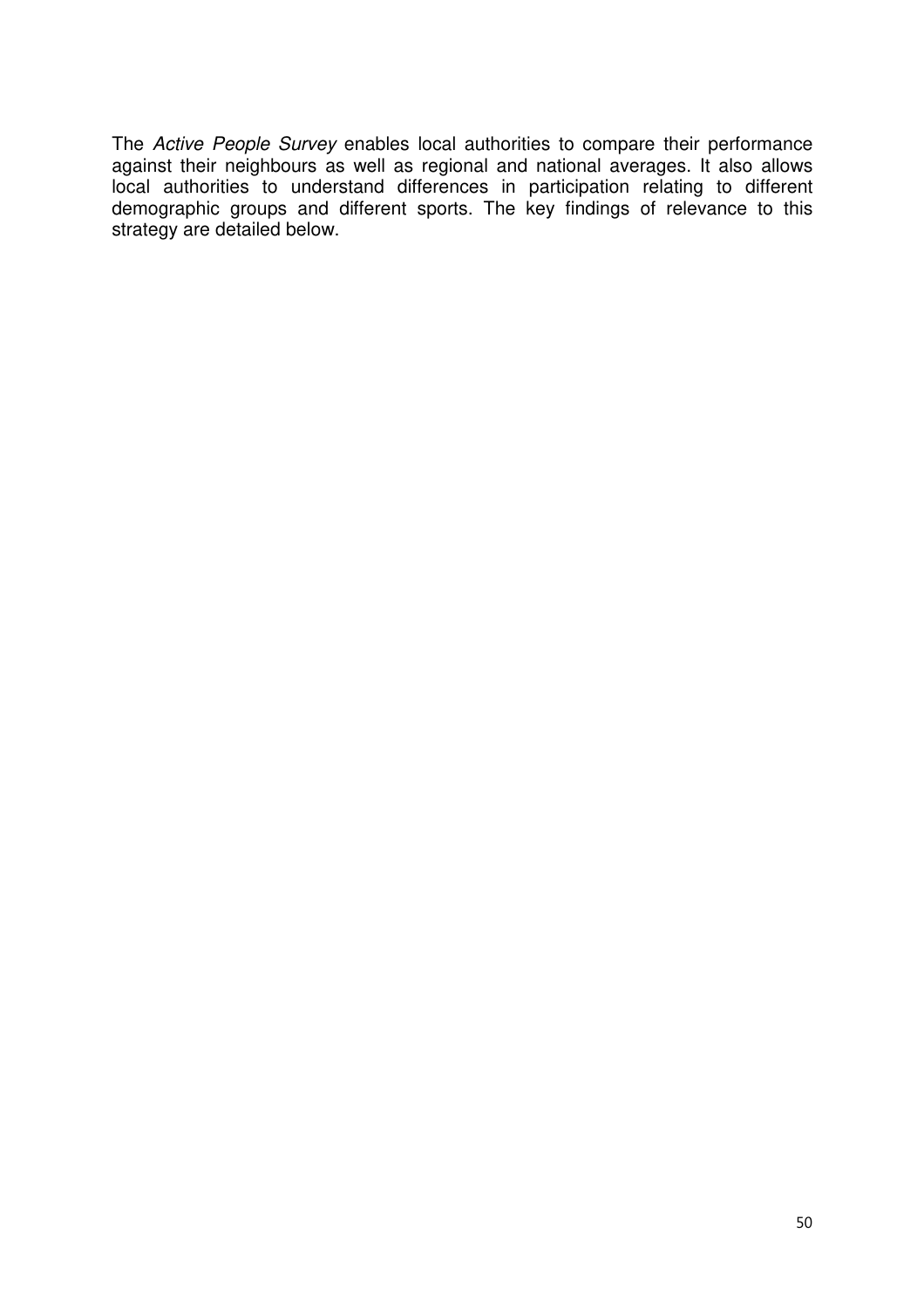#### **6.2.1 Headline Findings**

The *Active People Survey* provides data on rates of participation in sport and physical activity. A comparison of participation in sport and physical activity (at least once per week for 30 minutes) against the regional and national average from 2005/06 to 2015/16 is shown in the graph below.





The information above illustrates that participation in sport and physical activity in Tower Hamlets was historically lower than the rates for both London and England. However, since 2010 rates in participation have been consistently, yet marginally (c. 2%) higher than those for England, and consistent with the rates of participation in Greater London.

The encouraging trend of improved participation in sport and physical activity in Tower Hamlets has implications for future indoor sports facilities provision, because accessible and suitable facilities may help to sustain the trend.

#### **6.2.2 Participation by Demographic Group**

l

A comparison of borough figures against the London average and the national picture is shown in the table below with areas of notable difference<sup>18</sup> highlighted in red (lower) or green (higher).

 $18$  Sports England advises that the margin of error for a sample size of 1000 is 2,6 %. Notable differences are therefore determined to be above (or below) that level.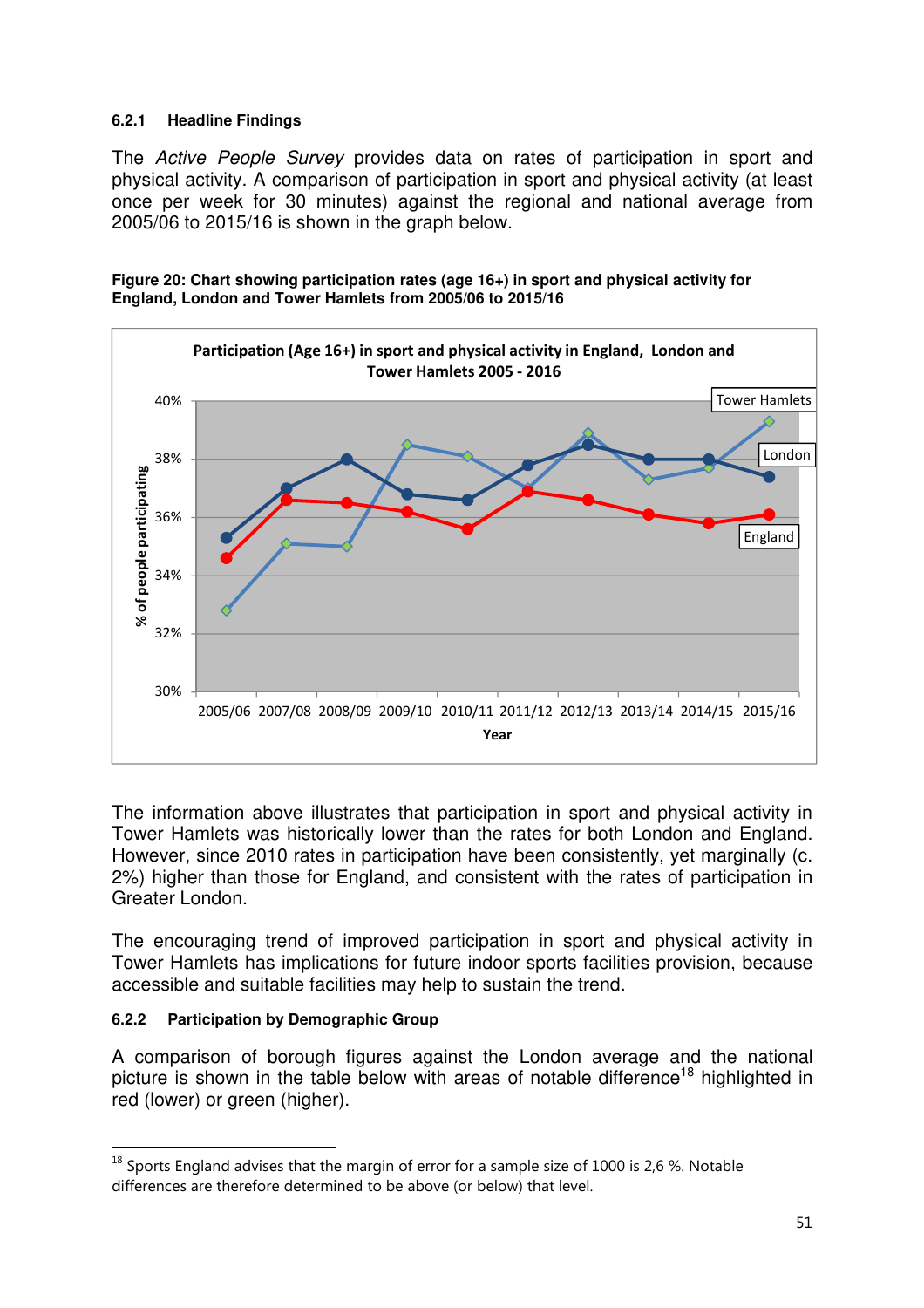**Figure 21: Table showing participation rates by population group (data taken from Active People Survey 2015/16, APS10Q2) <sup>19</sup>** 

| Category                                      | <b>Borough</b> | London average | <b>National average</b> |
|-----------------------------------------------|----------------|----------------|-------------------------|
| Overall                                       | 39.3%          | 37.4%          | 36.1%                   |
| Male                                          | 48.0%          | 42.5%          | 40.7%                   |
| Female                                        | 29.0%          | 32.3%          | 31.7%                   |
| 16-25                                         | $\star$        | 52.1%          | 55.8%                   |
| 26-34                                         | 47.1%          | 43.1%          | 45.3%                   |
| 35-44                                         | 34.7%          | 39.4%          | 41.6%                   |
| 45-54                                         | 52.6%          | 35.9%          | 36.0%                   |
| 55-64                                         | $\star$        | 29.7%          | 27.3%                   |
| $65+$                                         | $\star$        | 18.3%          | 17.7%                   |
| <b>White British</b>                          | 45.5%          | 39.8%          | 36.1%                   |
| <b>Black/Minority</b><br>Ethnic <sup>**</sup> | 37.0%          | 35.3%          | 36.7%                   |
| <b>Disabled</b>                               | $\star$        | 18.0%          | 17.0%                   |
| <b>Not Disabled</b>                           | 41.2%          | 40.2%          | 39.9%                   |
| NS-SEC<br>1-<br>$4***$                        | 44.5%          | 41.1%          | 43.3%                   |
| <b>NS-SEC 5-8</b>                             | $\star$        | 25.9%          | 26.4%                   |

\*Data withheld due to insignificant sample size

\*\* There is insufficient data for all sub-categories, but it should be noted that this includes all groups other than 'White British'.

\*\*\* NS-SEC refers to National Statistics Socio-Economic Classification

Key highlights can be summarised as follows:

- Overall participation rates are slightly above the national average, but over half of all residents spend less than 30 min a week on sports and physical activity
- Participation rates for men (all age groups) are significantly above London and national averages
- Residents between the ages of 26-34 are more active than the London and national average: residents between the ages 45-54 are significantly more active than the London and national average
- Participation rates for residents who self-identify as white British are significantly higher than participation rates for the white British group, nationally.

A number of challenges can be deducted from the data:

- Participation rates for women are lower than the national averages and significantly lower than the participation rate for men.

j <sup>19</sup> https://www.sportengland.org/research/who-plays-sport/active-people-interactive/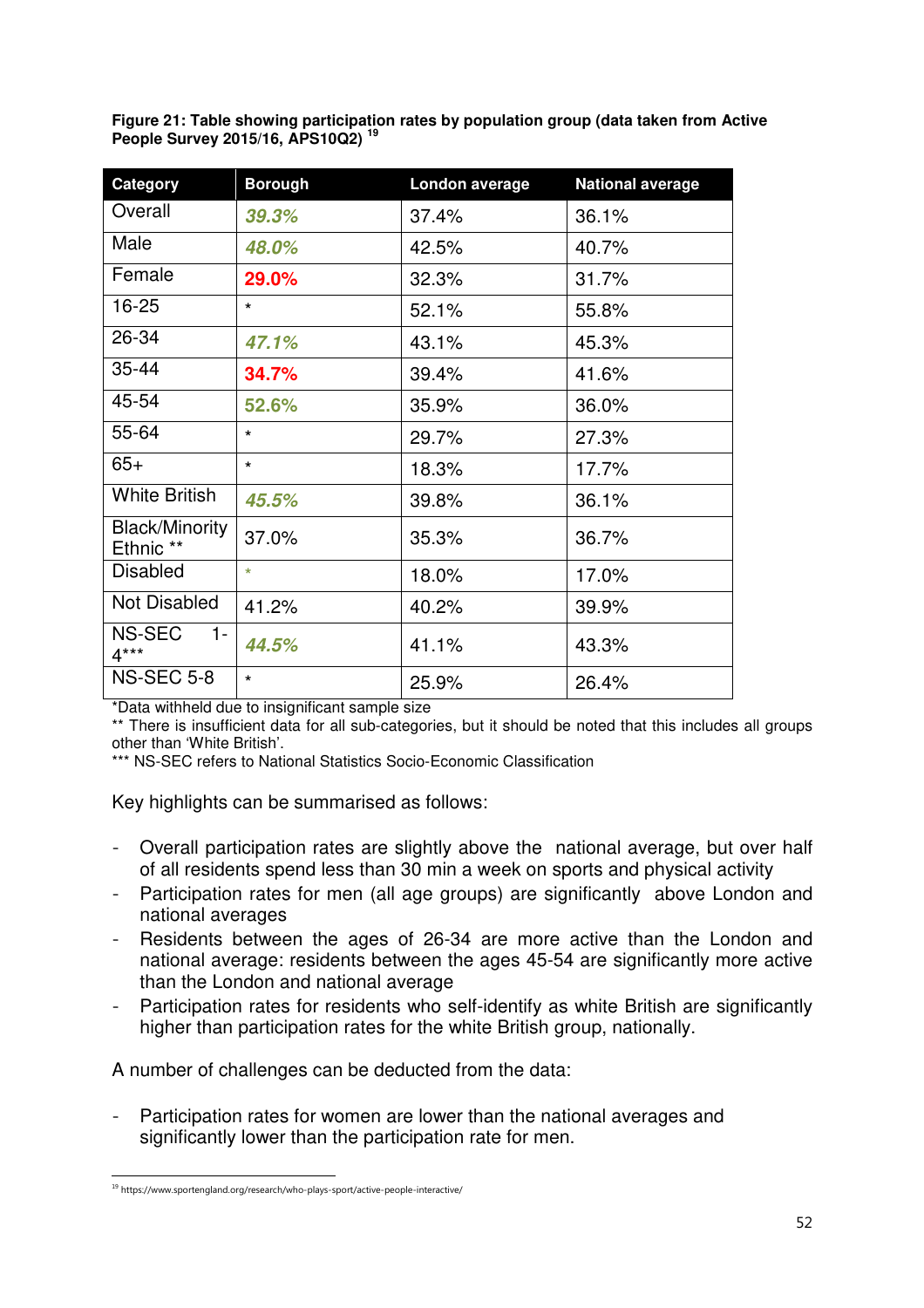- Due to an insignificant sample size there is no data on residents above the age of 55, however national trends suggest that participation rates amongst older residents are traditionally low.
- The participation rate for the group that self-identify as 'black-minority ethnic' is in line with regional and national averages for this group, and is lower than that for 'white British' residents.
- Due to an insignificant sample size there is no data on residents in the lower half of the socio-economic classification, however national trends suggests that there is an important relationship between household income and the level of routine physical activity people engage in . This is supported by regional and national data (45.7% among NS-SEC 1 and 2 in London, 25.9% among NS-SEC 5-8).

## **6.2.3 Participation by Area**

Differing levels of participation amongst different demographic groups is reflected in variations in participation levels across the borough. There are pockets of higher participation, mainly towards the south of the borough, in the wards of St Katharine's and Wapping, Shadwell, Millwall and Blackwall and Cubitt Town. Although this data is based on estimates rather than actual figures, the results suggest there are clear areas of extremely low participation around the centre and east of the borough, particularly in Bromley-by-Bow, Poplar, Mile End and Stepney Green.

**Figure 22: Map of participation rates in Tower Hamlets by ward with publicly accessible facilities overlaid 2015/16 <sup>20</sup>**

**See Map I in Appendix Four** 

-

## **6.3 Children and Young People's Participation in Sports and Physical Activity**

There is comparatively less national data available relating to children and young people's participation in sport in the borough. The last available School PE and Sport Survey (2009/10) showed that children in Tower Hamlets take part in less formal activity than the England average, and the proportion of primary school children walking to school (whilst high) has fallen year-on-year, with levels of cycling to primary school remaining significantly lower than the national average.<sup>21</sup>

## *Tower Hamlets Pupil Attitude Survey 2015*

As part of the Tower Hamlets Pupil Attitude Survey (2015), children and young people were asked how active they were in the previous week. This could include walking to school as well as running around, riding a bike, playing sports, dancing and swimming. Overall, 91 per cent of pupils reported doing something active at some point during the previous week.

<sup>&</sup>lt;sup>20</sup> Data taken from Active People Survey 2015/16. Participation levels are estimated using Small Area Estimates.

<sup>21</sup> http://www.towerhamlets.gov.uk/Documents/Children-and-families-services/Children-and-Families-Plan-2012-15-FINAL.pdf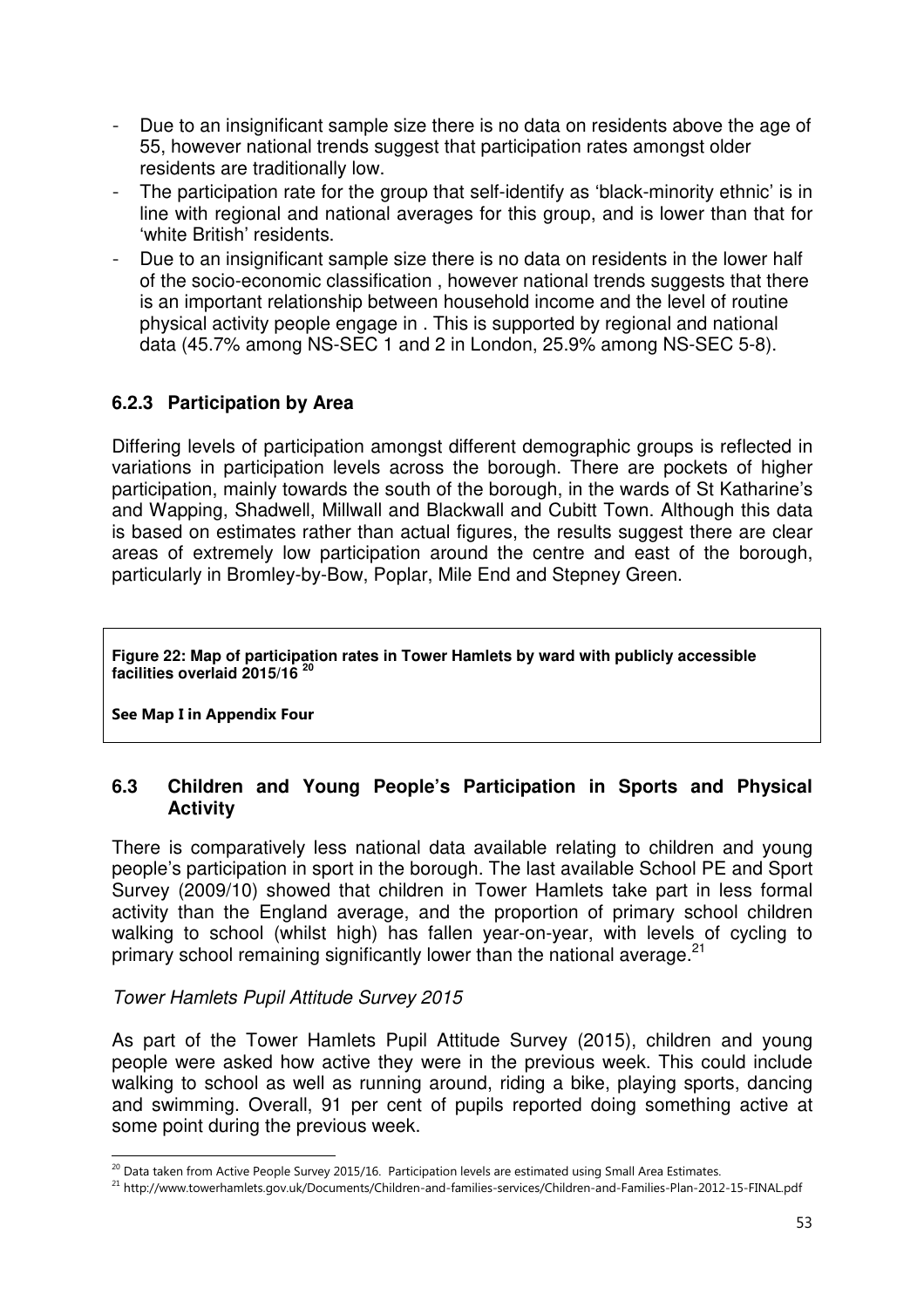



Sam ple size (m in): 2.646

There are statistically significant differences in the reported levels of physical activity between primary and secondary pupils and between genders. Primary pupils are significantly more active than secondary students before school, during break times, and after school. Primary school pupils are twice as active during break times than secondary pupils (85 vs. 43 per cent). Lesson time was the only period when primary and secondary pupils said they were equally active.

Boys reported being significantly more active than girls before school, during break times and after school; however, both boys and girls were equally active during lesson time.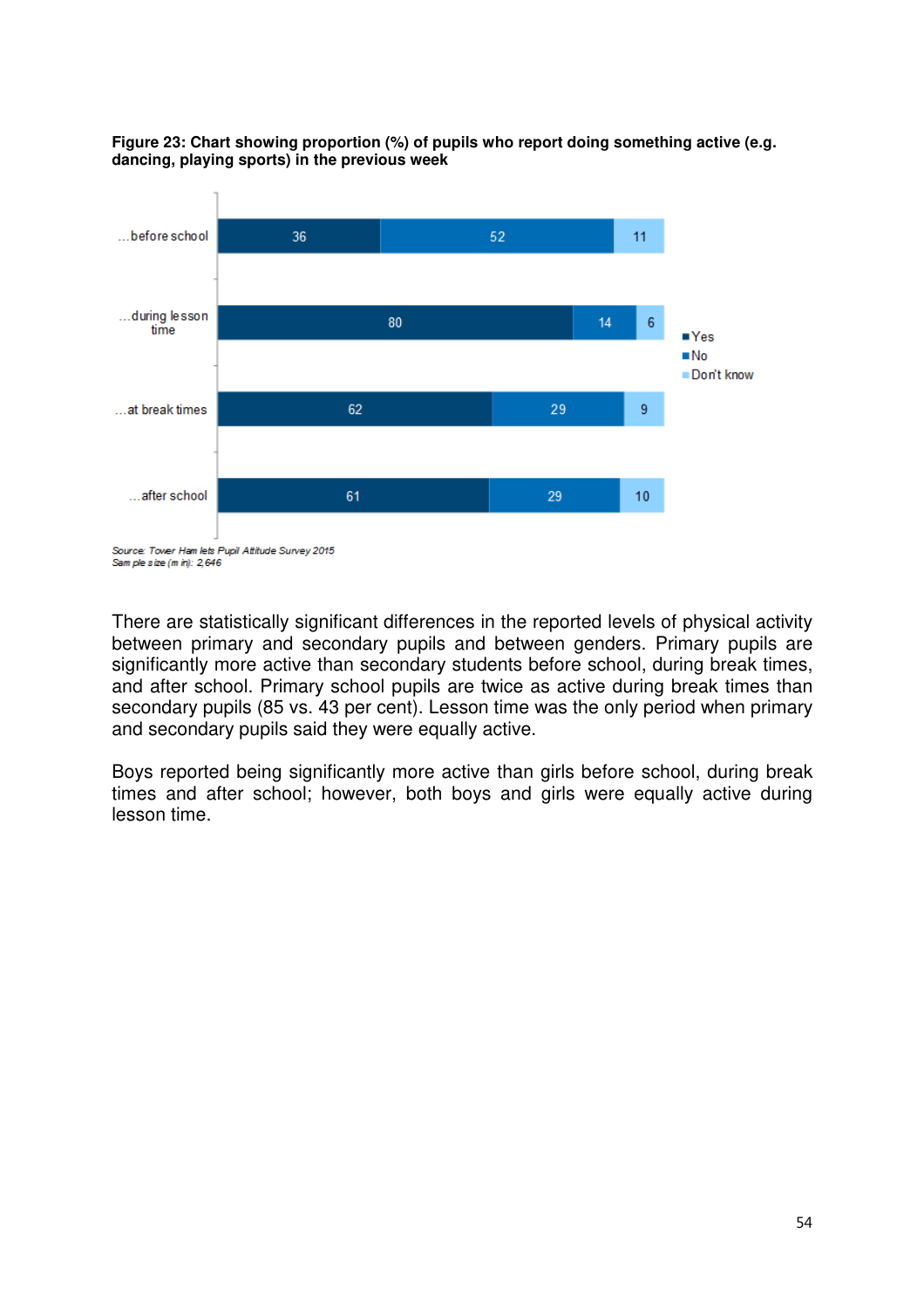# **SECTION SEVEN: COMMUNITY ENGAGEMENT**

The Tower Hamlets Indoor Sports Facilities Strategy is largely demand driven, focused on ensuring the scale, configuration and spatial distribution of existing and future leisure centres is consistent with best practice guidance.

The strategy draws upon the findings of a range of recent consultations undertaken by the council, as well as market research commissioned to directly support this strategy.

This section outlines findings from existing consultation work, and the findings of the targeted market research.

## **7.1 Community Plan Consultation 2014**

To inform the development of the Tower Hamlets Community Plan 2015 a consultation exercise was undertaken with residents to identify their priorities for the borough over the next 10-15 years. Feedback was gathered through borough-wide workshops and consultations, market stalls, and an online survey.

Some of the feedback related directly to the Indoor Sports Facilities Strategy. In particular:

- There was some support for improved leisure centres, however, during the Budget Consultation residents demonstrated comparatively less opposition to reduced spending on leisure centres relative to other council activities;
- Respondents were generally open to changes in the service delivery model for leisure facilities.

More broadly, the consultation identified a widely shared view about the need to provide more leisure and recreational facilities for children and young people as a way of tackling anti-social behaviour, as well as more amenities aimed at older people.

## **7.2 Tower Hamlets Children and Family Plan 2016**

The *Tower Hamlets Children and Families Plan 2016 – 2019* sets out how local services will support children and families in Tower Hamlets over the next three years.

As part of producing that plan almost 100 children, young people, and adults were asked to tell the council their views on issues affecting children and families in Tower Hamlets, as did a large number of staff from a wide range of organisations. The key messages relevant to indoor sports facilities included;

- Active play and socialising is beneficial to children and families and should be protected and promoted
- Parents can need support in their parenting role, and should be encouraged to engage in activities that are relevant to their children's lives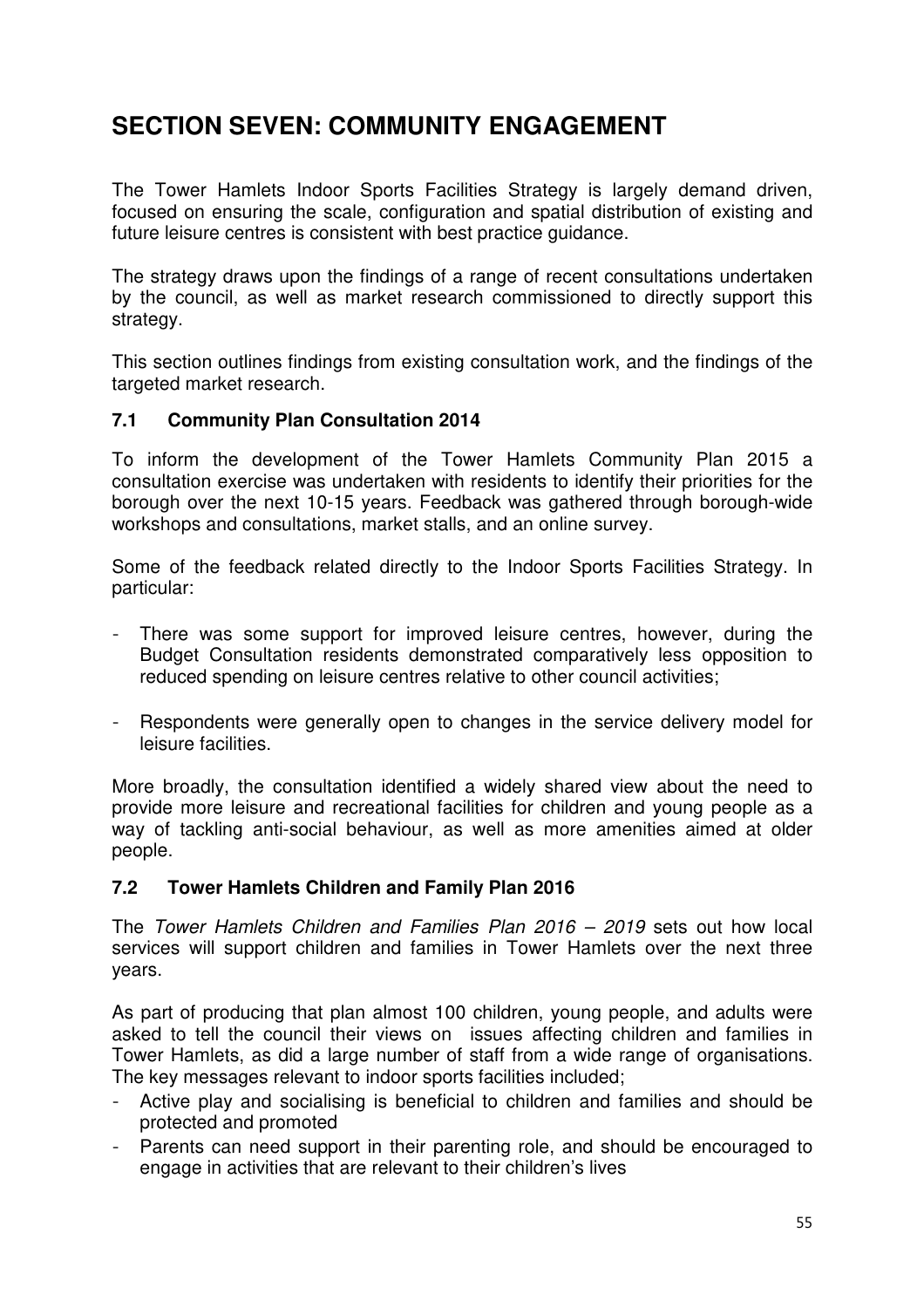- Mental and emotional wellbeing needs should be considered in all services<sup>22</sup>

## **7.3 Your Borough, Your Future Budget Consultation 2016**

In late 2016 the council undertook a community wide consultation on its budget outlook over the coming three years. The consultation exercise aimed to;

- Involve, inform and consult partners and the public about the financial pressures facing the council;
- Inform and involve people in the council's new approach in setting a longer term strategic budget based on outcomes for residents;
- Understand what is important to residents and stakeholders and how they can work together with the council to make the most of the money we have;
- Build a greater public knowledge of how the council works.

The consultation's objective was to draw out high level overall themes with regard to community priorities for spending, and therefore did not closely analyse community views on, for example, spending on indoor sports facilities provision. There were, however, a number of findings directly relevant to this strategy.

The consultation found that overwhelmingly, residents want the council to retain existing levels of service and instead find savings through efficiencies, and transferring some services to community organisations. This view is reflected in this strategy with its emphasis on working with schools to provide more dual-use sports halls and optimising the existing network of council facilities to support their financial sustainability. The desire of residents for the delivery of council services to become more efficient is also reflected in this strategy; especially with regard to the strategic objective of re-providing facilities so that they to become more operationally efficient and attractive to customers.

Nearly half (48%) of residents held the view that the council's provision of facilities for sport and swimming benefited their households. This strategy therefore recognises that maintaining and improving access to leisure centres will be recognised by residents as directly benefiting their lives.

## **7.4 Health and Wellbeing Strategy 2017**

As part of the development of the Health and Wellbeing Strategy 2017, substantial consultation was carried out. Notable feedback relating to the provision of indoor sports facilities included;

Some respondents felt that there was limited access to the borough's leisure centres, particularly with regard to times that the facilities were available for public use;

j  $^{22}$  https://democracy.towerhamlets.gov.uk/documents/s86222/5.9b%20App1%20AI\_2016-19%20Children%20Families%20Plan.pdf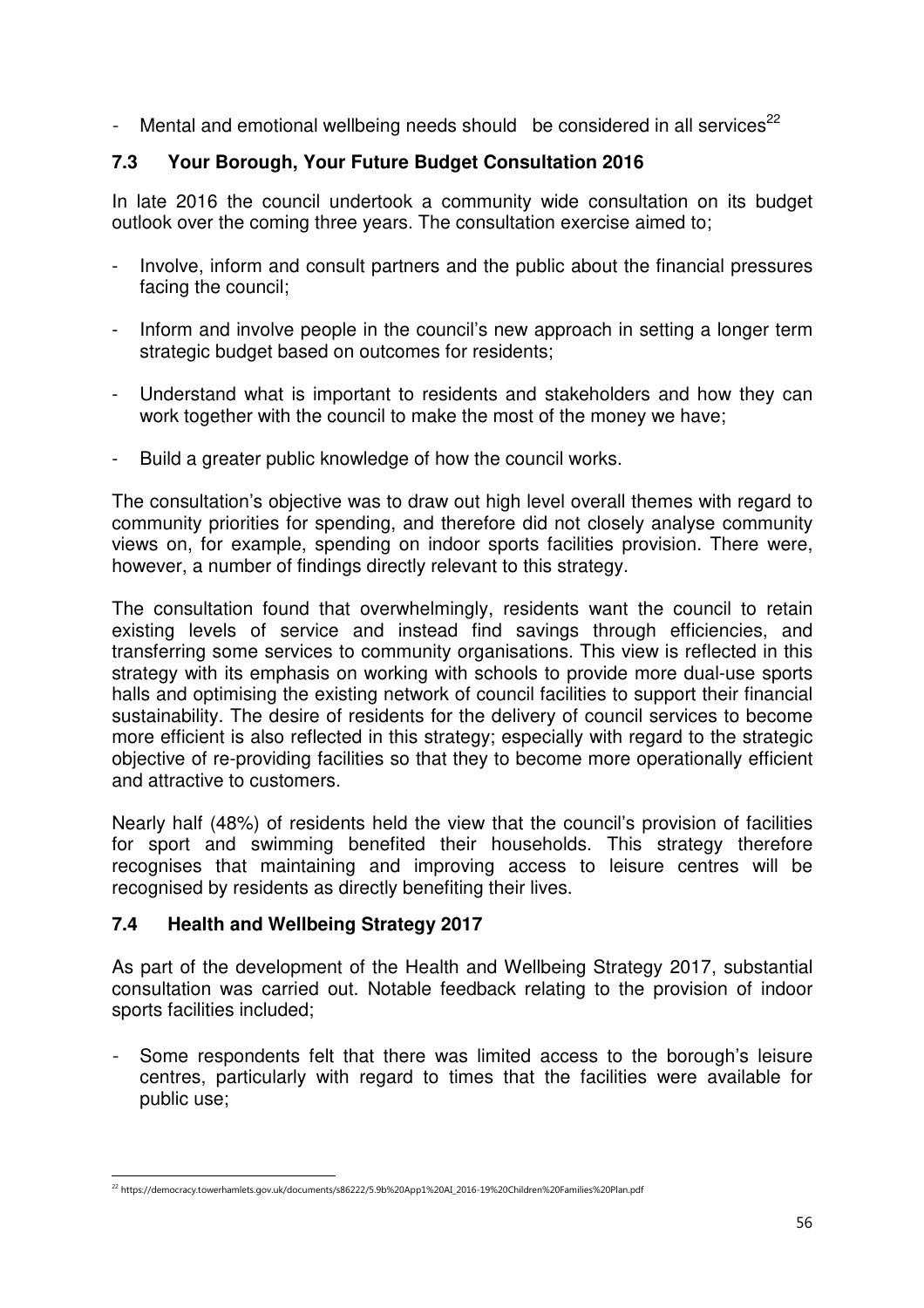- Some respondents gave positive feedback about the availability and accessibility of Mile End Park Leisure Centre for swimming and gym exercise activities.

## **7.5 Culture, Sport and Learning Market Research 2016**

In autumn 2016, Tower Hamlets' Culture, Leisure and Learning Service commissioned independent market research to better understand residents' perceptions of the borough's Idea Stores, parks and open spaces and indoor sports facilities. The method consisted of just over 700 telephone surveys with weighting applied to ensure the sample was representative of the borough profile.

On indoor sports facilities and sports participation, residents were asked a number of questions on frequency of use, barriers to participation and satisfaction with the existing service provision. The headline findings were as follows;

- A quarter of residents (25%) visit council-owned facilities either daily, more frequently than once a week, about once a week or more frequently than once a month and were classified as 'regular users'. In contrast, three quarters (75%) of residents visit council-owned facilities once a month or less often, almost never or never and were classified as 'non-users'.
- Respondents were asked what the maximum walking time is that they are prepared to walk to get to a council-run indoor sports facility. The most popular response was between 15 and 20 minutes with 43% of respondents choosing this response. A third (33%) said that they would be prepared to walk between 5 and 10 minutes. A fifth (20%) of respondents said that they would be prepared to walk 25 minutes or more to get to a council-run indoor sports facility. This suggests that 63% of residents would be prepared to walk for 15 or more to a council-owned facility.
- Respondents who reported having used council-owned facilities in the borough more frequently than once a month (regular users) were asked whether they agreed or disagreed with five statements. The findings suggest that the vast majority (95%) of regular users agree that the council-owned facilities are in easily accessible locations. More than four fifths of regular users agree that staff is helpful (86%) and that the activities, classes or programmes offered are suitable for people like them (86%). Around three quarters of regular users agree that the changing facilities are suitable for people like them (77%) and that the council-run indoor sports facilities are kept in a clean and tidy condition (74%).
	- Non-daily users of council-owned facilities (including those who use them 'almost never') were asked which factors affect how often they use council-run indoor sports facilities. The findings were that for non-daily users cost (74%) is a factor affecting usage. Around three fifths of non-daily users agree that the activities, classes or programmes on offer (63%), the customer service (61%), the location (61%) and the state of the premises (59%) affect how often they use indoor sports facilities that are council-owned. More than half (52%) of non-daily users find that opening hours affect their usage.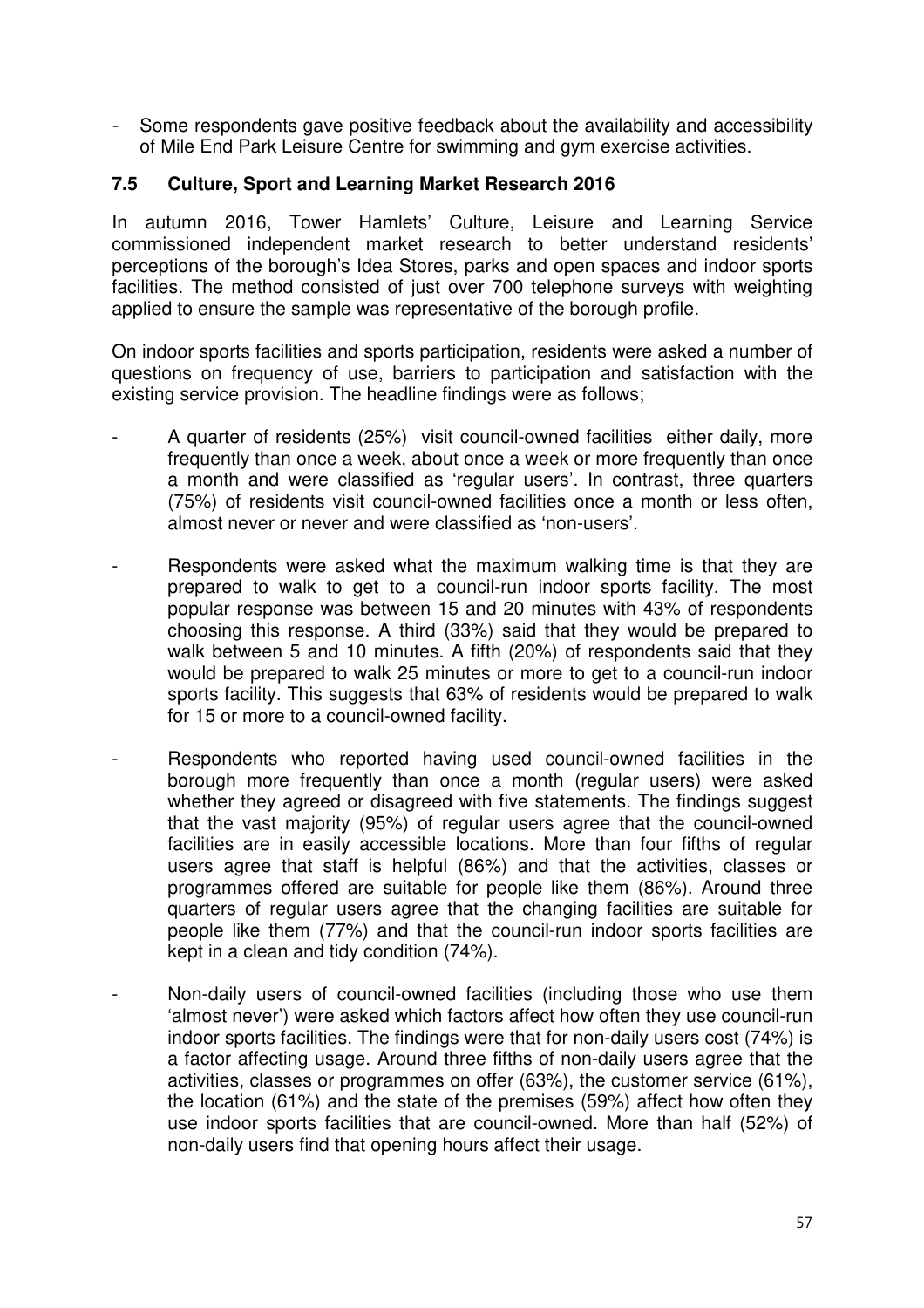- Respondents who never visit any of the council-run indoor sports facilities in Tower Hamlets were asked why this was the case. The findings suggest that the top reasons why non-users don't use council-owned facilities are because they are too busy/don't have the time (33%) and/or they use a private leisure facility/gym (22%).
- Around three quarters (74%) of residents agree that council-run indoor sports facilities help bring people of different backgrounds together. Just under a fifth (17%) neither agree nor disagree, whilst 9% disagree.
- Over 7 in 10 (72%) residents would be likely to recommend Tower Hamlets indoor sports facilities to a friend or family member. 15% would be unlikely to do so, whilst 13% would be neither likely nor unlikely to recommend. $^{23}$

The findings of this market research inform the Indoor Sports Facilities Strategy in the following ways;

Most Tower Hamlets residents are prepared to walk for 15 minutes or more to access indoor sports facilities. 95% of regular users think that indoor sports facilities in Tower Hamlets are located in accessible locations. The ideal indoor sports facilities network and strategic objectives outlined in section 3 will guide future decisions on indoor sports facilities to ensure this level of access is achieved for as many Tower Hamlets residents as possible, where practicable.

j  $^{23}$  London Borough of Tower Hamlets Culture, Leisure and Open Space Research 2016, Opinion Research Services, Swansea, United Kingdom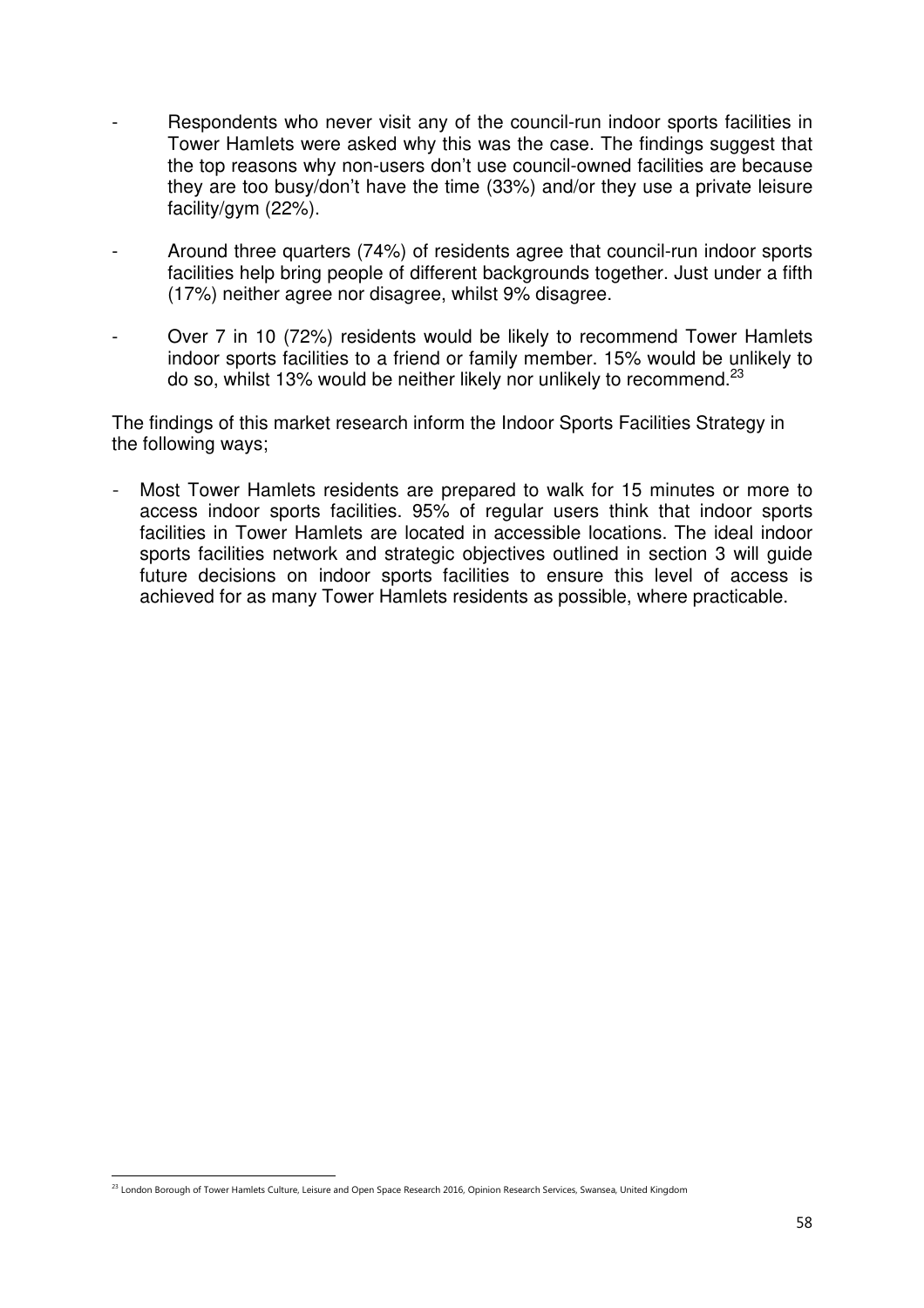# **APPENDICES**

## **Appendix One: council-owned facility assessment**

## *John Orwell Sports Centre*

## *Building History, Location and Key Facilities*

John Orwell Sports Centre opened in 1980. It is a combination of a converted Victorian dockside workshop, new sports hall and adjacent in-filled dock basin providing outdoor facilities.

The Centre is located in the heart of Wapping's residential area and is within a short walk of Wapping Overground Station and is served by a variety of local bus routes.

The Centre has the following facilities:

- 4 Court Sports Hall
- Gym/Fitness Area
- 1 Artificial/All Weather Football/Hockey Pitch (Sand-fill/Floodlit)
- Multi-court Tarmac comprising (restricted to one sport at a time)
	- o 1 Tennis Court
	- o 1 Netball Court
- 5 a-side football
- Changing Rooms (Indoor/Outdoor)
- Office Facilities
- Car Park

*Opening Hours* 

Mon-Fri: 7.00am – 10.00pm (Extension under consideration) Sat: 9.00am – 6.00pm Sun: 9.00am – 7.00pm

Off Peak Hours Mon-Fri: 7.00am – 12.00pm and 2.30pm – 5pm Sat: N/A Sun: 2.30pm – 7.00pm

*Visits*

The graph below shows visitor figures for John Orwell Sports Centre for 2013/14, 2014/15 and 2015/16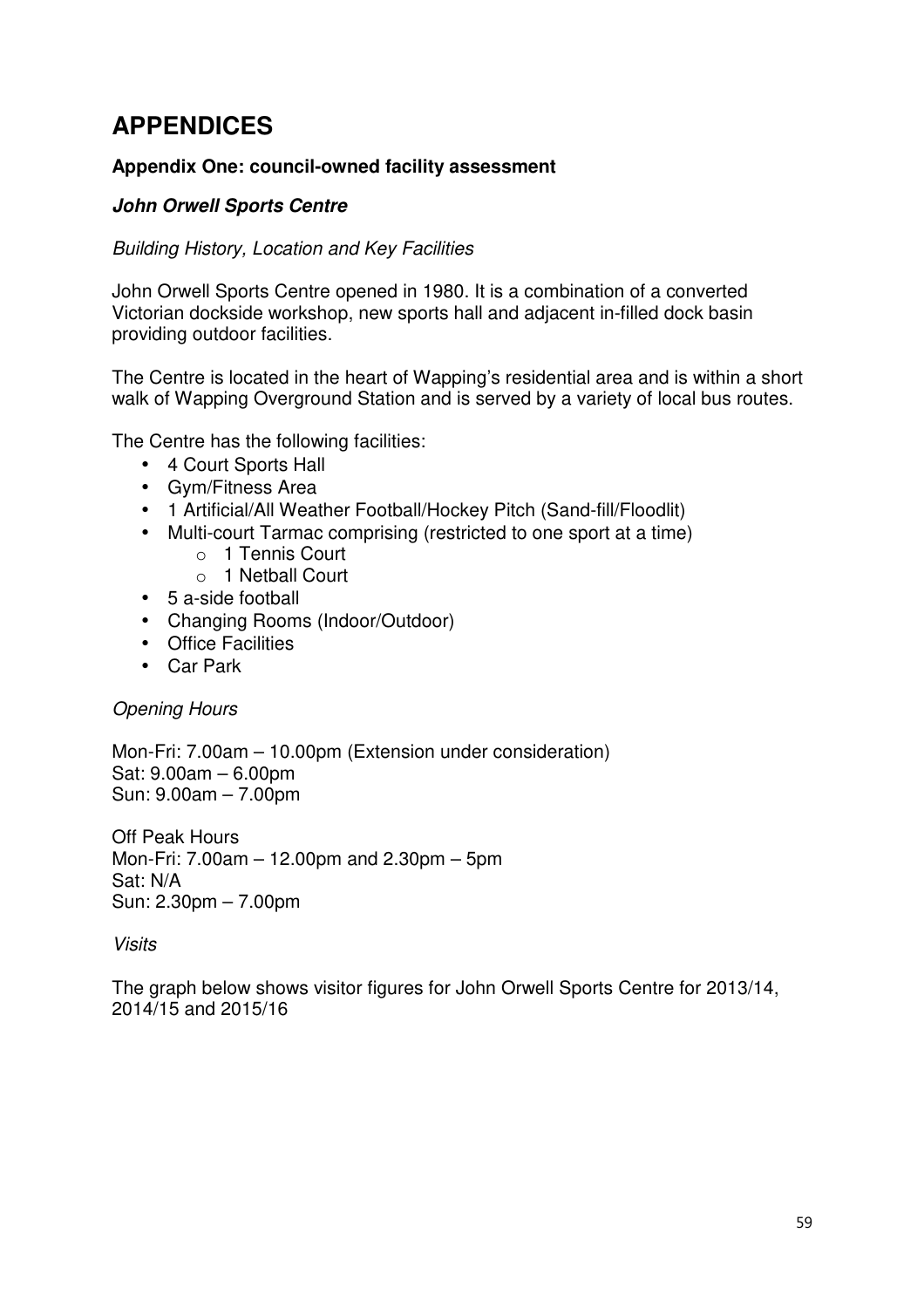

**Figure 24: Chart showing visits to John Orwell Sports Centre between 2013/14 to 2015/6** 

**Visits to John Orwell Sports Centre 2013/14 - 2015/16**

## S*uitability and Issues with Use*

- Some restricted access for users with disabilities
	- $\circ$  Difference in level with stairs only and no lift
- Lack of exclusive dance studio which can be segregated for single use

## *Building Condition and Investment Needed*

John Orwell Leisure Centre was considered to be in satisfactory condition at the time of the latest full condition survey (2016). The survey highlighted that varying parts of the centre are of differing investment need. Internally, the surveyors noted that the sanitary and changing rooms were in an aged and poor condition as was the facilities' heating system. It was also noted that the facilities' electrical switch gear was in poor condition and in need of investment.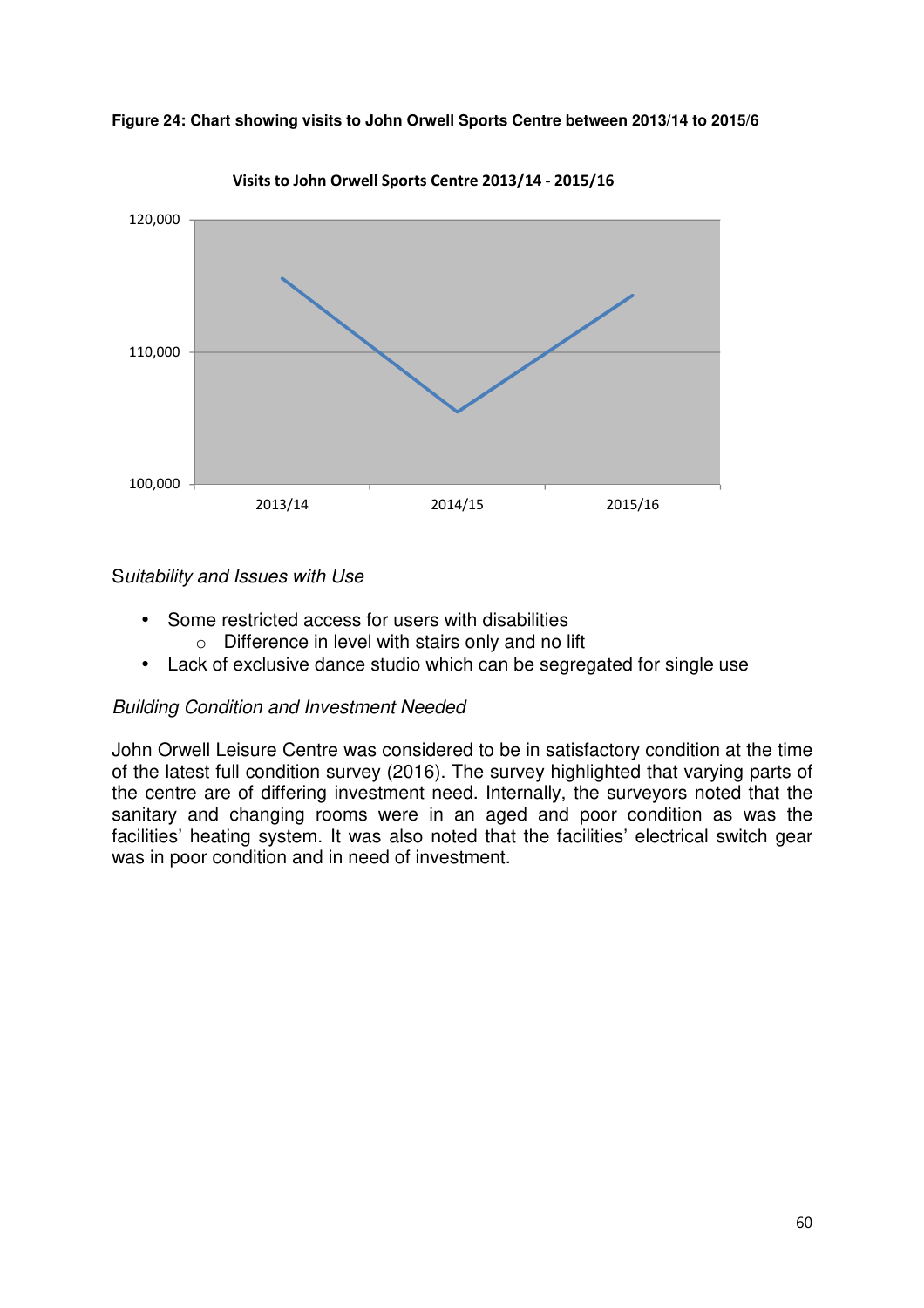## *Mile End Park Leisure Centre and Stadium*

## *Building History, Location and Key Facilities*

The centre was opened in February 2006 and is located in the heart of the borough in Mile End within walking distance of London Underground, British Rail and Docklands Light Railway stations. It is also served well by major road routes including the A13 and A12.

The leisure centre has the following facilities:

- Fitness centre/gym (recently extended)
- Programmable gym
- Main Swimming tool (with viewing gallery)
- Teaching pool
- Studio
- Health Suite
- Men's, Women's and Family Changing Area for both dry and wet sides
- Sports Hall
- Crèche (Play and Learn)
- Meeting Room
- Car Park and Offices

The stadium comprises the following facilities:

- 400m/8 lane athletics track (floodlit)
- 1 grass football pitch (floodlit)
- 10 mini-football pitches for 5-7 aside
- Changing accommodation

*Opening Hours* 

Mon-Fri: 6.30am – 10.00pm Sat-Sun: 9.00am – 5pm

Off peak hours: Mon-Fri: 6.00am – 12.00pm and 2.00pm – 5.00pm Saturday: All day Sunday: 2.30pm – 5.00pm

#### *Visits*

The graph below shows visitor figures for Mile End Park Leisure Centre and Mile End Park Stadium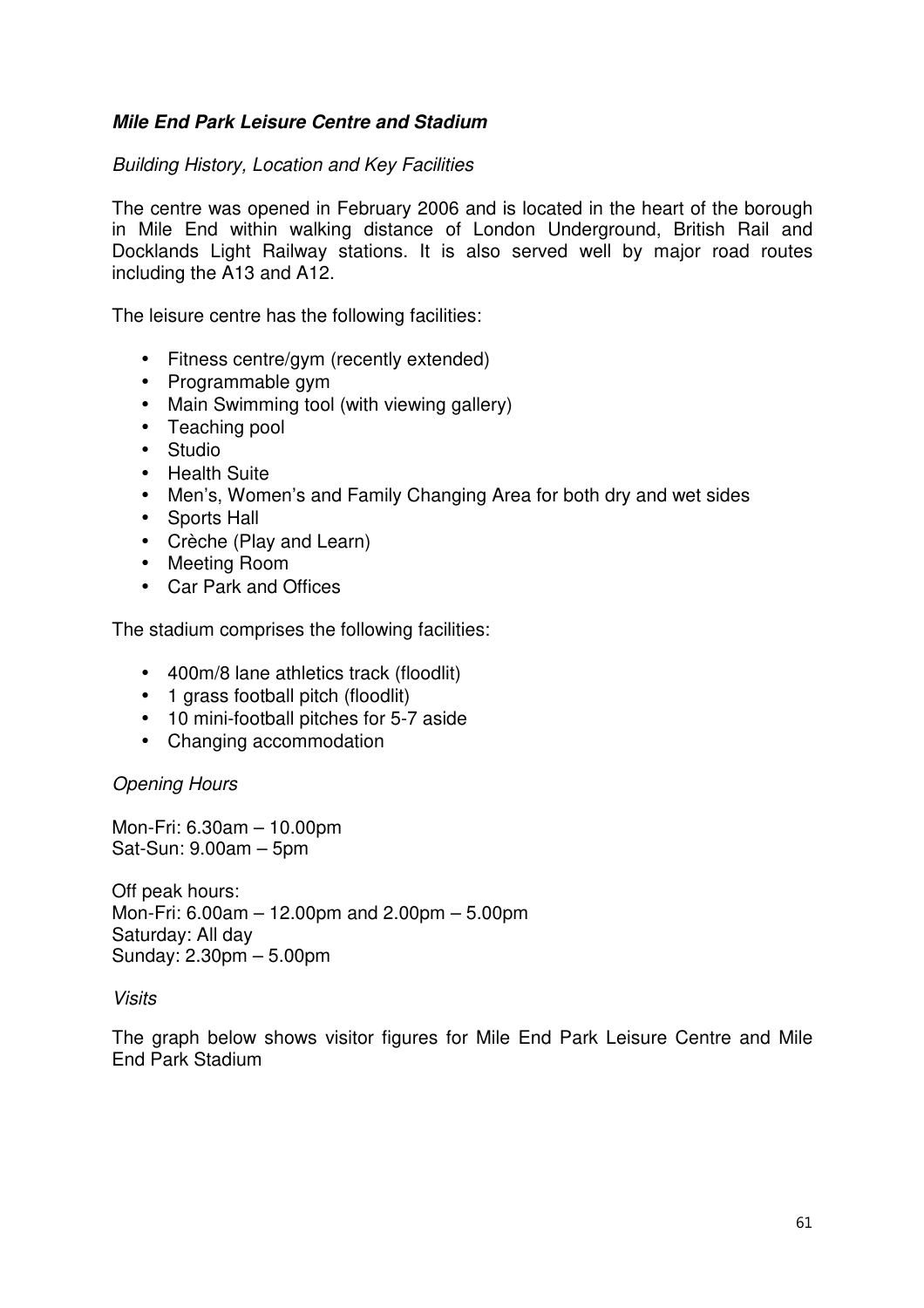

**Figure 25: Chart showing visits to Mile End Park Leisure Centre between 2013/14 and 2015/16** 

**Figure 26: Chart showing visits to Mile End Park Stadium between 2013/14 and 2015/6** 



**Visits to Mile End Park Stadium 2013/14 - 2015/16** 

## *Suitability and Issues with Use*

- Window to sport hall makes single sex use difficult
- Access to mini football pitches and control of users
- Separation of reception areas between leisure centre and stadium
- Conflict between football and athletics users of the grass pitch area (particular in relating to throwing events)
- Design issue with rebound boards and vandalism on mini pitches

## *Good design features*

- Programmable gym
- Individual private showers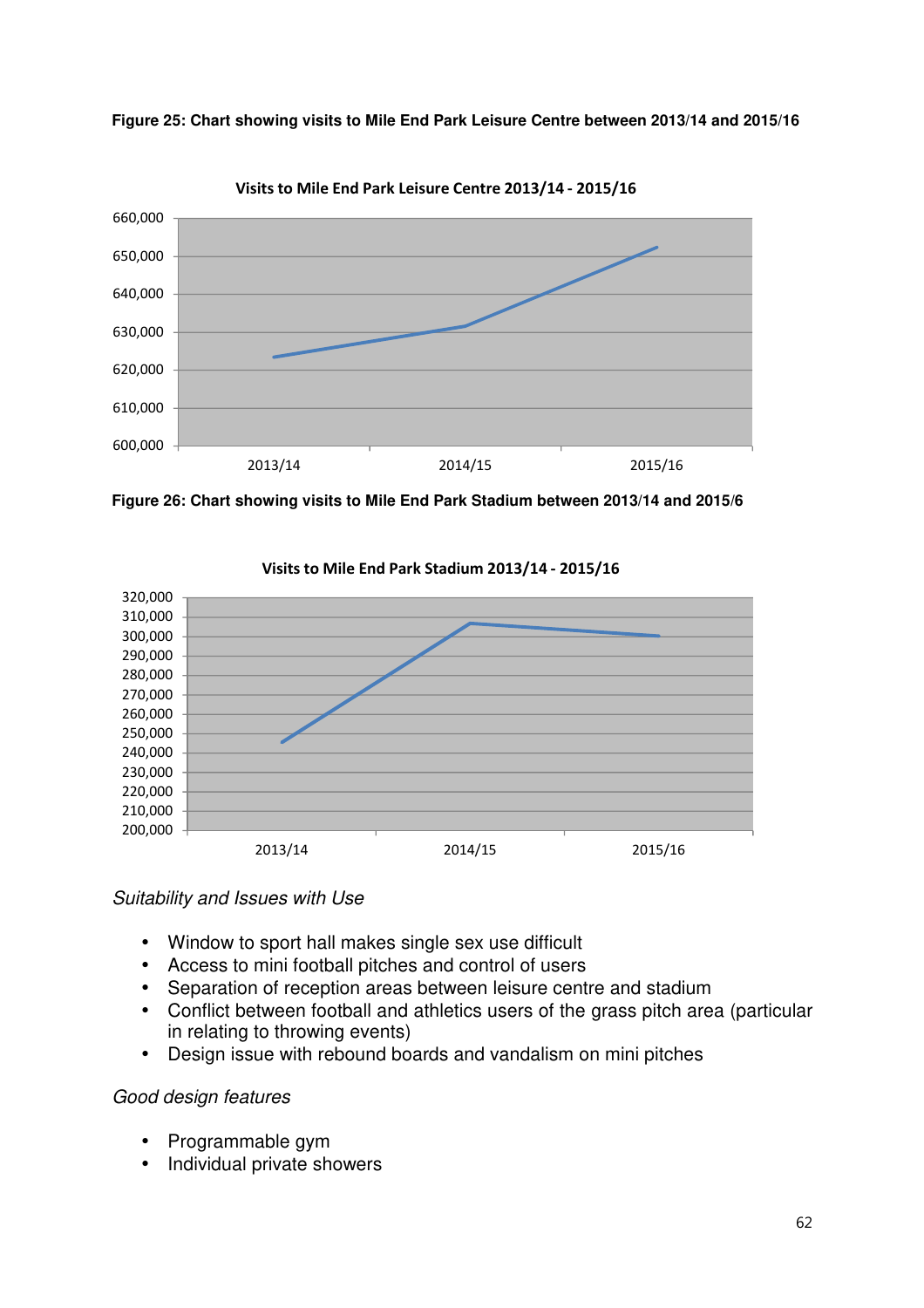- Pool hall able to separated whilst still being able to be used by families when programme allows
- Separate dry / wet changing
- Changing village & women's only section

## *Building Condition and Investment Need*

Mile End Park Leisure Centre is still a new facility and the latest condition survey identified no urgent maintenance risks, or areas of concern. This was reflected in the surveyors giving the facility an A-condition grading. The adjacent Stadium, however, was recognised in the conditions survey as requiring some immediate work. Notably; the grand-stand showed signs of concrete cracking and spalling and having general weather-tightness issues. Further to this the running track was identified as being at the end of its service life.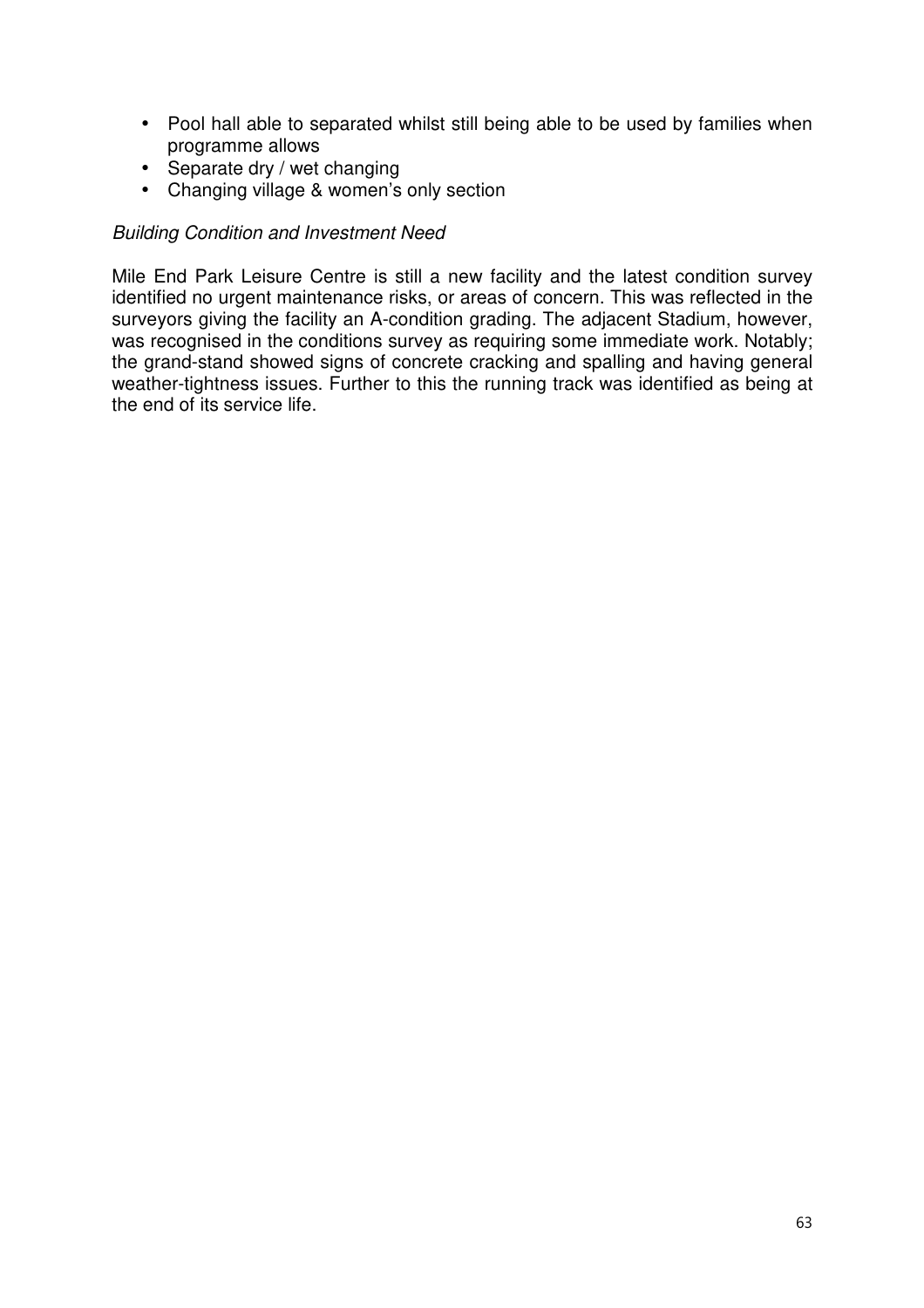## *St George's Pool*

*Building History, Location, Key Facilities* 

The Centre opened in 1969. It has received considerable investment during its life to enhance facility provision. This has included a recent extension and addition of studio space, with a separate entrance. It is located on The Highway, the main road route between the City of London and the Docklands, and is close to the DLR and the London Overground.

The Centre has the following facilities:

Main Pool Teaching Pool Changing Facilities (for moth Main and Teaching Pools) 2x Gym and Fitness Rooms Disabled Lift Viewing gallery for main pool **Offices** Car Park

*Opening Hours* 

Mon-Fri: 7.00am – 9.30pm Sat: 8.00am – 6.30pm Sun: 8.00am – 6.30pm

Off Peak Hours:

*Visits*  The graph below shows visitor figures for St George's Pool.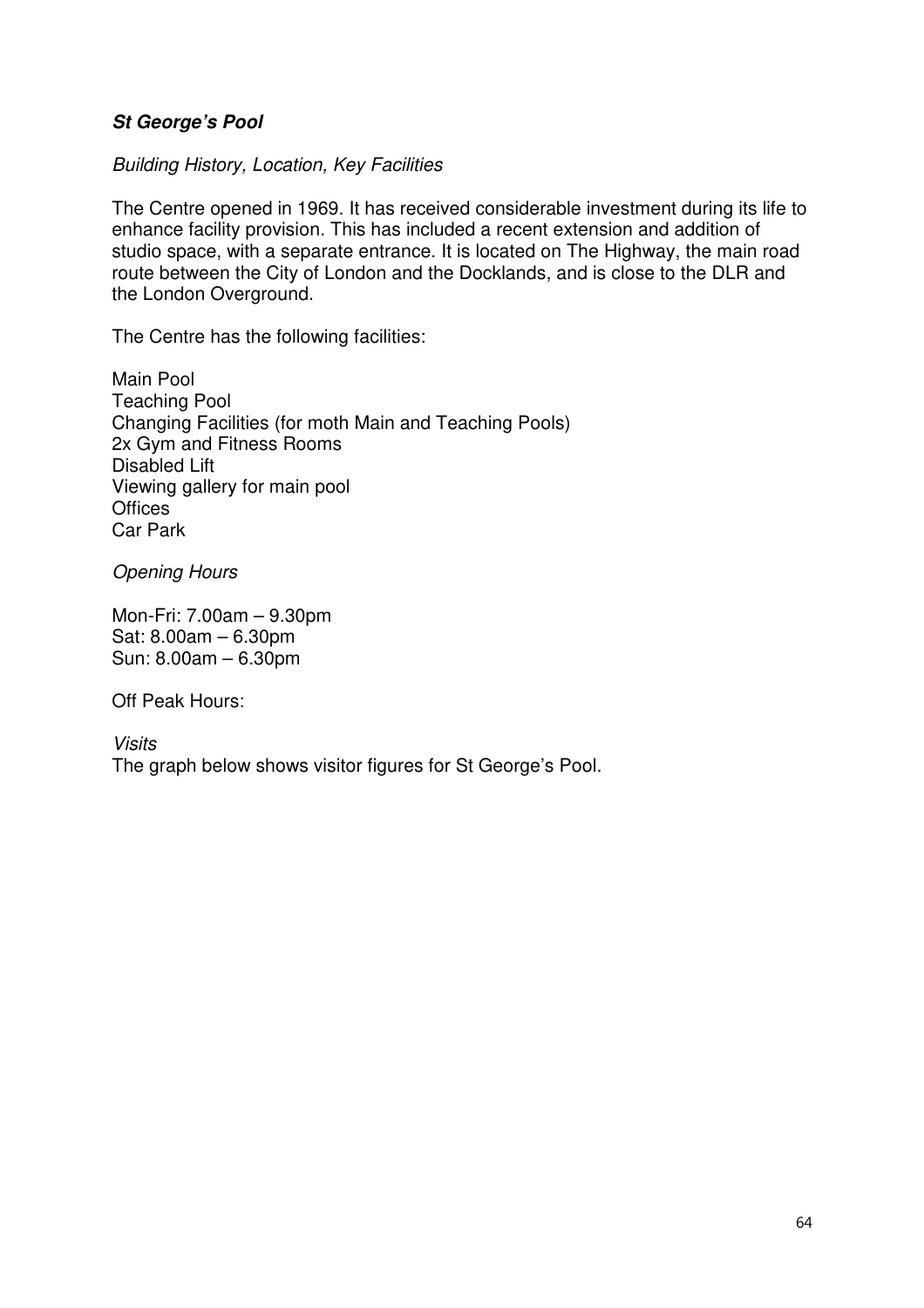





## *Suitability and Issues with Use*

Limited 'dry' facilities which do not allow for a full programme to be developed Site constraints mean little room for future expansion Difficult to segregate for single-sex sessions Building age and concrete material considered to be at risk of structural decay

## *Building Constraints and Investment Needed*

In the latest condition survey of the site (2016) the surveyors noted the need for immediate repairs to the suspended roof grids, and the presence of weathertightness issues (roof leaks). The survey company gave the facility an overall condition grading of B (Satisfactory). However, a further, more detailed, structural survey is required to understand the condition of elements of the building which cannot be assessed as part of a visual condition survey.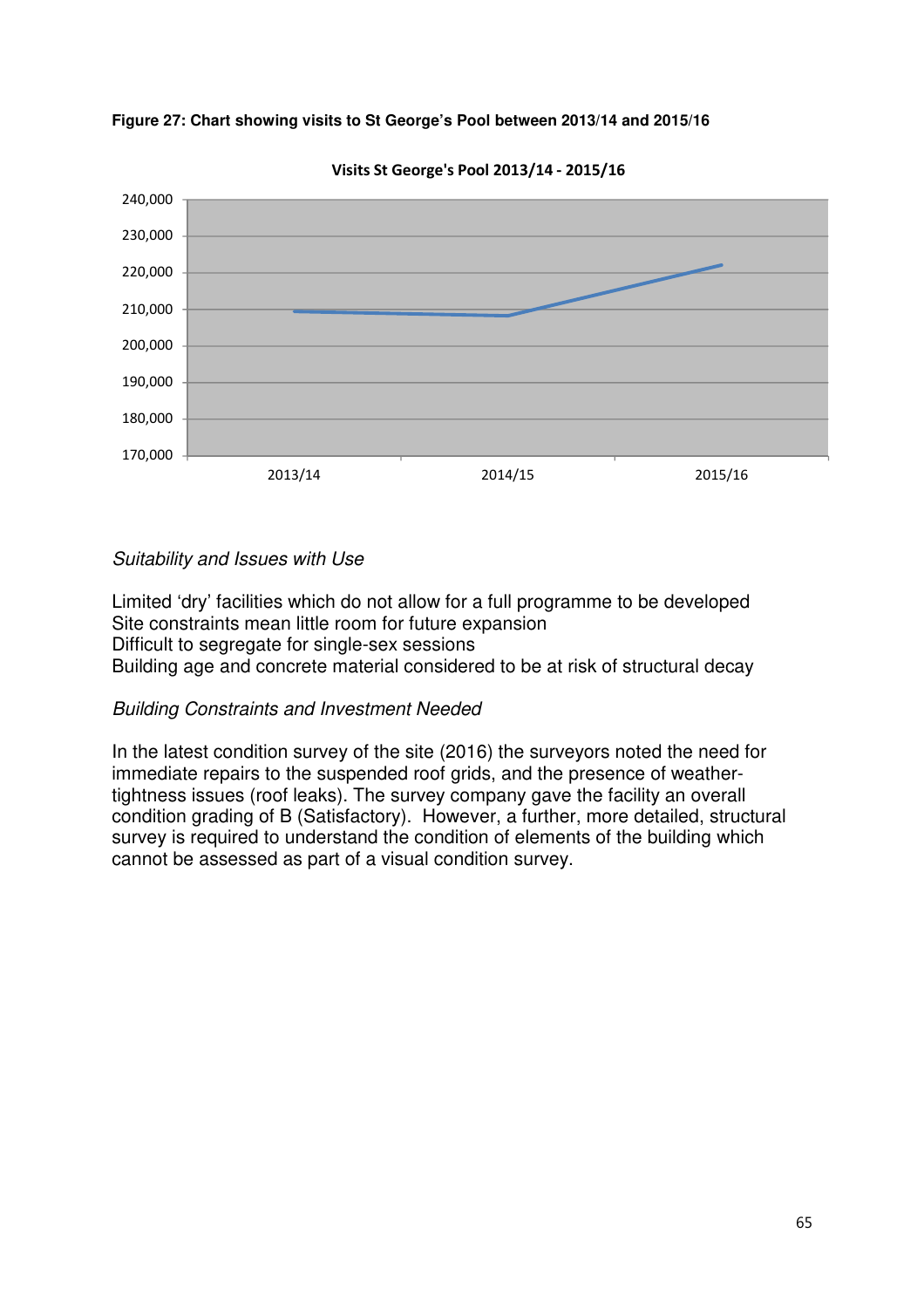## *Tiller Leisure Centre*

## *Building History, Location and Key Facilities*

The Tiller Leisure Centre was opened in 1966. The Centre is located in the heart of the heart of London's Isle of Dogs and is within walking distance of local bus routes and the Docklands Light Railway. This enables easy access from both the Canary Wharf estate and for Tower Hamlets residents. Despite this, it is located on a quiet residential street which impacts on the 'footfall' the Centre can reasonably expect.

The Centre has the following facilities:

- Main Pool with spectator area
- Gym/fitness room
- Boxing gym
- Under 7's children's ball play zone and Party Room
- 2x studios
- Beauty Treatment Room
- Changing Rooms
- Office Space

*Opening Hours*  Mon-Fri: 7:00am - 9.30pm Sat - Sun: 8.00am - 5.00pm

Off Peak Hours Mon-Fri: 7:00am - 12.00pm and 2.00pm – 5.00pm Sat: All day Sun: 2.30pm – 5.00pm

*Visits* 

The graph below shows visitor figures for Tiller Leisure Centre.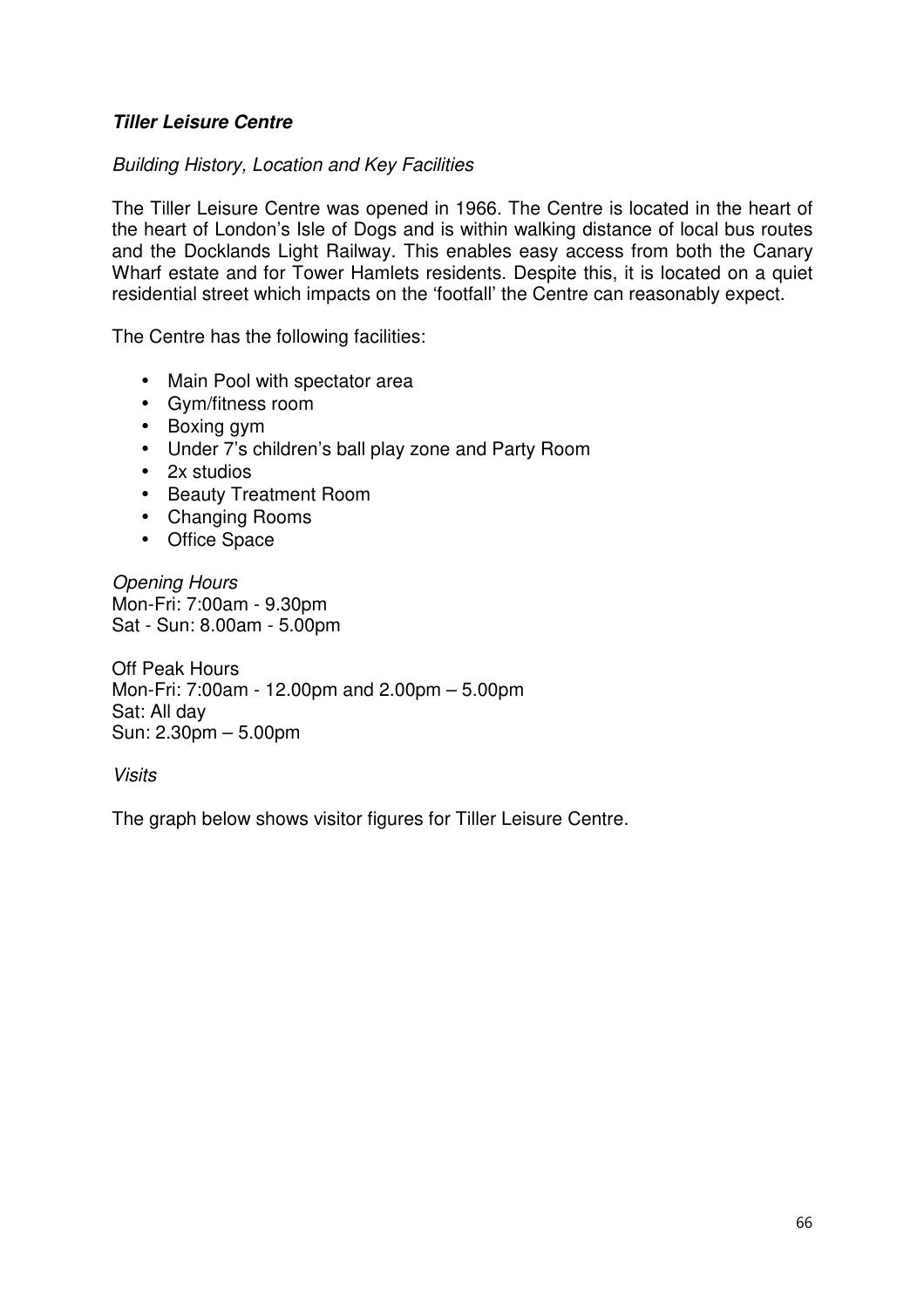

**Figure 28: Chart showing visits to Tiller Leisure Centre between 2013/14 and 2015/16** 

**Visits to the Tiller Leisure Centre 2013/14 - 2015/6**

*Suitability and Issues with Use* 

- Concrete block floor of fitness studio unfit for dance classes (used for free weights)
- No individual/private showers

## *Building Constraints and Investment Needed*

Tiller Leisure Centre was considered to be in fair over all condition in its latest condition survey. Elements of its construction were identified to be nearing the end of their service life. Most notably the window systems, timber doors, internal pool side walls, pipework, air handling units and electrical switchboard were all recognised to be in poor condition and needing immediate investment.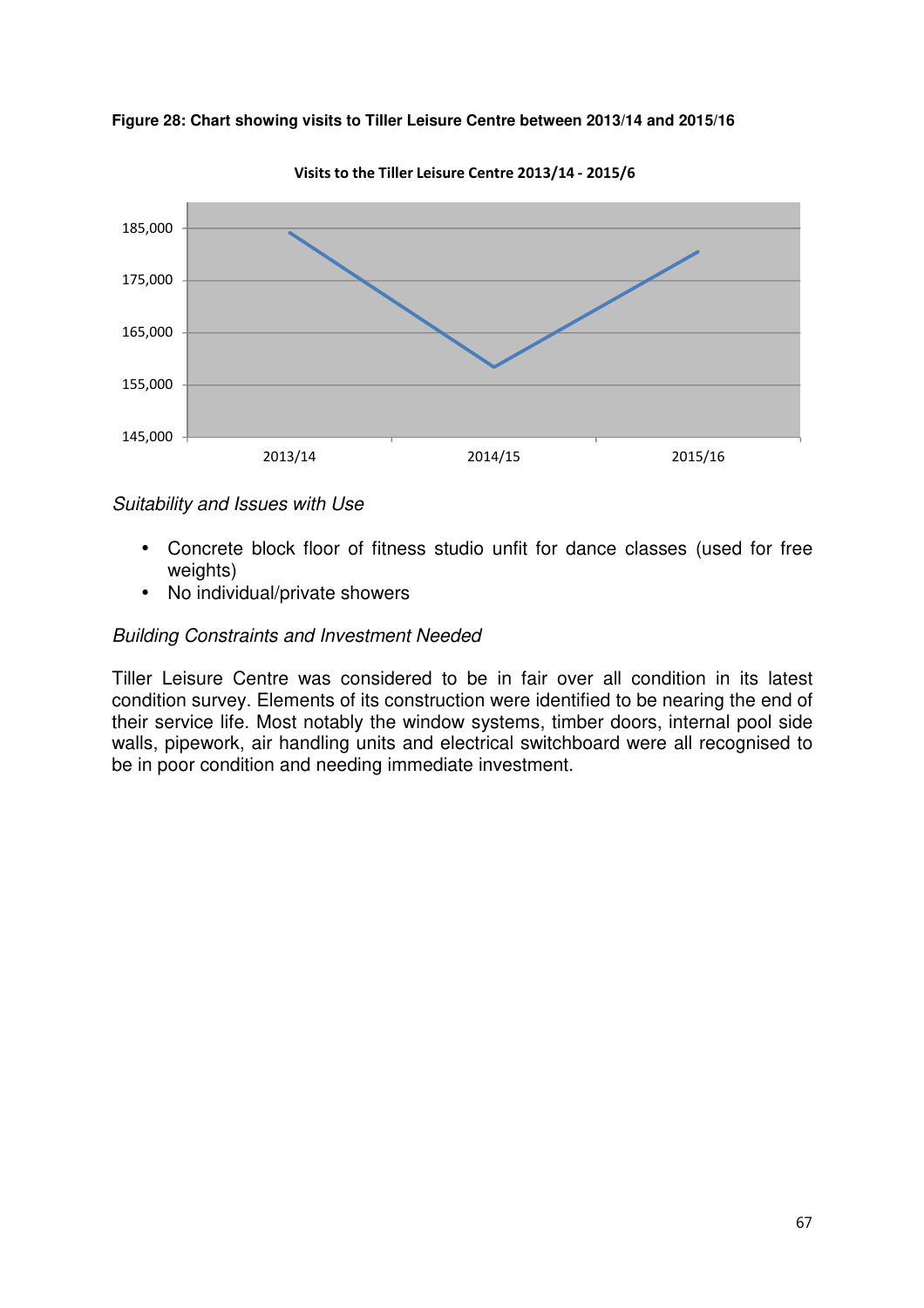## *Whitechapel Sports Centre*

## *Building History, Location and Key Facilities*

The Centre opened in 1998 and is located adjacent to Whitechapel Underground Station. A major principle of the development has been accessibility so as to attract a traditionally non-sporting section of the local community. In particular, women, people with disabilities, young people and black/minority ethnic communities are the target markets. The Centre also provides a quality venue to assist in the development of excellence in basketball.

The Centre has the following facilities:

- 4x badminton court Sports Hall
- Outdoor Training Pitch (currently out of commission due to Crossrail development
- 2x general gym/fitness rooms
- 1x women only gym/fitness rooms
- Aerobics studio
- Crèche
- Meeting Room
- Changing accommodation
- 2x saunas
- Offices

## *Opening Hours*

Mon: 7.00am - 9.00pm Tues-Fri: 7.00am - 10.00pm Sat: 8.00am - 6.00pm Sun: 8.00am - 4.00pm

Off Peak Hours: Mon: 7.00am - 12.00pm and 2.00pm - 4.30pm Tues: 8.00am - Sat: All day Sun: 2.30pm – 4.00pm

*Visits*

The graph below shows visitor figures for Whitechapel Sports Centre.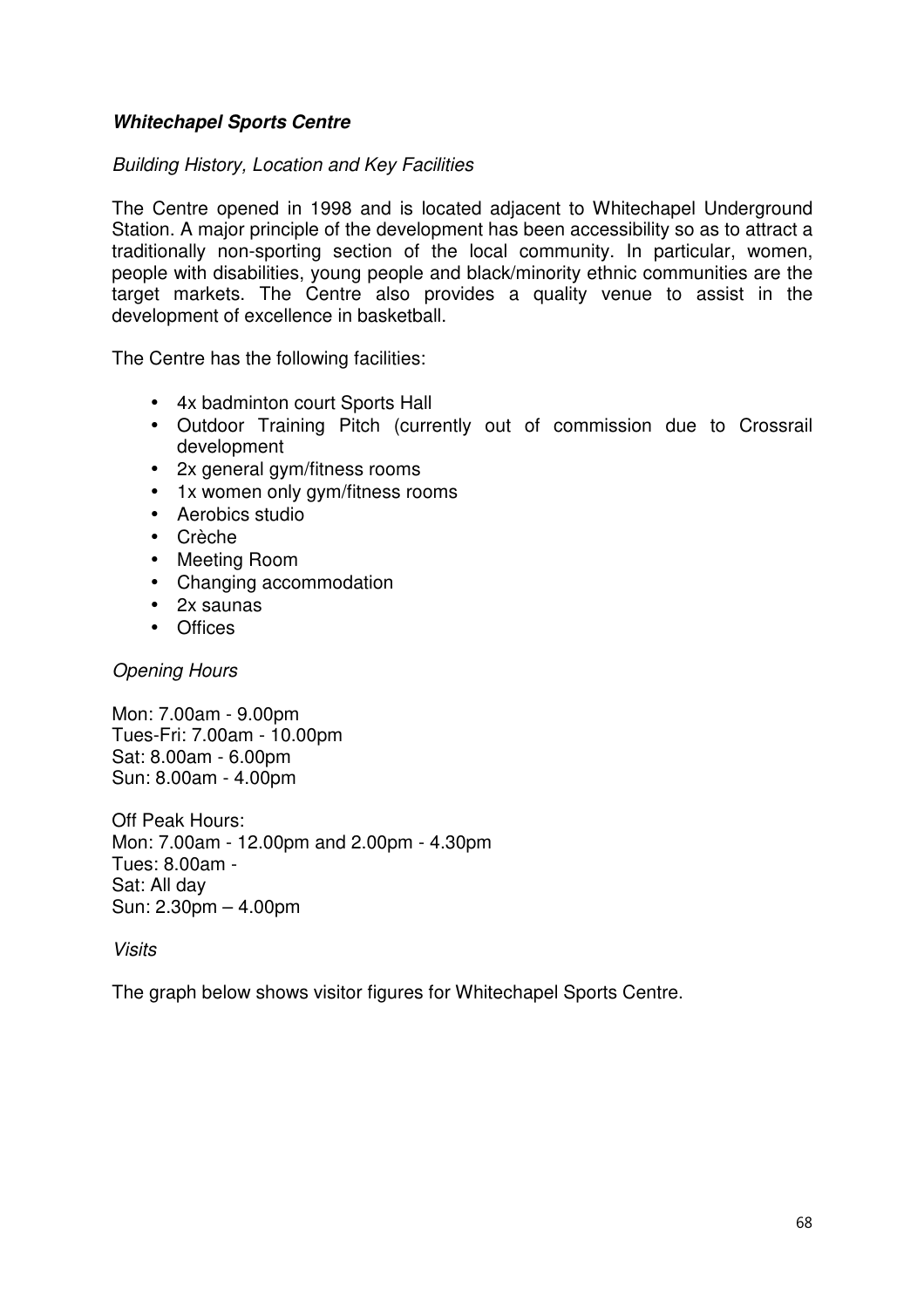

**Figure 29: Chart showing visits to Whitechapel Sports Centre between 2013/14 and 2015/16** 

*Suitability and Issues with Use* 

- Location of saunas within changing rooms are difficult to supervise
- Site location has limitations on any future expansion (unless vertical which may be more costly)

## *Building Condition and Investment Needed*

Whitechapel Sports Centre was considered to be in a good condition in its latest condition survey, and no major investment needs were identified. The condition survey did identify the need for some non-urgent investment in the particle board covering of the ductwork in the floor, renewal of the sports hall floor and remediation/replacement of the Centre's boilers.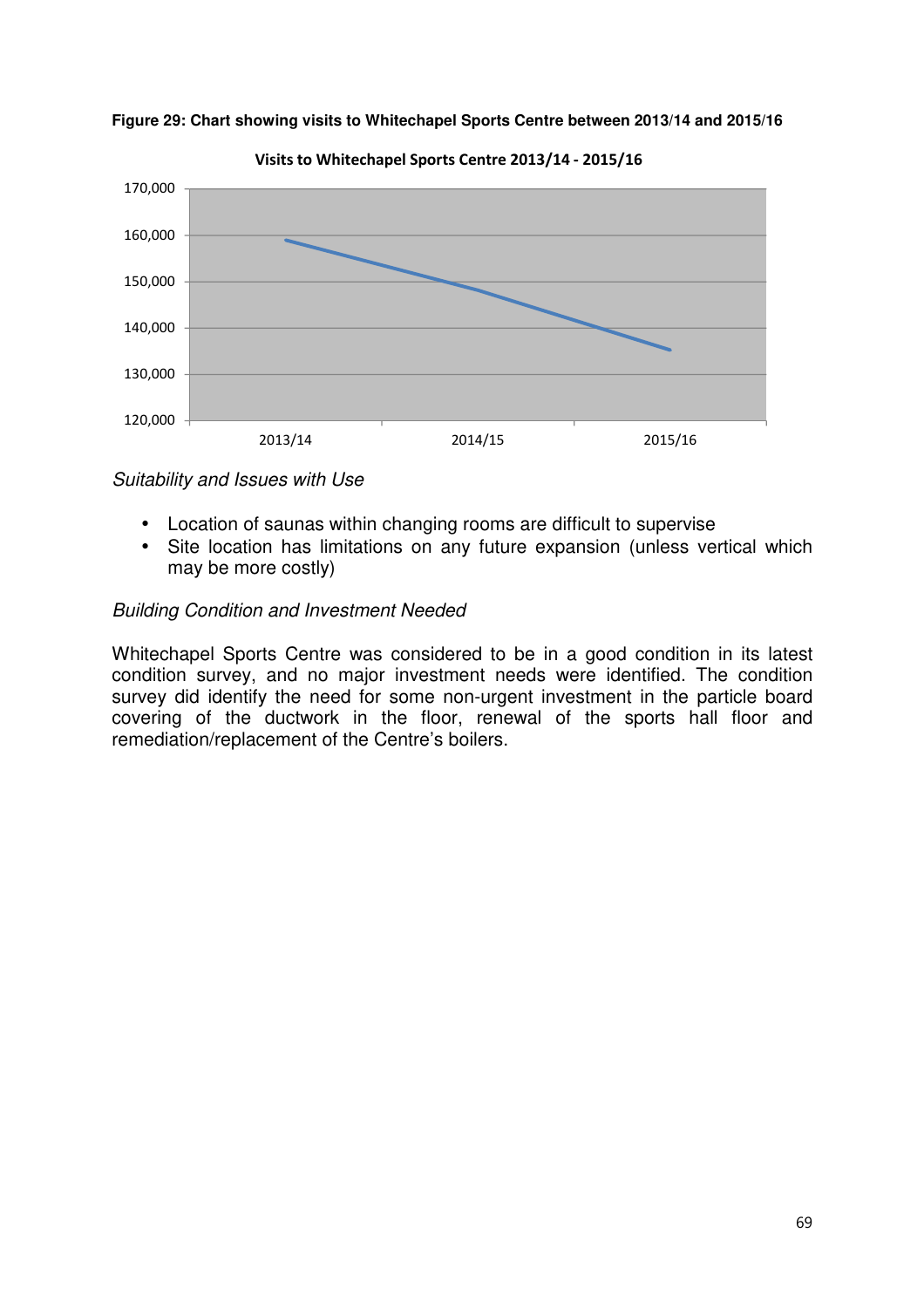## *York Hall*

*Building History, Location and Key Facilities* 

York Hall opened in 1929 to provide public bathing facilities and a prestigious civic hall. It is particularly famous as a boxing venue for both amateurs and professionals. York Hall is located in the heart of the borough in Bethnal Green, and is on a variety of bus routes. It is also within a short walk the London Underground Central Line Station at Bethnal Green.

The Centre has the following facilities:

- Main Pool with spectator area
- Teaching Pool
- Events/multi-purpose hall with stage area, seating up to 900 people, with balcony for additional 250 people
- Aerobics studio
- Gym/fitness room
- SPA London, which includes;
	- o 2x steam rooms
	- $\circ$  1x sauna
	- o 1x plunge pool
	- o 3x hot rooms
	- $\circ$  1x relaxation area
	- o Treatment rooms
- Changing accommodation (for both 'dry' and 'wet' side
- Refreshment Area
- Offices

## *Opening Hours*

Mon-Fri: 7.00am – 9.30pm Sat: 8.00am – 8.30pm Sun: 8.00am – 7.30pm

Off Peak Hours: Mon-Fri: 7.00am – 12.00pm and 2.00pm – 5.00pm Sat: All day Sun: 2.30pm – 7.30pm

*Visits* 

The graph below shoes visitor figures for York Hall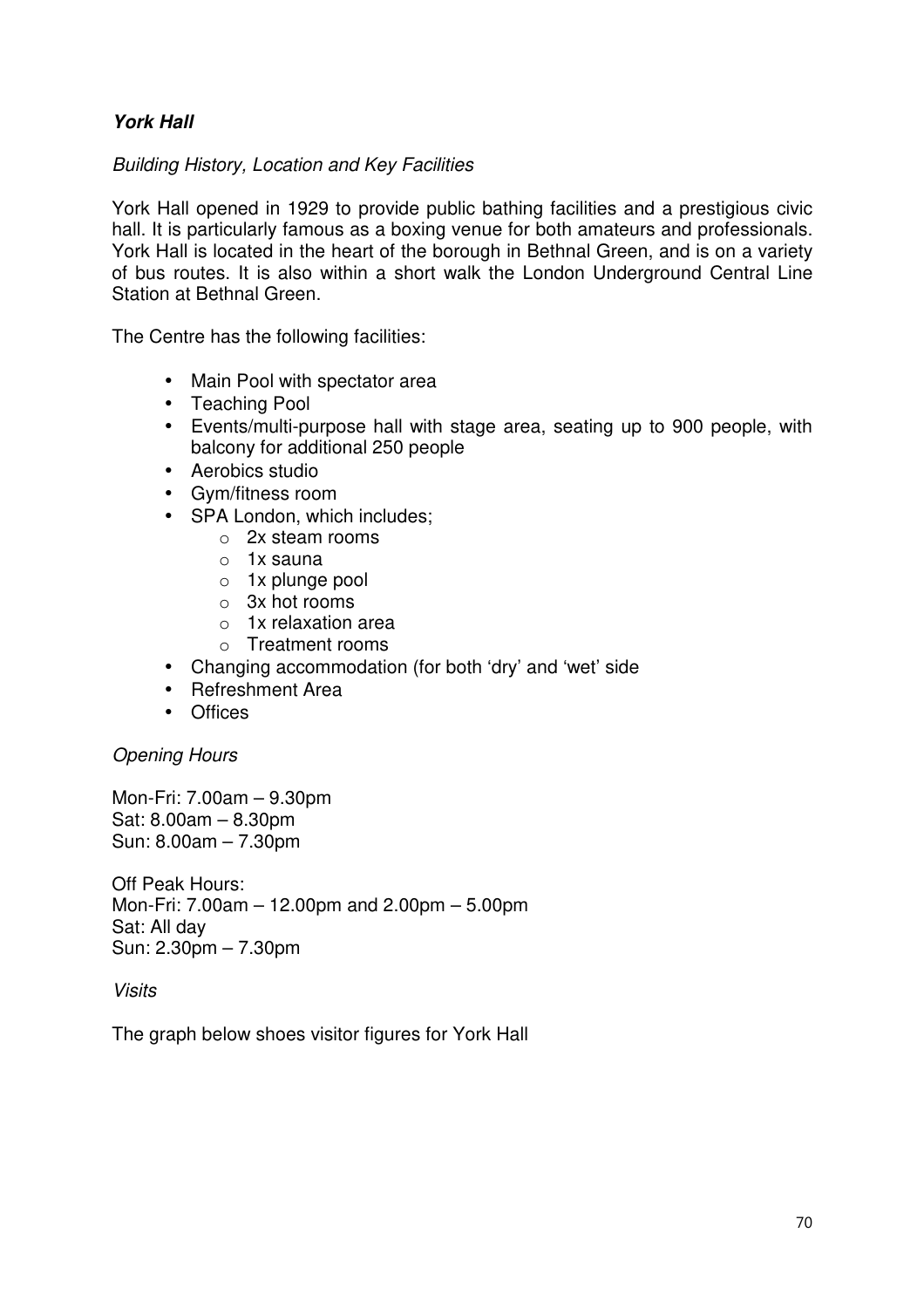



**Visits to York Hall 2013/14 - 2015/16**

- No individual/personal showers
- School rooms access from within single sex changing

#### *Building Condition and Investment Needed*

In its latest full condition survey, York Hall was 71ecognized by the surveyors as being in overall satisfactory condition. Despite this, the surveyors forecast that, for the facility to retain its existing condition, it will require substantial investment over the next 15 years. This is due to the age and construction of the building, as well as it being a grade-II listed building. Of note, the surveyors identified that immediate repairs were required to the suspended grids in the roof. In addition, they 71ecognized missing pipework insulation and that the facility's air handling unit was in acceptable but deteriorating condition. The condition survey also noted that the electrical switchgear was in poor condition.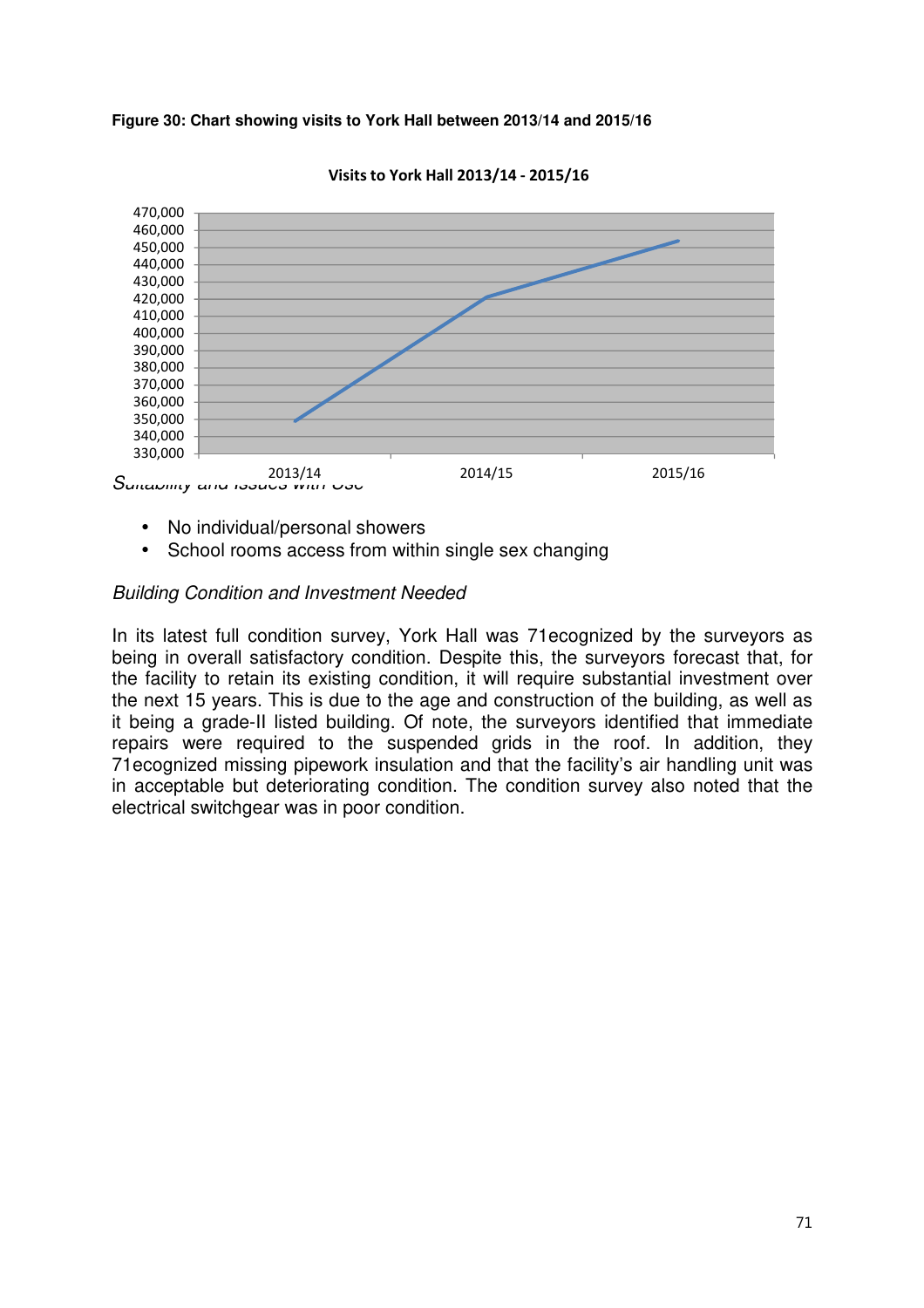# **Appendix Two: facility audit data tables**

**Figure 31: Table of sports halls (badminton courts) in and around Tower Hamlets, 2016**

| <b>Site Name</b>                                                                      | <b>Facility Type</b>              | <b>Courts</b>  |  |  |  |
|---------------------------------------------------------------------------------------|-----------------------------------|----------------|--|--|--|
| Included in supply modelling                                                          |                                   |                |  |  |  |
| <b>John Orwell Sports Centre</b>                                                      | <b>Public</b>                     | 4              |  |  |  |
| Mile End Park Leisure Centre and Stadium                                              | Public                            | $\overline{4}$ |  |  |  |
| <b>Poplar Baths</b>                                                                   | <b>Public</b>                     | $\overline{4}$ |  |  |  |
| <b>Whitechapel Sports Centre</b>                                                      | <b>Public</b>                     | $\overline{4}$ |  |  |  |
| <b>Arbour Youth Centre</b>                                                            | Dual use                          | $\overline{1}$ |  |  |  |
| <b>Attlee Youth and Community Centre</b>                                              | Dual use                          | 1              |  |  |  |
| <b>Bethnal Green Academy</b>                                                          | Dual use                          | 6              |  |  |  |
| <b>Central Foundation Girls School</b>                                                | Dual use                          | 4              |  |  |  |
| Ensian                                                                                | Dual use                          | 1              |  |  |  |
| George Green's School and Sports Centre                                               | Dual use                          | $\overline{4}$ |  |  |  |
| Ian Mikardo High School                                                               | Dual use                          | 1              |  |  |  |
| <b>Mulberry Sports and Leisure Centre</b>                                             | Dual use                          | $\overline{1}$ |  |  |  |
| <b>Oaklands Secondary School</b>                                                      | Dual use                          | 3              |  |  |  |
| Sir John Cass Foundation and Redcoat Church of England                                | Dual use                          | $\overline{4}$ |  |  |  |
| School                                                                                |                                   |                |  |  |  |
| <b>St Pauls Way Trust School</b>                                                      | Dual use                          | $\overline{4}$ |  |  |  |
| <b>Stepney Green Maths Computing and Science School</b>                               | Dual use                          | 2              |  |  |  |
| Swanlea School                                                                        | Dual use                          | 6              |  |  |  |
| <b>Tarling East Community Centre</b>                                                  | Dual use                          | 1              |  |  |  |
| The Workhouse Leisure Centre                                                          | Dual use                          | 1              |  |  |  |
| <b>Bow School</b>                                                                     | Dual use                          | $\overline{4}$ |  |  |  |
| <b>Raines Foundation School</b>                                                       | Dual use                          | $\overline{4}$ |  |  |  |
| <b>Haileybury Youth Centre</b>                                                        | Dual use                          | $\overline{2}$ |  |  |  |
| <b>Q Motion Health &amp; Fitness</b>                                                  | Commercial                        | 3              |  |  |  |
| <b>Reebok Sports Club</b>                                                             | Commercial                        | $\overline{4}$ |  |  |  |
| <b>Excluded from supply modelling</b><br><b>Reason for Exclusion</b><br><b>Courts</b> |                                   |                |  |  |  |
| <b>Within Borough</b><br><b>Bishop Challoner Catholic Collegiate School</b>           | <b>Private Use</b>                | 4              |  |  |  |
|                                                                                       |                                   |                |  |  |  |
| <b>Outside Borough</b>                                                                |                                   |                |  |  |  |
| <b>Britannia Leisure Centre</b>                                                       | Outside Borough - Public          | 6              |  |  |  |
| <b>Cardinal Pole Catholic School</b>                                                  | Outside Borough - Dual Use        | $\mathbf{1}$   |  |  |  |
| <b>Hackney Sports and Performing Arts Centre</b>                                      | <b>Outside Borough - Dual Use</b> | 6              |  |  |  |
| <b>Haggerston School</b>                                                              | <b>Outside Borough - Dual Use</b> | 3              |  |  |  |
| <b>The Copperbox Arena</b>                                                            | <b>Outside Borough - Public</b>   | 10             |  |  |  |
| <b>Eastlea Community School</b>                                                       | Outside Borough - Dual Use        | 4              |  |  |  |
| <b>Seven Islands Leisure Centre</b>                                                   | <b>Outside Borough - Public</b>   | 4              |  |  |  |
| <b>The Salmon Youth Centre</b>                                                        | <b>Outside Borough - Dual Use</b> | 4              |  |  |  |
| <b>Bacons College Sports Centre</b>                                                   | Outside Borough - Dual Use        | $\overline{4}$ |  |  |  |

#### **Figure 32: Table of sports halls (badminton courts) in and around Tower Hamlets, grouped by facility type, 2016**

| <b>Facility Type</b>                        | <b>Number of sites</b> | <b>Number of Courts</b> |                                                     |
|---------------------------------------------|------------------------|-------------------------|-----------------------------------------------------|
| Public                                      | 4                      | 16                      |                                                     |
| <b>Dual Use</b>                             | 18                     | 53                      | 39.75 (weighted for dual use capacity<br>reduction) |
| Commercial                                  | 2                      |                         |                                                     |
| Sub-total - included in<br>supply modelling | 24                     | 74                      | 62.75 (weighted for dual use capacity<br>reduction) |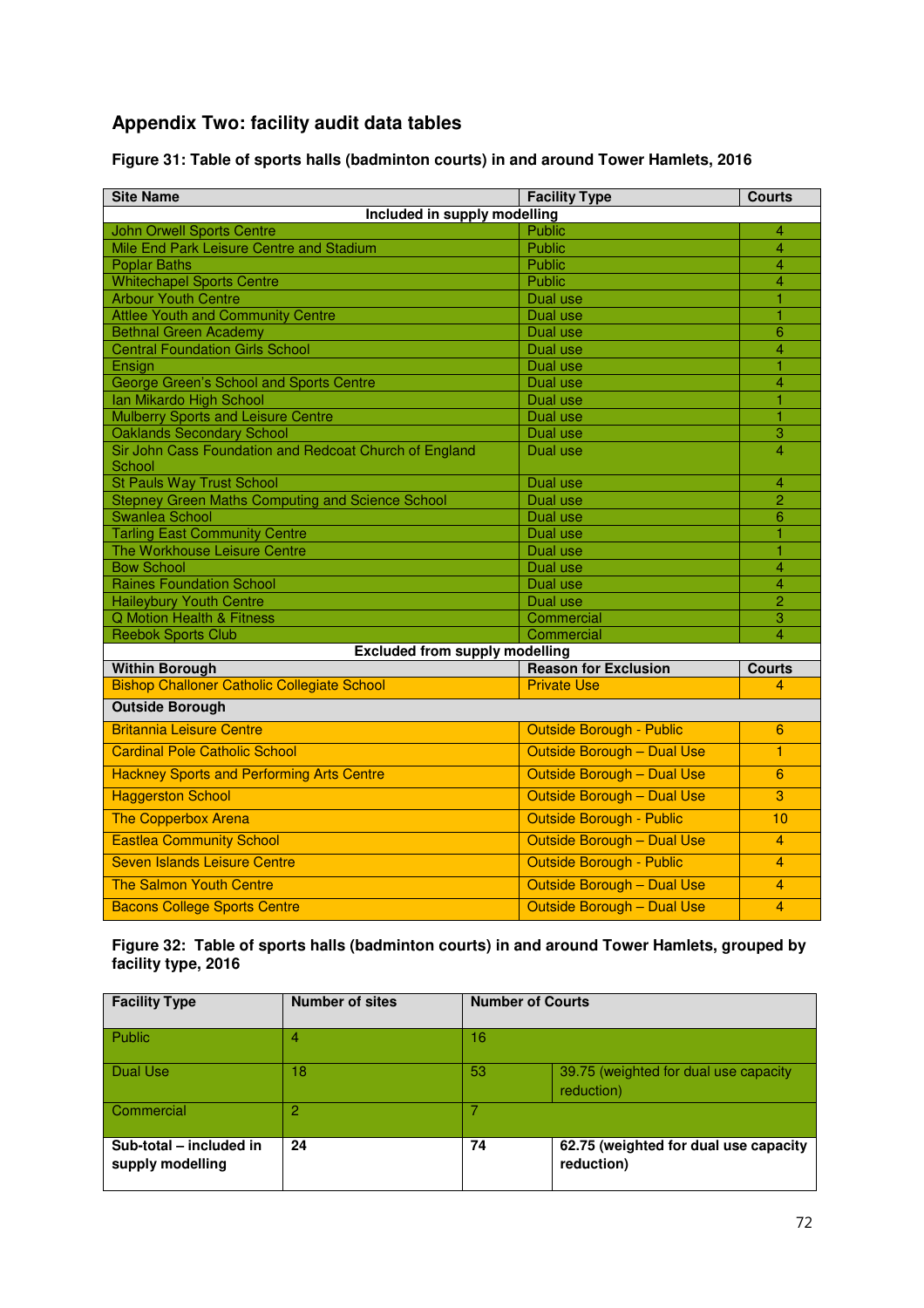| <b>Private Use</b>                            |    | 4  |
|-----------------------------------------------|----|----|
| <b>Outside Borough</b>                        | 9  | 42 |
| Sub-total - excluded<br>from supply modelling | 10 | 44 |

## **Figure 33: Table of swimming pools in and around Tower Hamlets, 2016**

| <b>Site Name</b>                                             | <b>Facility Type</b>                 | $M^2$          |
|--------------------------------------------------------------|--------------------------------------|----------------|
| Included in supply modelling                                 |                                      |                |
| Mile End Park Leisure Centre and Stadium                     | <b>Public</b>                        | 416.25         |
| <b>Poplar Baths</b><br><b>Tiller Leisure Centre</b>          | Public<br>Public                     | 312.5<br>312.5 |
| St George's Pool                                             | <b>Public</b>                        | 466.2          |
| <b>York Hall Leisure Centre</b>                              | Public                               | 425.0          |
| <b>Excluded from supply modelling</b>                        |                                      |                |
| <b>Within Borough</b>                                        | <b>Reason for Exclusion</b>          | $M^2$          |
| <b>St George's Pool</b>                                      | <b>Public - Training Pool</b>        | 50.0           |
| <b>York Hall Leisure Centre</b>                              | <b>Public - Training Pool</b>        | 120.00         |
| <b>Poplar Baths</b>                                          | <b>Public - Training Pool</b>        | 42.5           |
| <b>Mile End Leisure Centre</b>                               | <b>Public - Training Pool</b>        | 170.0          |
| The Tower Bridge Health And Fitness Club                     | <b>Commercial</b>                    | <b>UKN</b>     |
| Fitness First Health Club (London Thomas More Square)        | <b>Commercial</b>                    | 75.00          |
| The Canary Wharf Health Club                                 | <b>Commercial</b>                    | <b>UKN</b>     |
| <b>Reebok Sports Club (London)</b>                           | <b>Commercial</b>                    | 224.25         |
| Virgin Active Classic (Canary Riverside Health Club)         | <b>Commercial</b>                    | 200.00         |
| Sir John Cass Foundation And Redcoat C Of E Secondary School | <b>Private Use</b>                   | 160.00         |
| Spindles Health & Leisure (London)                           | <b>Commercial</b>                    | 96.00          |
| <b>Outside Borough</b>                                       |                                      |                |
| Bannatynes Health Club (Tower 42)                            | <b>Outside Borough - Commercial</b>  | <b>UKN</b>     |
| Bannatynes Health Club (Tower 42)                            | Outside Borough - Commercial         | 108.0          |
| <b>Britannia Leisure Centre</b>                              | <b>Outside Borough - Public</b>      | 572.0          |
| <b>Britannia Leisure Centre</b>                              | Outside Borough - Public             | <b>UKN</b>     |
| <b>Circle Spa Health Club</b>                                | <b>Outside Borough - Commercial</b>  | <b>UKN</b>     |
| <b>City Of London School For Girls</b>                       | Outside Borough - Dual Use           | <b>UKN</b>     |
| Fitness First Health Club (London, London Bridge Cottons)    | <b>Outside Borough - Commercial</b>  | <b>UKN</b>     |
| <b>Glendinning Fitness Centre</b>                            | <b>Outside Borough - Private Use</b> | <b>UKN</b>     |
| <b>Golden Lane Sports &amp; Fitness</b>                      | Outside Borough - Public             | <b>UKN</b>     |
| <b>Grange City Hotel</b>                                     | <b>Outside Borough - Commercial</b>  | <b>UKN</b>     |
| <b>Grange City Hotel</b>                                     | <b>Outside Borough - Commercial</b>  | 192.5          |
| <b>Ironmonger Row Baths</b>                                  | <b>Outside Borough - Public</b>      | 305.0          |
| <b>Ironmonger Row Baths</b>                                  | <b>Outside Borough - Public</b>      | 90.0           |
| Lax (London Wall)                                            | <b>Outside Borough - Commercial</b>  | <b>UKN</b>     |
| <b>London Aquatics Centre</b>                                | <b>Outside Borough - Public</b>      | 1250.0         |
| <b>London Aquatics Centre</b>                                | <b>Outside Borough - Public</b>      | 1050.0         |
| <b>London Aquatics Centre</b>                                | Outside Borough - Public             | 500.0          |
| London Fields Lido                                           | Outside Borough - Public             | 850.0          |
| <b>Nuffield Health (City)</b>                                | <b>Outside Borough - Commercial</b>  | <b>UKN</b>     |
| <b>Nuffield Health (City)</b>                                | <b>Outside Borough - Commercial</b>  | <b>UKN</b>     |
| <b>Nuffield Health (Moorgate)</b>                            | <b>Outside Borough - Commercial</b>  | <b>UKN</b>     |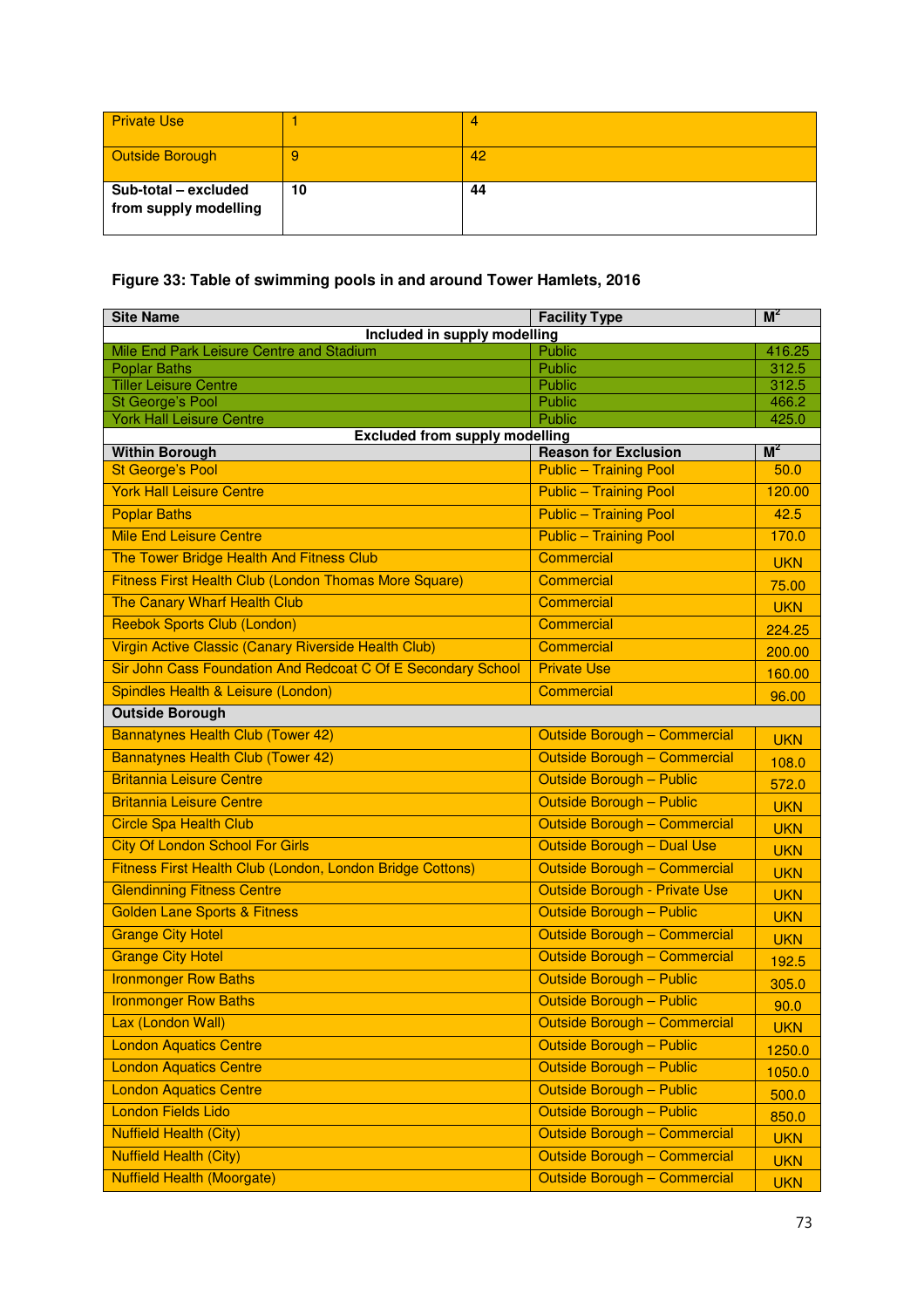| <b>Nuffield Health (Shoreditch)</b>           | Outside Borough - Commercial         | <b>UKN</b>       |
|-----------------------------------------------|--------------------------------------|------------------|
| <b>Orchard Lisle Swimming Pool At Guys</b>    | <b>Outside Borough - Private Use</b> | 250.0            |
| Seven Islands Leisure Centre                  | Outside Borough - Public             | <b>UKN</b>       |
| <b>Shooters Hill Post 16 Campus</b>           | Outside Borough - Dual Use           | 160.0            |
| <b>Shoreditch House</b>                       | Outside Borough - Private Use        | 96.0             |
| St. Paul'S Health & Fitness Club              | Outside Borough - Commercial         | <b>UKN</b>       |
| The Downside Fisher Youth Club                | Outside Borough - Dual Use           | 117.0            |
| <b>The Greenwich Centre</b>                   | <b>Outside Borough - Public</b>      | <b>UKN</b>       |
| <b>The Greenwich Centre</b>                   | <b>Outside Borough - Public</b>      | <b>UKN</b>       |
| The Quad Club (London Docklands)              | Outside Borough - Commercial         | <b>UKN</b>       |
| Third Space Health Club (Tower Bridge)        | Outside Borough - Commercial         | 140.0            |
| Virgin Active Classic (Bank Health Club)      | Outside Borough - Commercial         | <b>UKN</b>       |
| Virgin Active Classic (Broadgate Health Club) | Outside Borough - Commercial         | UKN <sub>n</sub> |
| Virgin Active Club (Moorgate)                 | Outside Borough - Commercial         | <b>UKN</b>       |
| Virgin Active Club (Tower Bridge)             | Outside Borough - Commercial         | 168.0            |

## **Figure 34: Table of swimming pools in and around Tower Hamlets, grouped by facility type, 2016**

| <b>Facility Type</b>                          | <b>Number of sites</b> | $M^2$          |
|-----------------------------------------------|------------------------|----------------|
| Public - Main Pool                            | $\overline{4}$         | 1932.45        |
| Sub-total - included in<br>supply modelling   | 4                      | 1932.45        |
| <b>Teaching Pool</b>                          | 4                      | 382.5          |
| <b>Private Use</b>                            | 1                      | 160            |
| Commercial                                    | 6                      | <b>Unknown</b> |
| <b>Outside Borough</b>                        | 36                     | <b>Unknown</b> |
| Sub-total - excluded<br>from supply modelling | 47                     | <b>Unknown</b> |

## **Figure 35: Table of health and fitness gyms in and around Tower Hamlets, 2016**

| <b>Site Name</b>                | <b>Facility Type</b> | No. of<br><b>Stations</b> |
|---------------------------------|----------------------|---------------------------|
| Included in supply modelling    |                      |                           |
| <b>Inside Borough</b>           |                      |                           |
| <b>Ability Bow</b>              | Dual Use             | 17                        |
| Anytime Fitness (London City)   | Commercial           | 32                        |
| <b>Bodylines (Ladies Only)</b>  | Commercial           | 39                        |
| Crossfit London                 | Commercial           | 20                        |
| Crossfit London (Gales Gardens) | Dual Use             | 20                        |
| <b>East River Spa</b>           | Commercial           | 15                        |
| Fit4Less (London Bethnal Green) | Commercial           | 61                        |
| Fit4Less (London Caspian Wharf) | Commercial           | 40                        |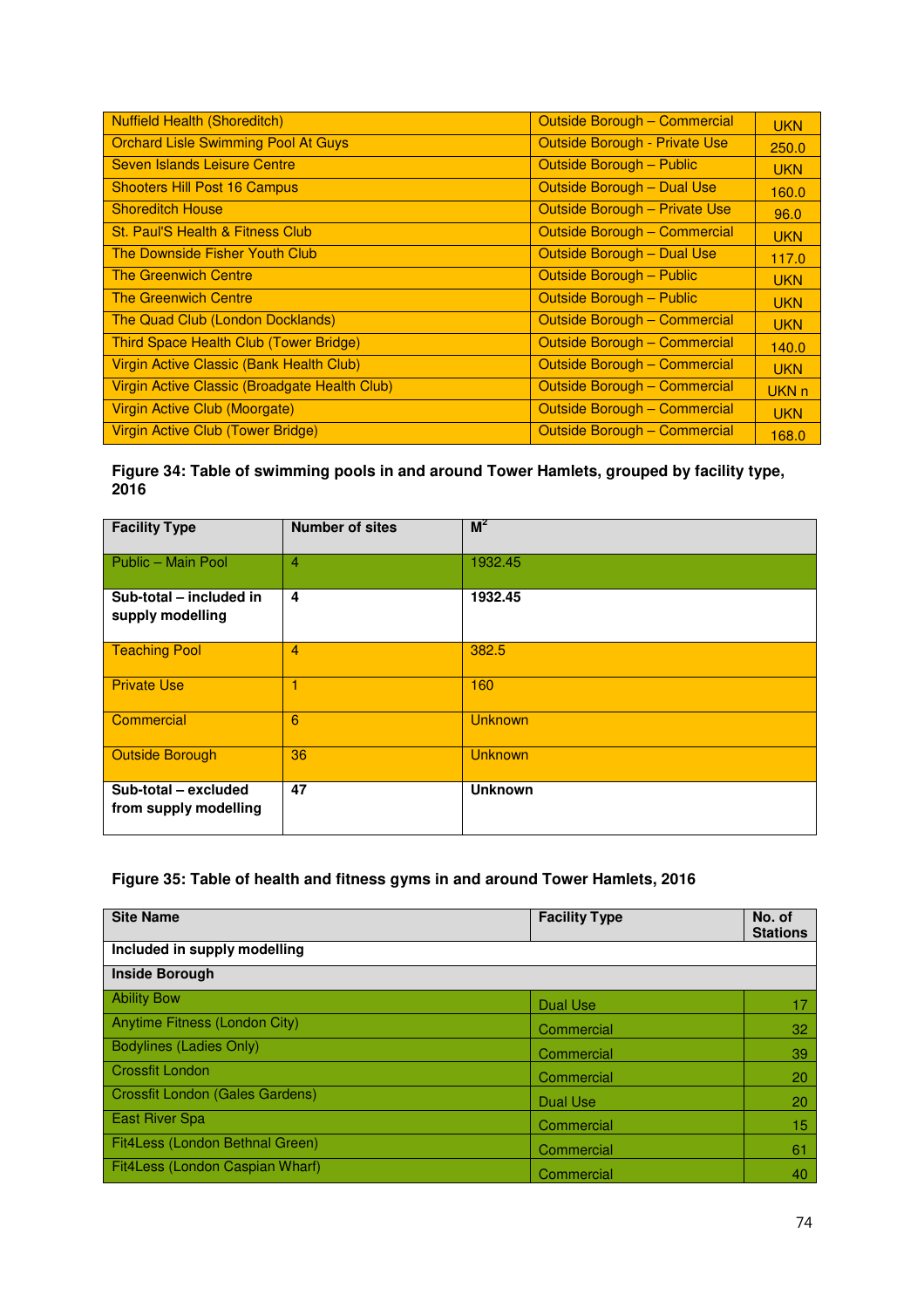| Fitness First Health Club (London Spitalfields Tower)        | Commercial                                                         | 60             |
|--------------------------------------------------------------|--------------------------------------------------------------------|----------------|
| Fitness First Health Club (London Thomas More Square)        | Commercial                                                         | 90             |
| Fitness4Less (London Cambridge Heath)                        | Commercial                                                         | 340            |
| <b>Hayaa Fitness</b>                                         | Commercial                                                         | 53             |
| <b>John Orwell Sports Centre</b>                             | Public                                                             | 75             |
| <b>Limehouse Marina Elite</b>                                | Commercial                                                         | 100            |
| Mile End Park Leisure Centre And Stadium                     | Public                                                             | 124            |
| Mulberry Sports & Leisure Centre                             | <b>Dual Use</b>                                                    | 24             |
| Muscle Works Gym                                             | Commercial                                                         | 115            |
| <b>Poplar Bath</b>                                           | Public                                                             | 80             |
| Pure Gym (London Canary Wharf)                               | Commercial                                                         | 10             |
| <b>Q Motion Health &amp; Fitness</b>                         | <b>Dual Use</b>                                                    | 90             |
| Reebok Sports Club (London)                                  | Commercial                                                         | 170            |
| Soho Gyms (Bow Wharf)                                        | Commercial                                                         | 73             |
| Spindles Health & Leisure (London)                           | Commercial                                                         | 45             |
| <b>St George'S Leisure Centre</b>                            | Public                                                             | 30             |
| The Tower Bridge Health And Fitness Club                     | Commercial                                                         | 15             |
| <b>Tiller Leisure Centre</b>                                 | Public                                                             | 60             |
| <b>Urban Fitness (Sugar House)</b>                           | Commercial                                                         | 80             |
| Virgin Active Classic (Canary Riverside Health Club)         | Commercial                                                         | 100            |
| <b>Whitechapel Sports Centre</b>                             | Public                                                             | 110            |
| <b>Whitechapel Sports Centre</b>                             | Public                                                             | 40             |
|                                                              |                                                                    |                |
| <b>York Hall</b>                                             |                                                                    |                |
| <b>Excluded from supply modelling</b>                        | Public                                                             | 100            |
| <b>Inside Borough</b>                                        |                                                                    |                |
| <b>Bethnal Green Academy</b>                                 |                                                                    |                |
| <b>Bow School Of Maths And Computing</b>                     | <b>Private Use</b>                                                 | 21             |
| <b>Central Foundation Girls School</b>                       | <b>Private Use</b>                                                 | 16             |
| Livingwell Express Club (London Canary Wharf)                | <b>Private Use</b>                                                 | 20             |
| <b>London Metropolitan University (London City Campus)</b>   | <b>Private Use</b>                                                 | $\overline{9}$ |
| <b>Morpeth School</b>                                        | <b>Private Use</b>                                                 | 17             |
| <b>Oaklands Secondary School</b>                             | <b>Private Use</b>                                                 | 14             |
| Sir John Cass Foundation And Redcoat C Of E Secondary School | <b>Private Use</b>                                                 | 14             |
| <b>St Pauls Way Trust School</b>                             | <b>Private Use</b>                                                 | 15             |
| <b>Swanlea School</b>                                        | <b>Private Use</b>                                                 | 24             |
| The Canary Wharf Health Club                                 | <b>Private Use</b>                                                 | 12             |
| <b>Outside Borough</b>                                       | <b>Private Use</b>                                                 | 100            |
| 1 Rebel (St Mary Axe)                                        |                                                                    |                |
| <b>Bacons College Sports Centre</b>                          | <b>Outside Borough - Commercial</b>                                | 20             |
| Bannatynes Health Club (Tower 42)                            | Outside Borough - Dual Use                                         | 15             |
| <b>Beefs &amp; Babes (Greenwich)</b>                         | <b>Outside Borough - Commercial</b>                                | 73             |
| <b>Beormund Community Centre</b>                             | <b>Outside Borough - Commercial</b>                                | 43             |
| <b>Better Gym North Greenwich</b>                            | <b>Outside Borough - Public</b><br><b>Outside Borough - Public</b> | 12<br>83       |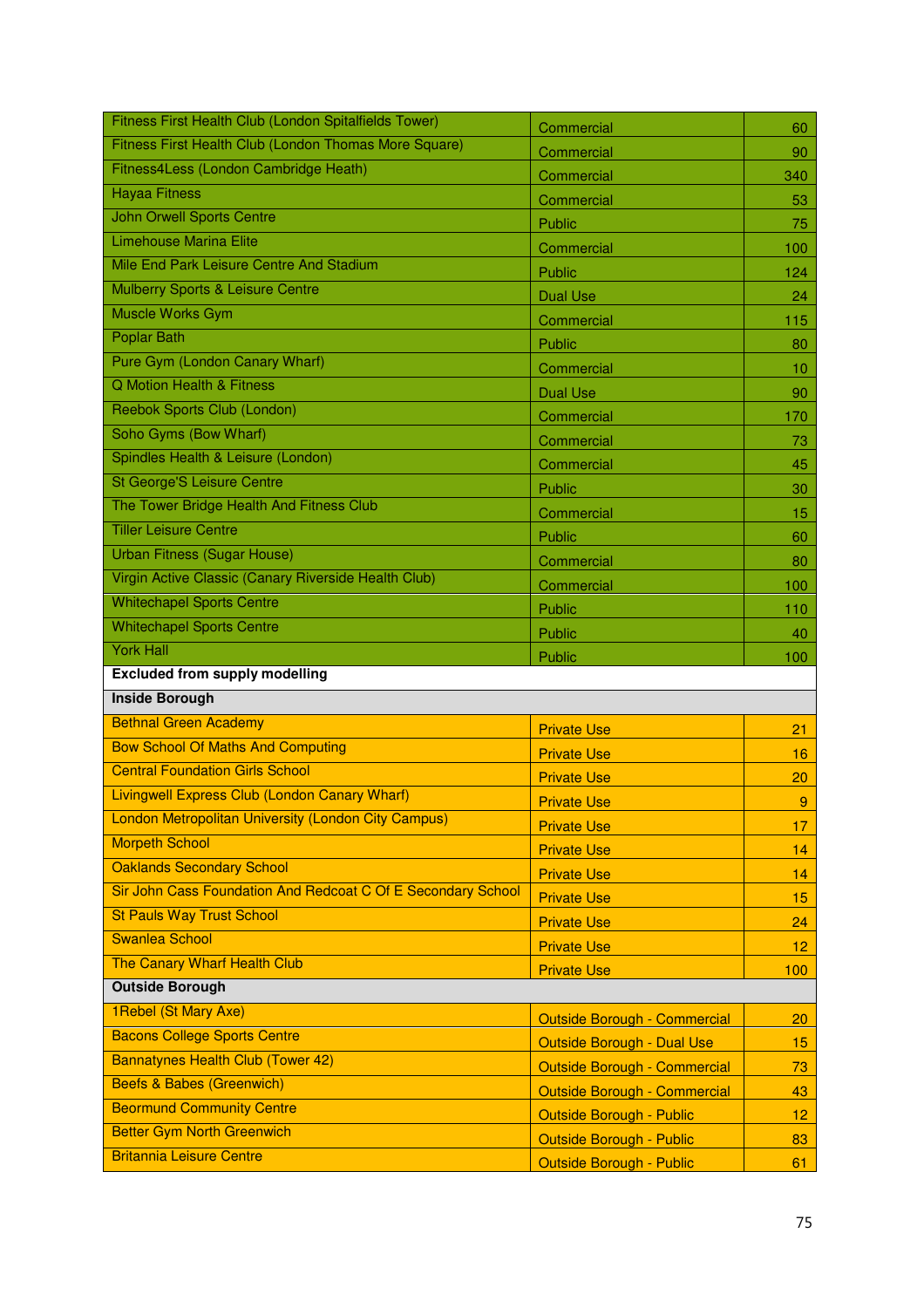| <b>Circle Spa Health Club</b>                              | <b>Outside Borough - Commercial</b> | 30  |
|------------------------------------------------------------|-------------------------------------|-----|
| <b>City Athletic</b>                                       | <b>Outside Borough - Commercial</b> | 19  |
| <b>City Golf And Health Club</b>                           | <b>Outside Borough - Commercial</b> | 23  |
| <b>Citysport</b>                                           | Outside Borough - Dual Use          | 132 |
| <b>Energie Fitness Club (Hackney)</b>                      | <b>Outside Borough - Commercial</b> | 45  |
| Fit4Less (London Old Street)                               | <b>Outside Borough - Commercial</b> | 100 |
| Fit4Less (London Tower Hill)                               | <b>Outside Borough - Commercial</b> | 32  |
| Fitness First Health Club (London Angel)                   | <b>Outside Borough - Commercial</b> | 79  |
| Fitness First Health Club (London Bishopgate)              | <b>Outside Borough - Commercial</b> | 50  |
| Fitness First Health Club (London Broadgate)               | <b>Outside Borough - Commercial</b> | 80  |
| Fitness First Health Club (London Devonshire Square)       | <b>Outside Borough - Commercial</b> | 67  |
| <b>Fitness First Health Club (London Fenchurch Street)</b> | <b>Outside Borough - Commercial</b> | 123 |
| Fitness First Health Club (London Gracechurch Street)      | <b>Outside Borough - Commercial</b> | 110 |
| <b>Fitness First Health Club (London Liverpool Street)</b> | <b>Outside Borough - Commercial</b> | 78  |
| Fitness First Health Club (London Tower Hill)              | <b>Outside Borough - Commercial</b> | 100 |
| Fitness First Health Club (London, London Bridge Cottons)  | <b>Outside Borough - Commercial</b> | 98  |
| Fitness4Less (London Canning Town)                         | <b>Outside Borough - Commercial</b> | 58  |
| <b>Golden Lane Sports &amp; Fitness</b>                    | <b>Outside Borough - Public</b>     | 27  |
| <b>Gymbox (Bank)</b>                                       | <b>Outside Borough - Commercial</b> | 100 |
| <b>Gymbox (Farringdon)</b>                                 | <b>Outside Borough - Commercial</b> | 100 |
| <b>Gymbox (Old Street)</b>                                 | <b>Outside Borough - Commercial</b> | 50  |
| <b>Gymbox (Westfield Stratford)</b>                        | <b>Outside Borough - Commercial</b> | 75  |
| Hackney Sports & Performing Arts Centre (Space)            | <b>Outside Borough - Dual Use</b>   | 30  |
| <b>Ironmonger Row Baths</b>                                | <b>Outside Borough - Public</b>     | 136 |
| <b>Kings Gymnasium Health Club</b>                         | <b>Outside Borough - Commercial</b> | 50  |
| La Fitness (St Pauls)                                      | <b>Outside Borough - Commercial</b> | 51  |
| Lax (Aldgate)                                              | <b>Outside Borough - Commercial</b> | 78  |
| Lax (London Wall)                                          | <b>Outside Borough - Commercial</b> | 77  |
| <b>London Aquatics Centre</b>                              | Outside Borough - Dual Use          | 50  |
| <b>Nuffield Health (Moorgate)</b>                          | <b>Outside Borough - Commercial</b> | 60  |
| <b>Nuffield Health (Shoreditch)</b>                        | <b>Outside Borough - Commercial</b> | 50  |
| Otium Leisure Club (Barbican)                              | <b>Outside Borough - Commercial</b> | 22  |
| <b>Peacock Gymnasium</b>                                   | Outside Borough - Dual Use          | 30  |
| <b>Pure Gym (London Bermondsey)</b>                        | <b>Outside Borough - Commercial</b> | 220 |
| Queensbridge Sports & Community Centre                     | <b>Outside Borough - Public</b>     | 40  |
| Seven Islands Leisure Centre                               | <b>Outside Borough - Public</b>     | 60  |
| <b>Shoreditch House</b>                                    | <b>Outside Borough - Commercial</b> | 26  |
| <b>Slim Jim'S Health Club</b>                              | <b>Outside Borough - Commercial</b> | 92  |
| Soho Gyms (Farringdon)                                     | <b>Outside Borough - Commercial</b> | 55  |
| <b>Surrey Docks Watersports Centre</b>                     | Outside Borough - Public            | 70  |
| <b>The Copper Box Arena</b>                                | <b>Outside Borough - Public</b>     | 100 |
| The Downside Fisher Youth Club                             | Outside Borough - Dual Use          | 8   |
| <b>The Greenwich Centre</b>                                | <b>Outside Borough - Public</b>     | 130 |
| The Gym (London Angel)                                     |                                     |     |
|                                                            | <b>Outside Borough - Commercial</b> | 117 |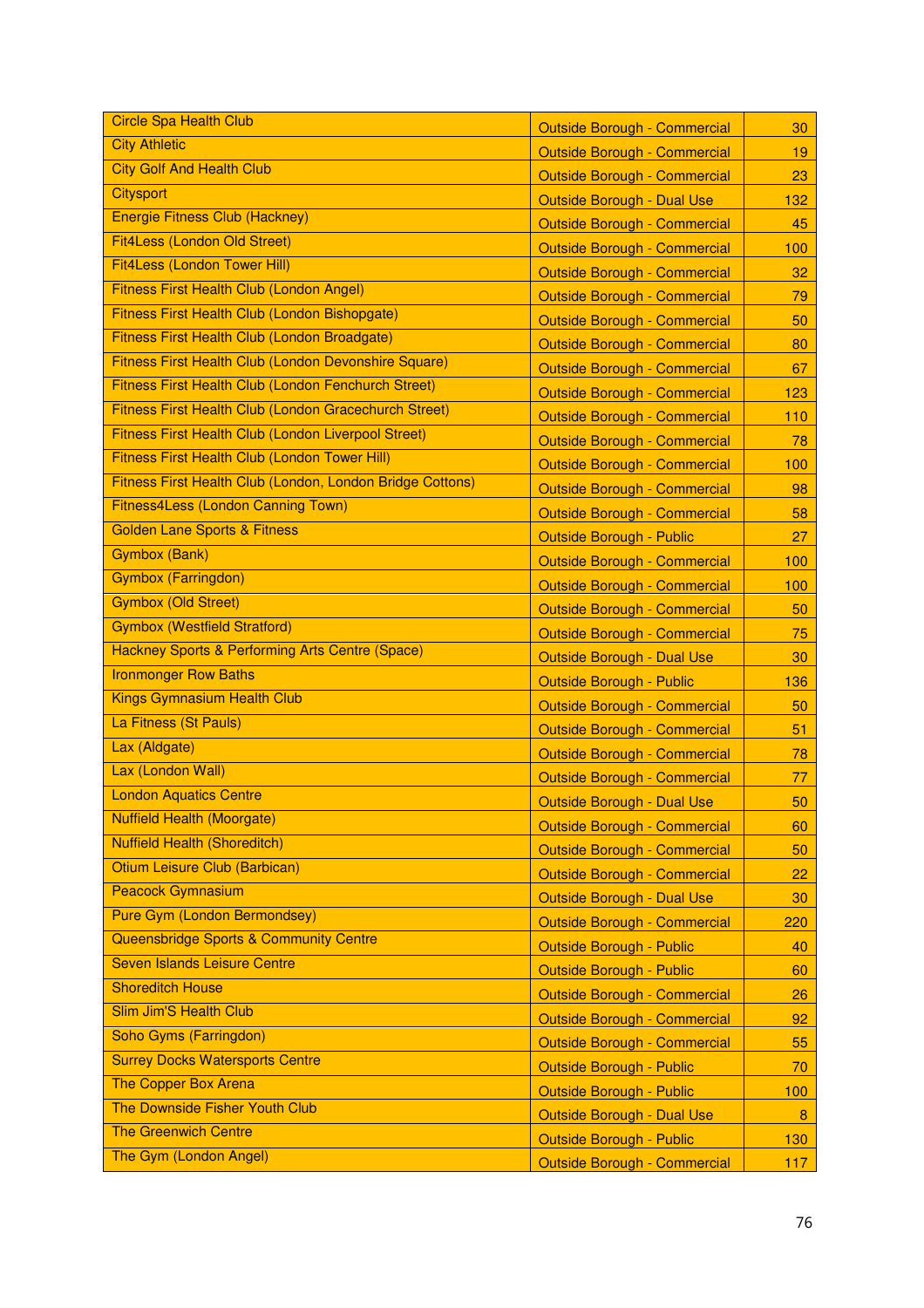| The Quad Club (London Docklands)              | <b>Outside Borough - Commercial</b> | 25  |
|-----------------------------------------------|-------------------------------------|-----|
| Third Space Health Club (Tower Bridge)        | <b>Outside Borough - Commercial</b> | 100 |
| Titan Fitness Centre Ltd                      | <b>Outside Borough - Commercial</b> | 50  |
| Tokei Martial Arts & Fitness Centre           | <b>Outside Borough - Commercial</b> | 17  |
| Virgin Active Classic (200 Aldersgate)        | <b>Outside Borough - Commercial</b> | 93  |
| Virgin Active Classic (Bank Health Club)      | <b>Outside Borough - Commercial</b> | 75  |
| Virgin Active Classic (Broadgate Health Club) | Outside Borough - Commercial        | 130 |
| Virgin Active Club (Barbican)                 | <b>Outside Borough - Commercial</b> | 100 |
| Virgin Active Club (Islington Angel)          | <b>Outside Borough - Commercial</b> | 200 |
| Virgin Active Club (Moorgate)                 | <b>Outside Borough - Commercial</b> | 180 |
| Virgin Active Club (Tower Bridge)             | <b>Outside Borough - Commercial</b> | 170 |

**Figure 34: Table ofhealth and fitness gyms in and around Tower Hamlets, grouped by facility type, 2016** 

| <b>Facility Type</b>                          | <b>Number of Sites</b> | <b>Number of Stations</b> |
|-----------------------------------------------|------------------------|---------------------------|
| Public                                        | 8                      | 619                       |
| <b>Dual Use</b>                               | $\overline{4}$         | 131                       |
| Commercial                                    | 19                     | 1478                      |
| Sub-total - included in<br>supply modelling   | 31                     | 2228                      |
| <b>Private Use</b>                            | 11                     | 262                       |
| Outside Borough                               | 62                     | 4355                      |
| Sub-total - excluded<br>from supply modelling | 73                     | 4617                      |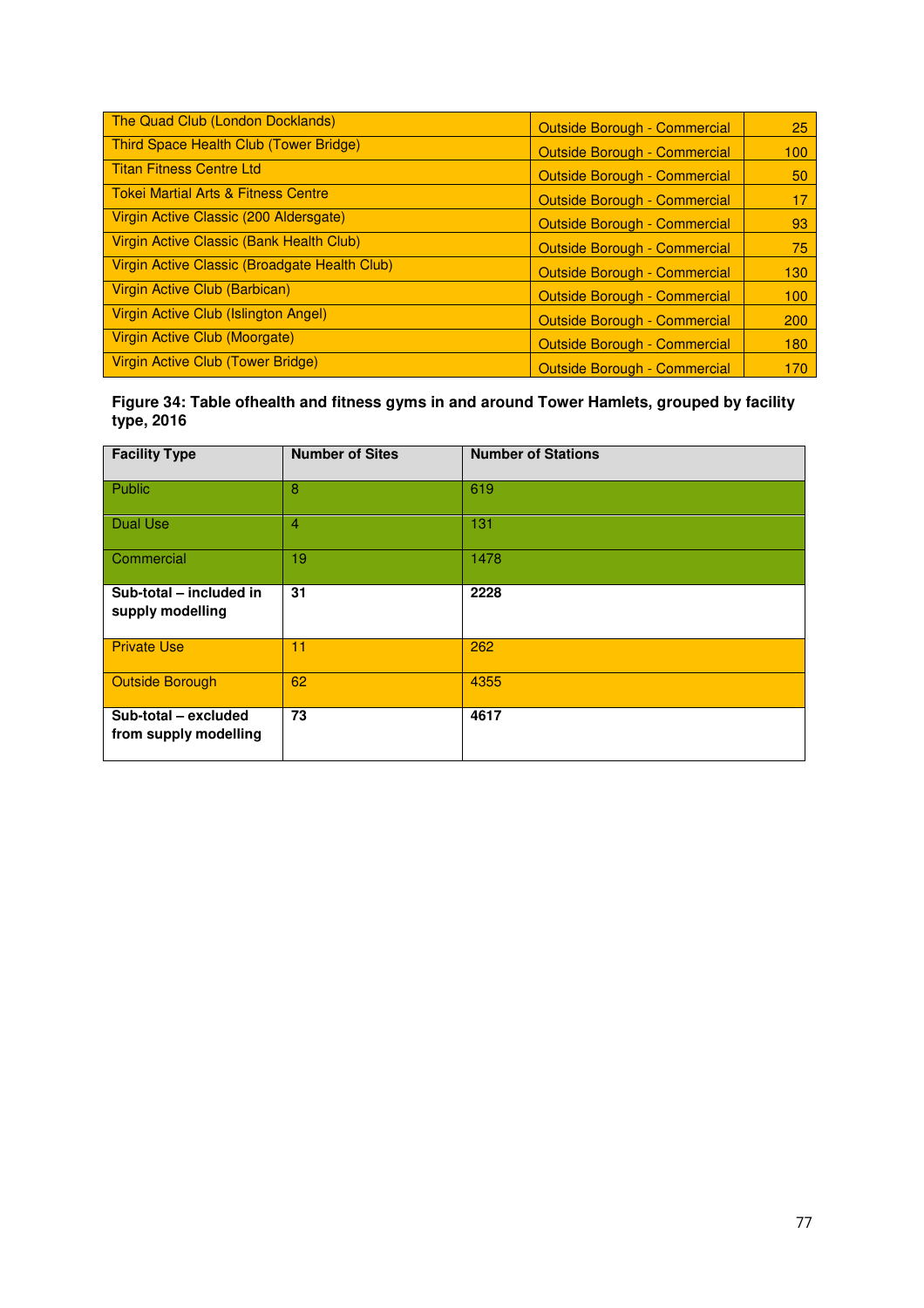## **Appendix Three: action plan**

| <b>Strategic Option</b>                                                           | <b>Strategic Objective</b>                    | <b>Key Deliverables and Milestones</b>                                                                       | <b>Senior Lead</b>                                           | <b>Date</b>      |
|-----------------------------------------------------------------------------------|-----------------------------------------------|--------------------------------------------------------------------------------------------------------------|--------------------------------------------------------------|------------------|
| 1. Investigate any opportunities for                                              | Increase the overall supply of                | Advise plan making team as to the likely site footprint of an                                                | Divisional Director for Strategy,                            | May 2017         |
| adding indoor sports provision as part of                                         | publicly accessible sports halls              | indoor sports facilities at the site allocation                                                              | Policy, Equalities and                                       |                  |
| the Bishopsgate Goods Yard                                                        | and swimming pools in Tower                   |                                                                                                              | Partnerships                                                 |                  |
| development, potentially as a joint                                               | <b>Hamlets</b>                                |                                                                                                              |                                                              |                  |
| venture with partners, including                                                  |                                               | Plan making team to consider requirement as part of the<br>prioritisation for wider requirements of the site | Divisional Director Planning and                             | September 2017   |
| neighbouring councils.<br>2. Investigate any opportunities to                     | Increase the overall supply of                | Review strategies and site allocations for sports facility                                                   | <b>Building Control</b><br>Divisional Director for Strategy, | <b>July 2017</b> |
| develop indoor sports provision as a                                              | publicly accessible sports halls              | development in Local Plans of Hackney, Newham, the City of                                                   | Policy, Equalities and                                       |                  |
| joint venture with partners, including                                            | and swimming pools in Tower                   | London and Islington                                                                                         | Partnerships                                                 |                  |
| neighbouring councils.                                                            | Hamlets                                       |                                                                                                              |                                                              |                  |
|                                                                                   |                                               | Establish communication and explore options regarding any                                                    | Divisional Director for Sport,                               | December 2017    |
|                                                                                   |                                               | identified opportunities                                                                                     | Leisure, Culture and Youth                                   |                  |
| 3. Explore provision of Whitechapel                                               | Increase the overall supply of                | Commission review of leisure stock and options                                                               | Divisional Director for Sport,                               | February 2018    |
| Sports Centre with an enhanced                                                    | publicly accessible sports halls              |                                                                                                              | Leisure, Culture and Youth                                   |                  |
| facilities mix (pitch and sports hall, plus                                       | and swimming pools in Tower                   | Commission full structural survey of Whitechapel Sports Centre                                               |                                                              |                  |
| possibly a pool) on the existing or an                                            | <b>Hamlets</b>                                | following completion of Crossrail works                                                                      | Divisional Director for Sport,                               | May 2018         |
| alternative site as part of the wider re-<br>development of the Whitechapel area. | Re-provide indoor sports facilities           | Commission design and feasibility study                                                                      | Leisure, Culture and Youth                                   |                  |
|                                                                                   | with improved provision that is               |                                                                                                              | Divisional Director for Sport,                               | September 2018   |
|                                                                                   | consistent with best practice                 |                                                                                                              | Leisure, Culture and Youth                                   |                  |
|                                                                                   | guidance                                      |                                                                                                              |                                                              |                  |
|                                                                                   |                                               |                                                                                                              |                                                              |                  |
|                                                                                   | Improve economic efficiency and               |                                                                                                              |                                                              |                  |
|                                                                                   | energy efficiency of indoor sports            |                                                                                                              |                                                              |                  |
|                                                                                   | facilities                                    |                                                                                                              |                                                              |                  |
| 4. Investigate options for increasing                                             | Increase the overall supply of                | Complete audit of all existing and planned dual-use school                                                   | Divisional Director for Strategy,                            | September 2017   |
| community access to sports halls on                                               | publicly accessible sports halls              | sports halls in borough                                                                                      | Policy, Equalities and                                       |                  |
| school sites and other dual-use facilities.                                       | and swimming pools in Tower<br><b>Hamlets</b> |                                                                                                              | Partnerships                                                 |                  |
|                                                                                   |                                               | Identify existing sites where improved community access to                                                   | Divisional Director for Strategy,                            | September 2017   |
|                                                                                   |                                               | dual use facilities might be possible                                                                        | Policy, Equalities and                                       |                  |
|                                                                                   |                                               |                                                                                                              | Partnerships                                                 |                  |
|                                                                                   |                                               |                                                                                                              |                                                              |                  |
|                                                                                   |                                               | Enter discussions with operators of facilities that are not                                                  | Divisional Director for Sport,                               | October 2017     |
|                                                                                   |                                               | currently publicly accessible                                                                                | Leisure, Culture and Youth                                   |                  |
|                                                                                   |                                               |                                                                                                              |                                                              |                  |
|                                                                                   |                                               |                                                                                                              | Divisional Director Planning and                             | <b>June 2017</b> |
|                                                                                   |                                               | Put in place a process that allows Sport and Physical Activity                                               | <b>Building Control</b>                                      |                  |
|                                                                                   |                                               | Service to review planning applications for new schools                                                      |                                                              |                  |
| 5. Investigate options for a lido in the                                          | Increase the overall supply of                | Identify potential sites for lido development                                                                | Divisional Director for Sport,                               | <b>July 2017</b> |
| borough to provide additional swimming                                            | publicly accessible sports halls              |                                                                                                              | Leisure, Culture and Youth                                   |                  |
| pool capacity in line with the Mayor's                                            | and swimming pools in Tower                   |                                                                                                              |                                                              |                  |
| pledge.                                                                           | <b>Hamlets</b>                                | Commission feasibility study for lido development                                                            | Divisional Director for Sport,                               | September 2017   |
|                                                                                   |                                               | recommendations at prospective sites                                                                         | Leisure, Culture and Youth                                   |                  |
|                                                                                   |                                               |                                                                                                              |                                                              |                  |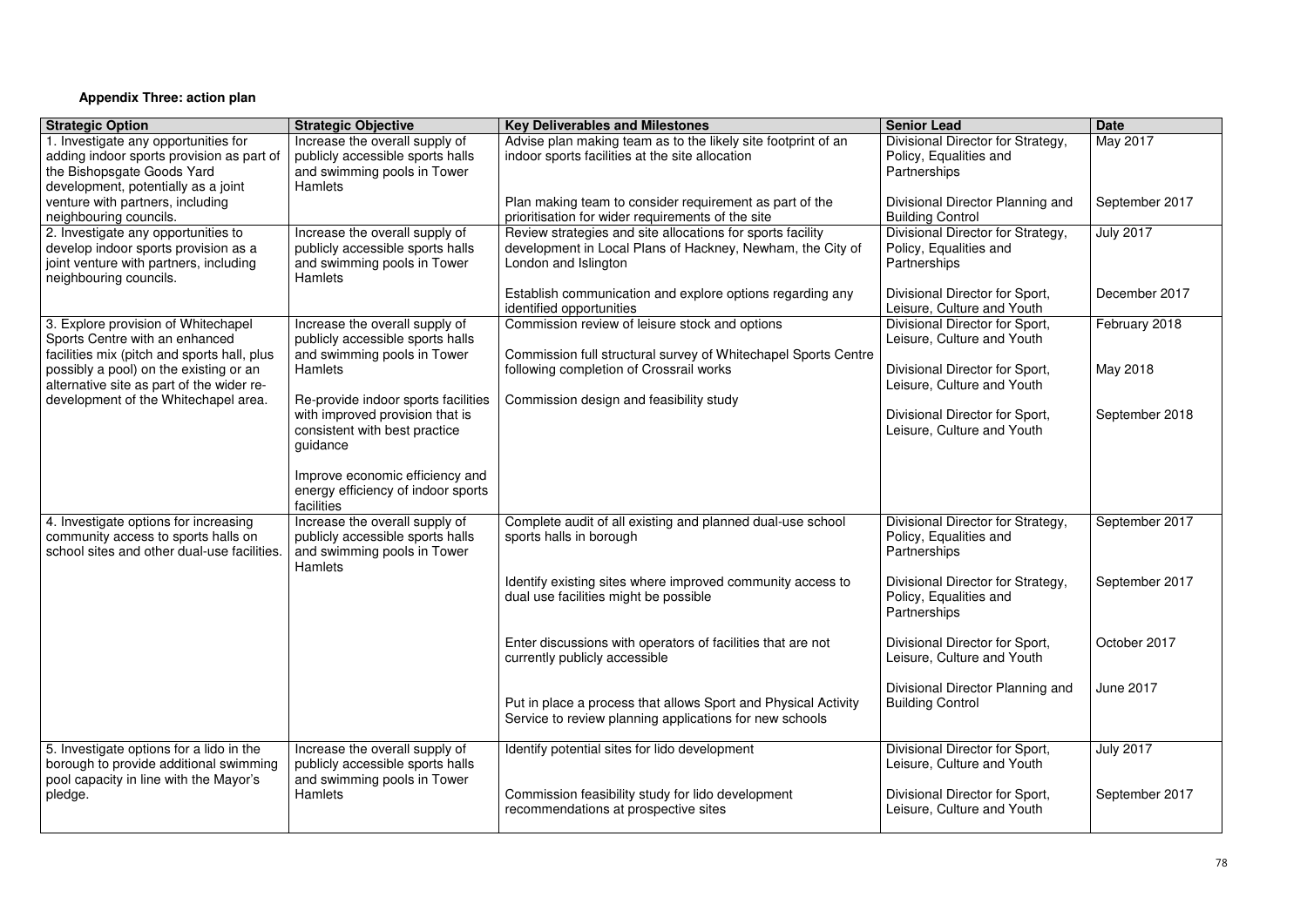| 6. At York Hall, the council should       | Increase the overall supply of      | Commission review of leisure stock and options                  | Divisional Director for Sport,    | February 2018    |
|-------------------------------------------|-------------------------------------|-----------------------------------------------------------------|-----------------------------------|------------------|
| explore either:                           | publicly accessible sports halls    |                                                                 | Leisure, Culture and Youth        |                  |
| <b>Refurbishment of York Hall with</b>    | and swimming pools in Tower         |                                                                 |                                   |                  |
| the existing facilities mix               | Hamlets                             | Commission full structural survey of York Hall                  | Divisional Director for Sport,    | May 2018         |
| (excluding Mayfield House), or;           |                                     |                                                                 | Leisure, Culture and Youth        |                  |
| Re-development of the site                | Re-provide indoor sports facilities |                                                                 |                                   |                  |
| including Mayfield House and              | with improved provision that is     | Commission design and feasibility study                         | Divisional Director for Sport,    | September 2018   |
| retention of the historic York Hall       | consistent with best practice       |                                                                 | Leisure, Culture and Youth        |                  |
| building, with pool provision and         | guidance                            |                                                                 |                                   |                  |
| potentially enhanced facilities mix       |                                     |                                                                 |                                   |                  |
| and housing development, or;              | Improve economic efficiency and     |                                                                 |                                   |                  |
| Re-development of the site                | energy efficiency of indoor sports  |                                                                 |                                   |                  |
| including Mayfield House and              | facilities                          |                                                                 |                                   |                  |
| retention of the historic York Hall       |                                     |                                                                 |                                   |                  |
|                                           |                                     |                                                                 |                                   |                  |
| building and the event function /         |                                     |                                                                 |                                   |                  |
| boxing hall, with housing                 |                                     |                                                                 |                                   |                  |
| development, but with pool                |                                     |                                                                 |                                   |                  |
| provided elsewhere.                       |                                     |                                                                 |                                   |                  |
| 7. The council should investigate either: | Increase the overall supply of      | Commission review of leisure stock and options                  | Divisional Director for Sport,    | February 2018    |
| The retention/refurbishment of            | publicly accessible sports halls    |                                                                 | Leisure, Culture and Youth        |                  |
| the St George's Pool, with the            | and swimming pools in Tower         |                                                                 |                                   |                  |
| addition of a sports hall, with an        | <b>Hamlets</b>                      | Commission full structural surveys of St George's Pool and      | Divisional Director for Sport,    | May 2018         |
| option for housing development            |                                     | John Orwell Sports Centre                                       | Leisure, Culture and Youth        |                  |
| on the site, or;                          | Re-provide indoor sports facilities |                                                                 |                                   |                  |
| The addition of new facilities at         | with improved provision that is     | Commission design and feasibility study                         | Divisional Director for Sport,    | September 2018   |
| John Orwell Leisure Centre,               | consistent with best practice       |                                                                 | Leisure, Culture and Youth        |                  |
| including a swimming pool, of             | guidance                            |                                                                 |                                   |                  |
| high design quality, to replace           |                                     |                                                                 |                                   |                  |
| any lost provision at St George's         | Improve economic efficiency and     |                                                                 |                                   |                  |
| and new facilities such as 5-a-           | energy efficiency of indoor sports  |                                                                 |                                   |                  |
| side playing pitches. St George's         | facilities                          |                                                                 |                                   |                  |
| could then be redeveloped to              |                                     |                                                                 |                                   |                  |
| help fund the new facilities.             |                                     |                                                                 |                                   |                  |
| 8. The council should explore options to  | Increase the overall supply of      | Advise plan making team as to the likely site footprint of an   | Divisional Director for Strategy, | May 2017         |
| improve the facility mix of the Tiller    | publicly accessible sports halls    | indoor sports facilities at the site allocation                 | Policy, Equalities and            |                  |
| Leisure Centre by:                        | and swimming pools in Tower         |                                                                 | Partnerships                      |                  |
| Investigating if the adjacent             | <b>Hamlets</b>                      |                                                                 |                                   |                  |
| proposed school sports facilities         |                                     | Plan making team to consider requirement as part of the         | Divisional Director Planning and  | September 2017   |
| could be brought into the footprint       | Re-provide indoor sports facilities | prioritisation for wider requirements for the Isle of Dogs site | <b>Building Control</b>           |                  |
| of the leisure centre. This could         | with improved provision that is     | allocations                                                     |                                   |                  |
|                                           | consistent with best practice       |                                                                 |                                   |                  |
| include the redevelopment of              |                                     |                                                                 |                                   |                  |
| Tiller Leisure Centre to create a         | guidance                            | Work with property services, planning and education             | Divisional Director for Sport,    | <b>July 2017</b> |
| more financially viable and               |                                     | colleagues to explore options for achieving a more              | Leisure, Culture and Youth        |                  |
| attractive provision in a high            | Improve economic efficiency and     | comprehensive leisure offer at the existing site and in         |                                   |                  |
| growth area.                              | energy efficiency of indoor sports  | conjunction with the adjacent proposed school site              |                                   |                  |
| Investigating the inclusion of            | facilities                          |                                                                 |                                   |                  |
| alternative site allocations for the      |                                     |                                                                 |                                   |                  |
| Isle of Dogs in the Local Plan.           |                                     | Commission review of leisure stock and options                  | Divisional Director for Sport,    | February 2018    |
|                                           |                                     |                                                                 | Leisure, Culture and Youth        |                  |
|                                           |                                     |                                                                 |                                   |                  |